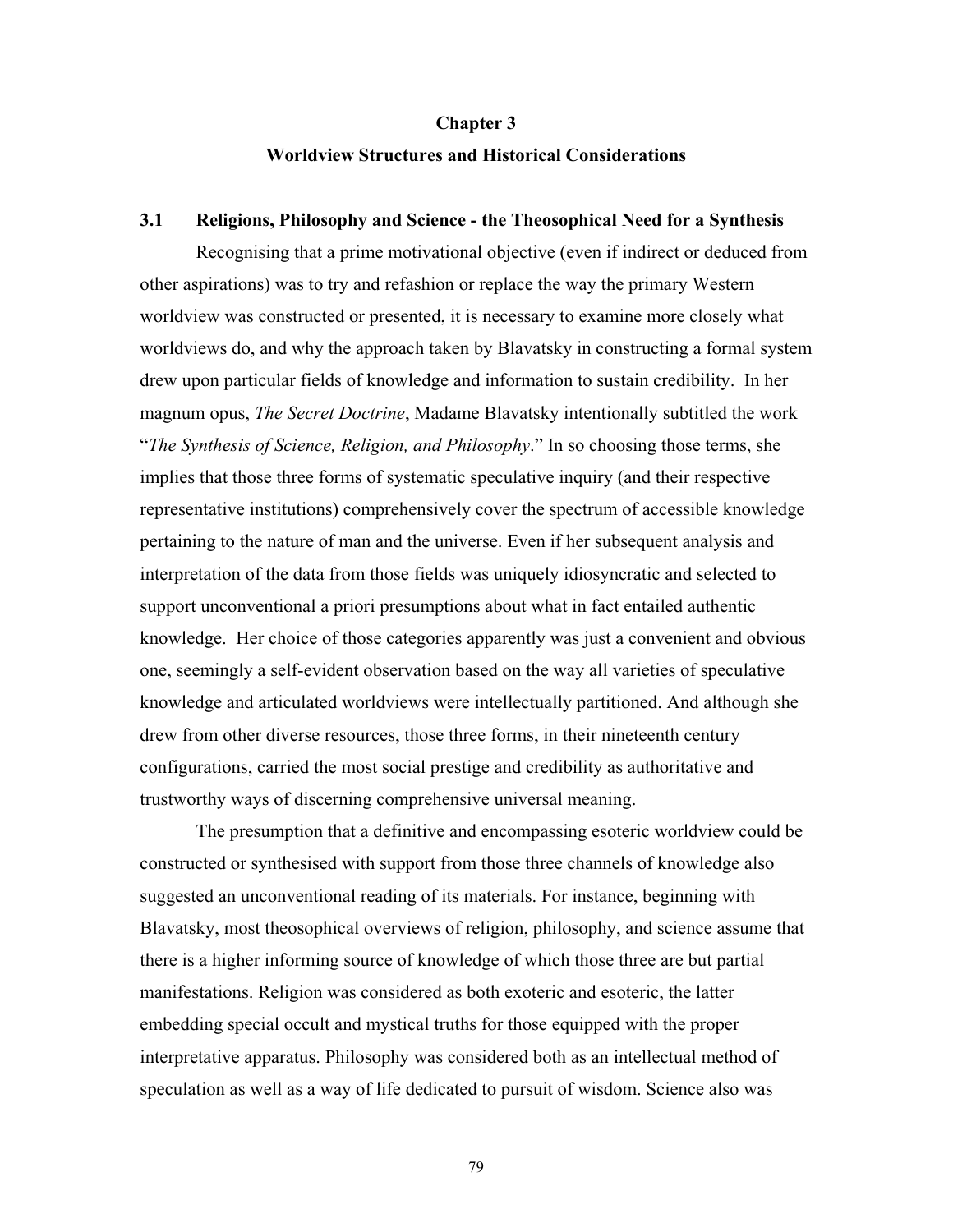considered to have dual aspects. The prosaic and familiar side utilised the empirical method of categorising and organising the observations of sense data, and constructing hypotheses based on logical deduction. However, from the esoteric side, it was believed that science had an extensive pedigree dealing with more subtle and multidimensional facets of the concealed side of nature, involving psychic and occult arts and practices.

Thus, each of the three main categories of knowledge was acknowledged as having public conventional exoteric meaning as well as the more specialised esoteric meaning, discernible through the expertise of elite technicians and theoreticians of the sacred. Madame Blavatsky's efforts were largely directed to trying to shift consensual opinion from habitual trust in the mainstream institutions of knowledge to acceptance of the alternative esoteric perspective. To do so meant having to challenge leading authorities and refute popular contemporary theories and methods in all fields of knowledge as well as present justifiable arguments for acceptance of the theosophical perspective. Thus, the premises of the esoteric orientation had to be rehabilitated from centuries of disrepute and shown to be feasible in a modern context. The theme Blavatsky often followed was to try and show that the exoteric view was restrictive and confining, failing to provide adequate knowledge of reality. In contrast, she presented the esoteric position as an expansive and enhanced, revealing additional dimensions and connections underlying all forms of knowledge, which were in fact were simply different facets of the same spiritual Truth. This attempt to legitimise occult and mystical data through a broadening of the categories of knowledge became a constant theme of theosophical writers. For example, in the following quote, written many decades after *The Secret Doctrine*, the assumption is that the esoteric interpretation of religion, philosophy, and science reveals complementary methods of demonstrating a more expansive, persistent, and underlying supersensory or occult approach to comprehensive knowledge.

Any one who is spiritually awake and inclined to understand and if possible to unravel the great mystery of life can look for knowledge on this subject in three directions. He can try to find out what religion, philosophy and science have to say about it and how they try in their own respective ways to unravel it. It will be shown later how the Occult method of approach to this fundamental problem, based as it is on its systematic and direct investigation through the combined methods of religion, philosophy and science, can alone provide a satisfactory theoretical explanation as well as an effective technique for the solution to this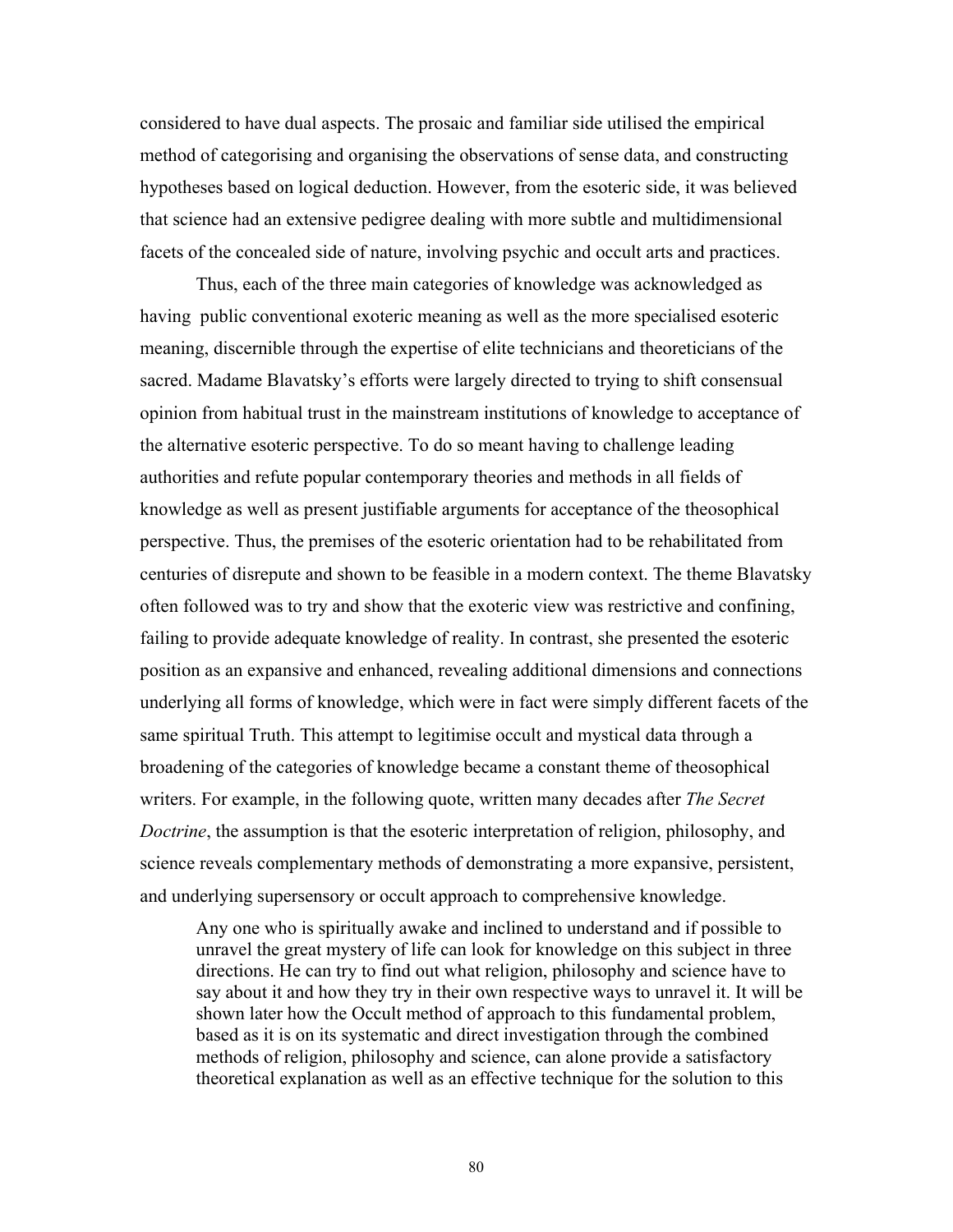problem. $1$ 

And in this quote, these three "departments of human thought" are said to be the way of understanding the "great problems of life," but only when the inner meaning "behind the outward veil" is adopted.

And in larger spheres if our thinking we must realize that if we are to understand the great problems of life, the great problems of the various departments of thought—religion, philosophy and science—we must go behind this outward veil, we must penetrate more deeply into the heart of things.  $2^2$  $2^2$ 

This orientation was a constant in theosophical speculation, where conventional interpretations of religion, philosophy, and science were persistently shown as limited and incomplete, requiring occult and mystical supplementation and correction.

 However, what is important to examine right now is why those three particular approaches to knowledge were felt to be so important. The theosophical efforts at synthesis were not only meant to describe a different worldview, but to support it on arguments addressed to the three most credible and consensually respected sources of mainstream legitimation. Because attempting to gain endorsement and acclaim for any alternative system of knowledge meant confronting and grappling with those authoritative institutions, even when disputing content We will discuss those issues in this chapter.

Since those particular forms of knowledge were deemed so critical in the construction of a socially acceptable and intellectually plausible worldview, it seems feasible to surmise that there must be an important reason why such a belief was held. By inferring that those compendiums of established knowledge were sources that must be dealt with to gain and sustain the sense of public trust, any proposed new or different worldview would therefore by necessity be required to challenge the views of reality authoritatively expounded in the most current version of those systems. And by extension, it would seem a logical deduction to conclude that religious, philosophical and scientific traditions, in their speculative capacities, must be the most significant sources of knowledge for any worldview claiming comprehensive trustworthiness.

<span id="page-2-0"></span><sup>&</sup>lt;sup>1</sup> I.K. Taimni, Man, God and the Universe, Wheaton/Madras/London: Quest Books, 1974, pp. v-vi.

<span id="page-2-1"></span><sup>&</sup>lt;sup>2</sup> G. de Purucker, *Fundamentals of the Esoteric Philosophy*, Pasadena: Theosophical University Press, 1979, p. 474.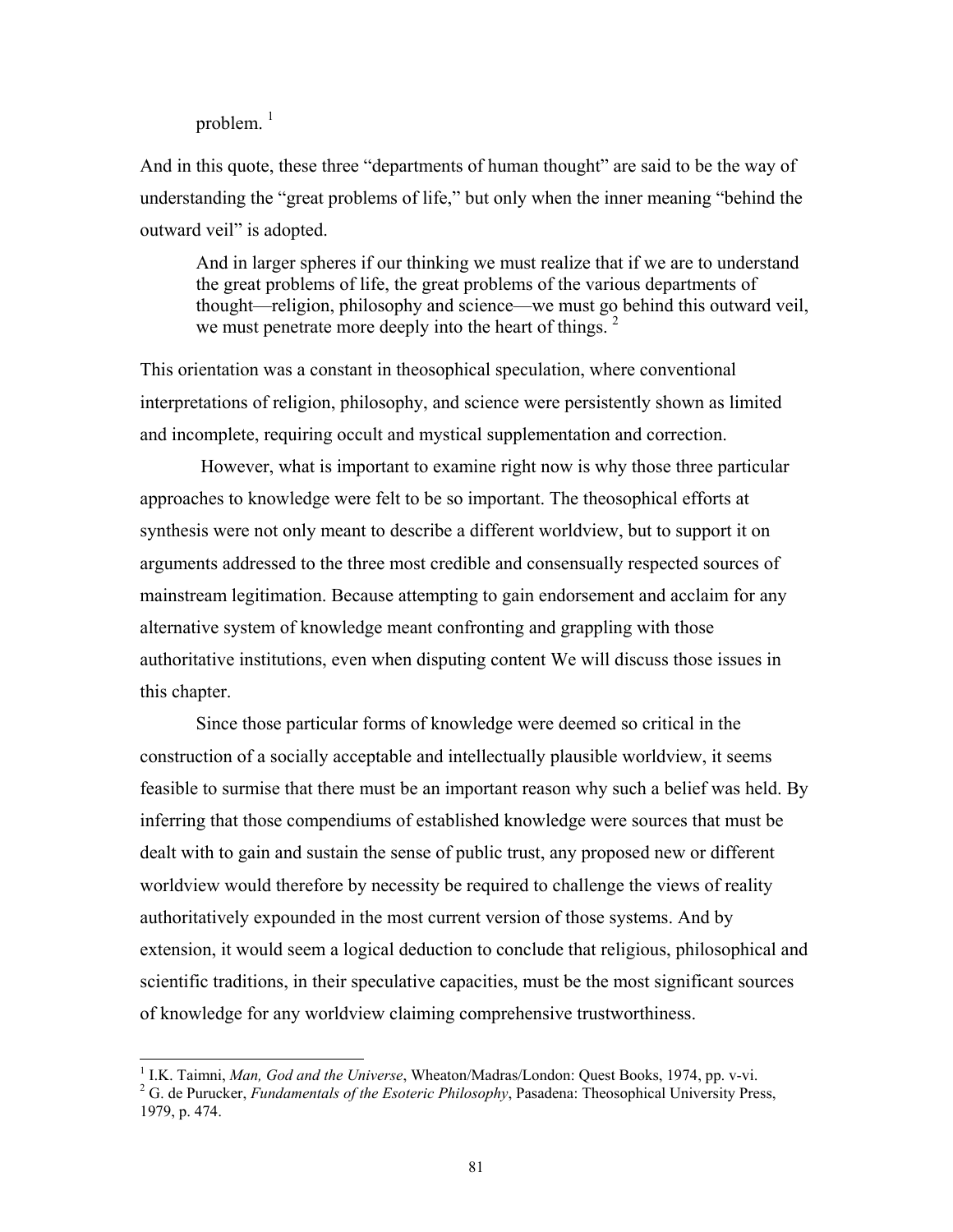Of course, the portion of data selected, treatment of the ideational materials, organisation of major points of emphasis, and doctrinal or official presentment of these individual forms of knowledge will vary in any worldview. Focus may be exclusively or predominately on a particular type of knowledge or it may, as in the case of Blavatsky's work, be an attempt to incorporate as much as possible. Not all worldviews necessarily attempt to be all-inclusive and utilise all available resources. In fact, in many instances, much of the content of a worldview will be based upon uncritical and unexamined residual notions and habitual patterns of culturally inherited material. However, in our discussion, we have in mind the more grandiose and all-inclusive formally constructed worldviews, of which Blavatsky laboured in the making of her theosophical synthesis. It is important to recognise how the contents of religion, philosophy and science seamlessly factor into the architecture of those kinds of ostensibly comprehensive worldviews. Blavatsky essentially treats the ideational materials of religion, philosophy, science, and other resources as supportive elements in her construction of a worldview she felt synthesised a more fundamental though unacknowledged or recognised underlying common datum which she called "Truth." We shall examine the theosophical perspective on the synthesis of these three categories of knowledge in the next chapter. First, a more general discussion of the issue of worldviews is in order, as well as a look at the mainstream and alternative currents of thought that were of interest to Blavatsky as she commenced upon her theosophical endeavour.

### **3.2.1 Worldview construction: General Considerations of Social Dynamics**

If we look at one representative interpretation of a generic worldview, we can gain a general understanding of the concept before looking at more specific elements of its composition. This perspective of Dilthey is a typical one.

World views develop under different conditions, climate, races, nationalities, determined by history and through political organizations, the time-bound confines of epochs and eras. All of them combine into the special conditions which mark from the outset a multiple growth of world views...Those world views which promote a deeper understanding of life and lead onto more useful goals of life are conserved and eliminate the minor ones. A selection takes place among the competitors. And in the course of generations the viable ones evolve into more perfect structures… There is a permanent renewal of combinations of life experience, sentiments and ideas in a given world view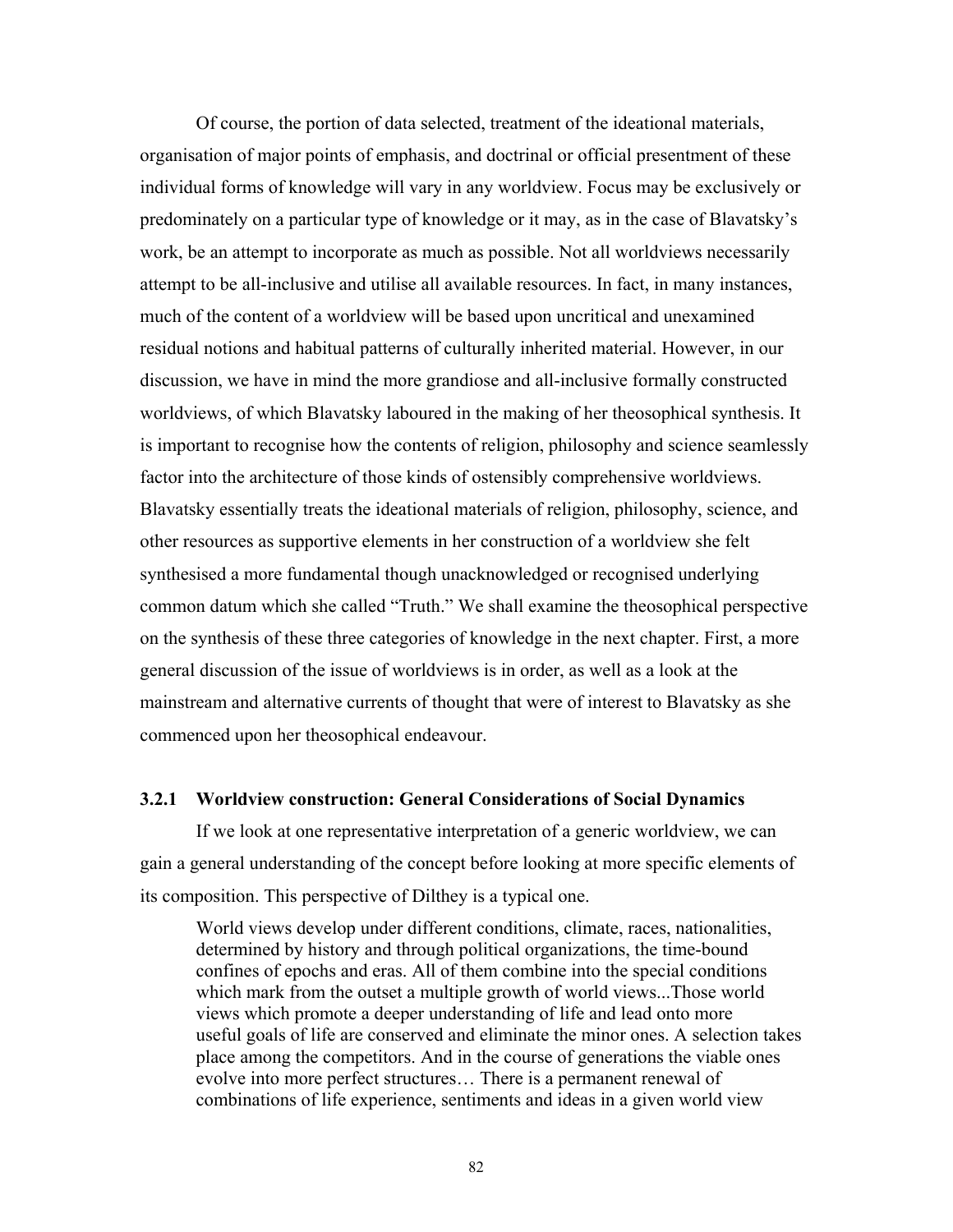prevailing in a certain period of history and in its context. When we subject these structures to a comparative treatment, we discover that they coalesce into groups among which there exists a certain affinity.<sup>[3](#page-4-0)</sup>

The universality, variety, variability of encompassing worldviews is apparent, as they are historically, geographically, and culturally conditioned. Each specific configuration is somewhat unique to some degree because of the variables of their environment and the "special conditions" of their genesis. A worldview is legitimising, providing a context of definition and interpretation of experience, and an ongoing rationale for the meaning and purpose of life. Within the larger social sphere, the plurality of options eventually narrows down to a choice, and in time, as a result of the effects of continuing social, institutional, ideational dynamics, the most adequately functional or comfortable "fit" takes hold. And if remaining relatively intact and unchallenged, will proceed to develop its own form and characteristics. The hypothetical worldview in question, while dominant and efficacious, is somewhat flexible and malleable, allowing for "a permanent renewal of combinations." However, as such it is still limited and ultimately vulnerable to radical change or being discarded as no longer relevant. It is vital, energising, attuned to majority values, beliefs and ideals only while resonant within the specific cultural and historical milieu. Future worldviews of course may maintain certain traditional traits, but they will still be different than previous configurations because of the new combinations that will occur. Now let us look at the concept a little more analytically.

The term "worldview" is derived from the German term "weltanschauung," and is usually defined like this.

General conception of the nature of the world, particularly as containing or implying a system of value-principles.<sup>[4](#page-4-1)</sup>

This connotes both an explicit and implicit interpretative orientation towards what is considered essentially true about reality, as experienced under particular historical and geographical conditions. An orientation both cognitive and normative, that derives from the reciprocal interaction between individuals, social groups, and cultural stock of knowledge within specific spatial and temporal environments. Worldviews are both

<span id="page-4-0"></span><sup>3</sup> Wilhelm Dithey, *Culture and the Production of World Views*, in *Man and Culture*, ed. D. P. Verne, New York: Dell Publishing Co., 1970, p. 110.

<span id="page-4-1"></span><sup>4</sup> *The Fontana Dictionary of Modern Thought*. op. cit. p. 905.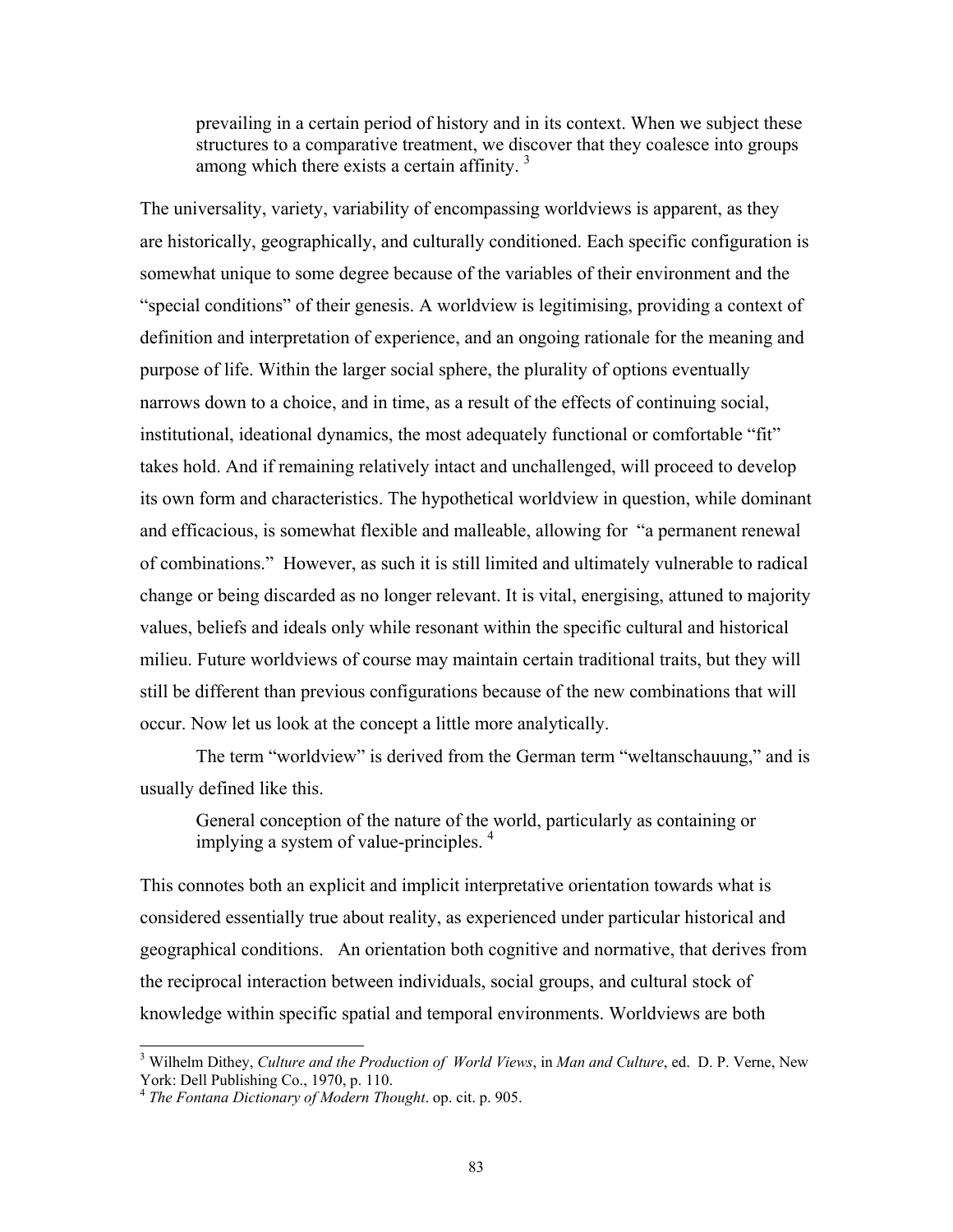<span id="page-5-1"></span>societal and personal, with the individual located within the encompassing larger cultural environment, but yet capable of reacting to, and reflecting upon, the premises which define the way reality is presented. However, as such, primary societal worldviews are usually taken-for-granted as self-evident in fundamental principles, simply perceived as "reality." Berger expresses this attitude in the following words.

Society predefines for us that fundamental symbolic apparatus with which we grasp the world, order our experience, and interpret our own existence. In the same way, society supplies our values, our logic, and the store of information (and for that matter, misinformation) that constitutes our "knowledge." Very few people, and even they only in regard to fragments of this world view, are in position to re-evaluate what has thus been imposed on them. They actually feel no need for reappraisal because the world view into which they have been socialized appears self-evident to them. Since it is also so regarded by almost everyone they are likely to deal with in their own society, the world view is self-validating. Its "proof" lies in the reiterated experience of other men who take it for granted also.  $5$ 

### **3.2.2 Ascendant and Alternative Configurations**

 $\overline{a}$ 

Individuals and smaller groups may thus possibly come to feel dissatisfaction with particular implicit or explicit tenets or presumptions that are part of the dominant worldview fabric when they "feel need for appraisal." However for that condition to become widespread or organised into a dissenting movement, the self-validating reiteration of its apparent self-evident status must be brought to consciousness and questioned.

 Thus selected elements of "our values, our logic, and the store of information" become issues of contention for those disputing their truth, efficacy or relevancy. Although the numbers of potentially dramatic and incongruous divergences between a primary collective and secondary dissenting minority position is a variable which may fluctuate greatly according to time, place, type of society. Historically for example, the emergence of a disproportionately widespread pluralism of potentially incongruous worldviews appears to be a phenomenon specifically related to conditions of modern Western society since the industrial revolution.<sup>6</sup>

<span id="page-5-0"></span><sup>&</sup>lt;sup>5</sup> Peter L. Berger, *Invitation to Sociology*, Garden City, New York: Anchor Books, 1963, p. 117.<br><sup>6</sup> See for example, Jacques Ellul, *The Technological Society*, New York: Vintage Books, 1964. Georges Gurvitch, *The Social Framework of Knowledge,* Oxford: Basil Blackwell, 1971. Raymond Barglow, *The*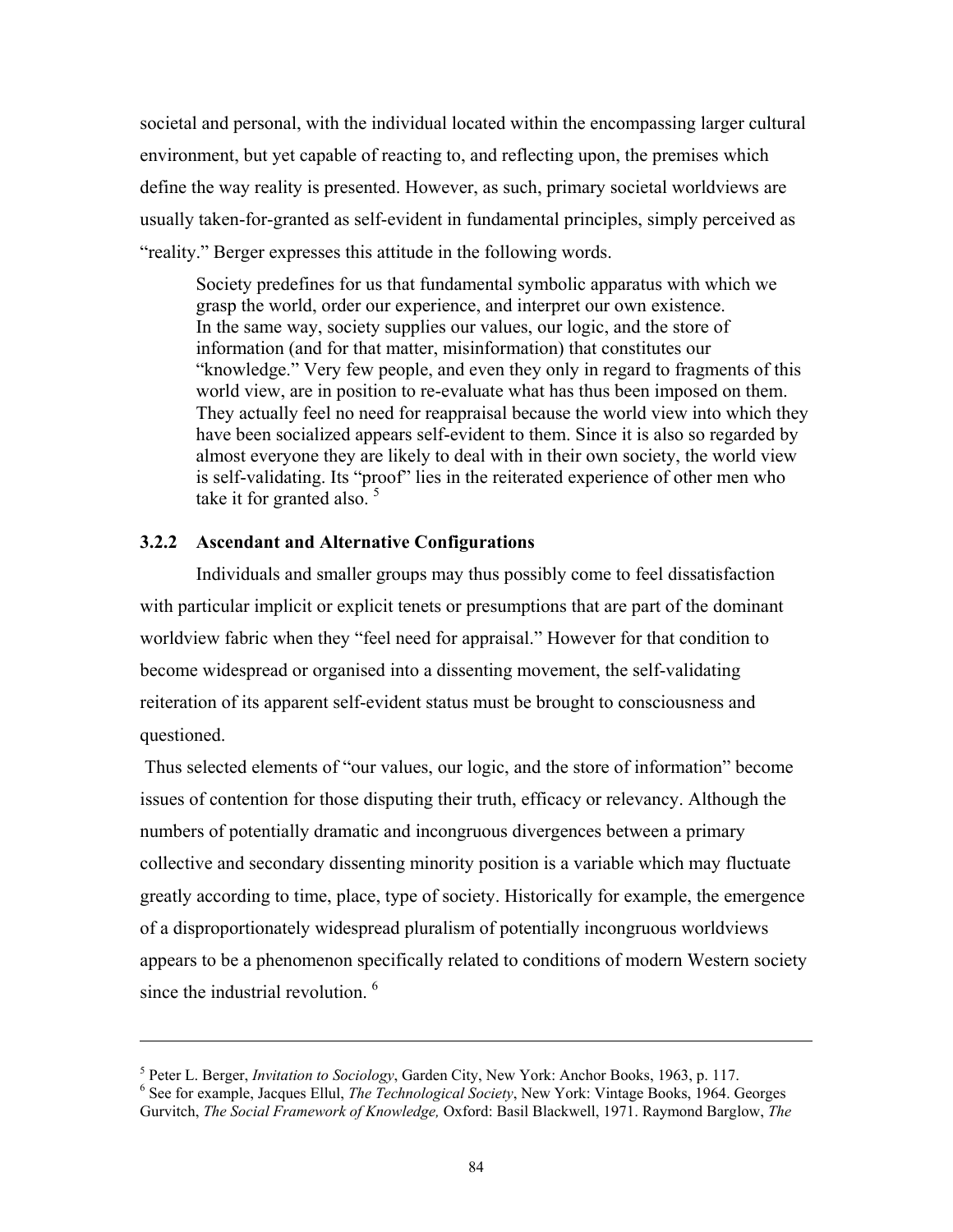Human societies reflect particular shared beliefs and values that are expressed, transmitted and legitimated through cultural institutions.

... institutions being defined ... as sets of interrelated practices whose rules, which may or may not be either explicitly formulated or universally acknowledged, apply to specific groups or categories of persons irrespective of those persons' choice or consent.

And within particular societies and civilizations, a dominant worldview will often shape and configure the way reality is represented. The use of the term "dominant worldview" serves the same purpose as Mannhein's phrase

... ascendant form of orientation to the world... <sup>[8](#page-6-1)</sup>

 And with an "ascendant" or dominant "orientation to the world," or worldview, the assumption is that a multiplicity of worldviews is possible, with the less dominant based on principles that dissent or diverge from those of the larger traditional societal consensus, and are endorsed and supported by smaller or less influential segments of the society. We may designate those not in the ascendancy as "secondary" or "alternative," The analysis of Peter Berger is useful in helping characterise what a secondary or alternative worldview is. Berger uses the terms "cognitive minority," and "deviant knowledge" to describe the status of such minority ideational orientations.

By a cognitive minority I mean a group of people whose view of the world differs significantly from the one generally taken for granted in their society. Put differently, a cognitive minority is a group formed around a body of deviant "knowledge." ... The term "knowledge" ... always refers to what is *taken to be* or *believed* as "knowledge." In other words, the use of the term is strictly neutral on whether or not the socially held "knowledge" is finally true or false... The status of a cognitive minority is thus invariably an uncomfortable one—not necessarily because the majority is repressive or intolerant, but simply because it refuses to accept the minority's definition of reality *as* "knowledge." At best, a minority's viewpoint is forced to be defensive. At worst, it ceases to be plausible to anyone.  $9<sup>9</sup>$ 

So, if this analysis is used, the theosophical position can be called that of a "cognitive minority" as well as an alternative or secondary worldview. And the theosophical

l

<span id="page-6-0"></span>

*Crisis of the Self in the Age of Information,* London and New York: Routlege, 1994.<br><sup>7</sup> W. G. Runciman. *A Treatise on Social Theory,* Volume 2, Cambridge/New York/New Rochelle/Melbourne/Sydney: Cambridge University Press

<span id="page-6-2"></span><span id="page-6-1"></span>

<sup>&</sup>lt;sup>8</sup> Karl Mannheim, *Ideology and Utopia*, New York: Harvest Books, 1936. p. 275.<br><sup>9</sup> Peter L. Berger. A Rumor of Angels. Garden City, New York: Anchor Books, 1970, pp. 6–7.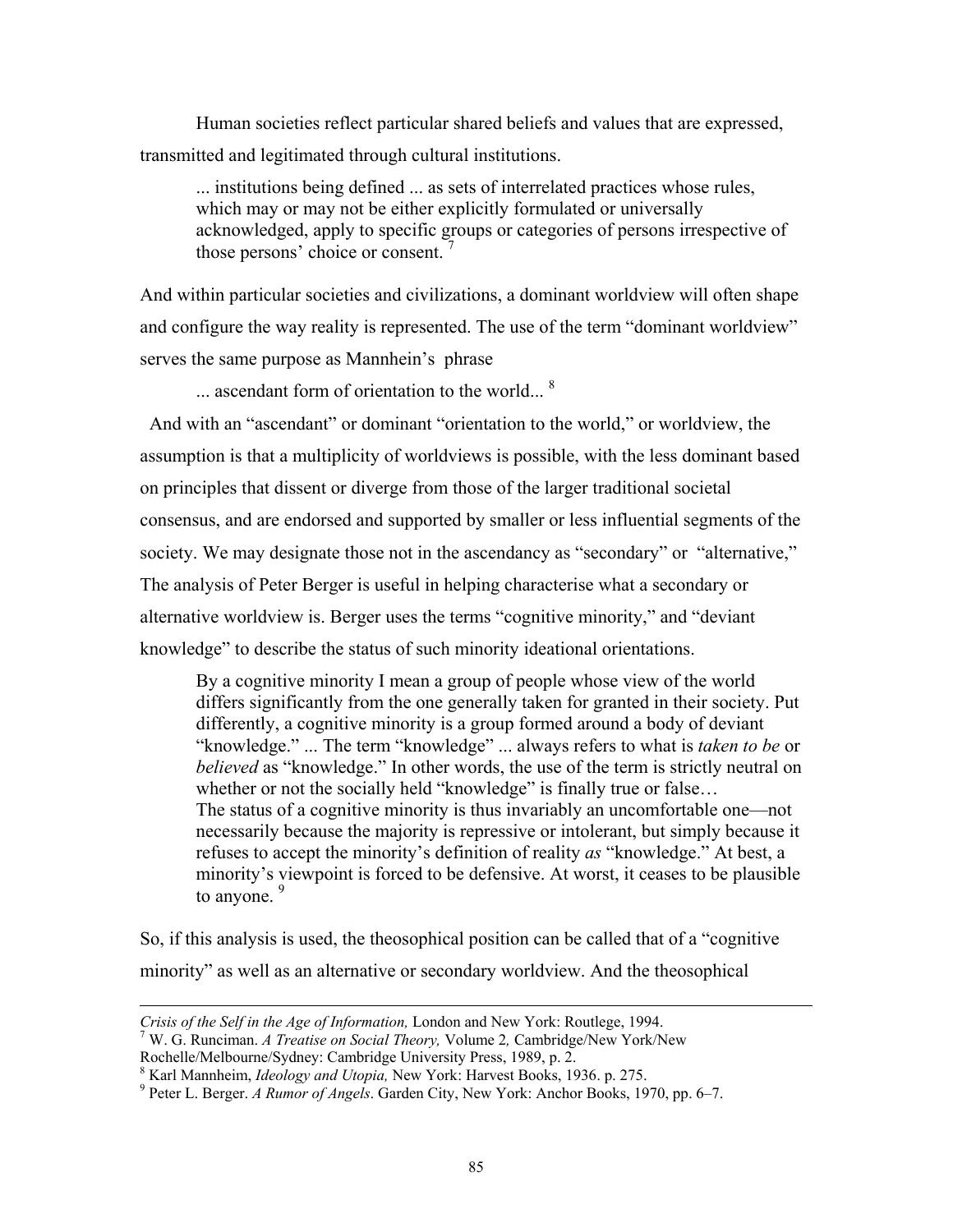ideational system would be interpreted as "deviant knowledge" in comparison to the majority perspective. The theosophists' confidence and assuredness in the accuracy and credibility of their own compendium of knowledge may therefore reasonably confirm the definition of reality they hold for themselves and for others supporting their premises. However, to those who do not accept those principles or share the same orientation, what appears logical and self-evident becomes problematical and an issue of dispute. This accounts for much of the strident style and terse rhetoric in Blavatsky's argumentation and public discussion.

Worldviews are not intrinsically or uniformly inflexible and closed, although the capacity for revision and reassessment greatly varies. As does the willingness to amend or reject portions of the familiar, which may be in conflict with newer perceptions and preferences. As events unfold and new knowledge, opinion, insights, priorities, choice of values factor into consensual consciousness, the challenge of selecting, interpreting and incorporating relevant elements into the existing worldview becomes a matter of both unconscious assimilation and preferential choice.

# **3.2.3 Sophisticated and Pre-Theoretical Forms of Knowledge, and the Basis of Authority**

Worldviews consist of different levels of meaning and types of knowledge. Berger and Luckmann distinguish between "theoretically sophisticated knowledge" and "knowledge on a pre-theoretical level."  $^{10}$  Sophisticated knowledge is the formally constructed and logically organised expression of conceptual ideas. Pre-theoretical knowledge consists of what is taken-for-granted in societies, the variety of common sense knowledge and unquestioned normative precedents. Another view expressing the same belief in dual levels of worldview composition and can be found in these words.

Cultures vary greatly in their degree of integration. Synthesis is achieved partly through the overt statement of the dominant conceptions, assumptions and aspirations of the group in its religious lore, secular thought, and ethical code; partly through habitual but unconscious ways of looking at the stream of events, ways of begging certain questions. To the naïve participant in the culture these modes of categorizing, of dissecting experience along these planes and not others, are as much "givens" as the regular sequence of daylight and darkness or

<span id="page-7-0"></span> $10$  Berger and Luckmann, op. cit., pp. 65–67.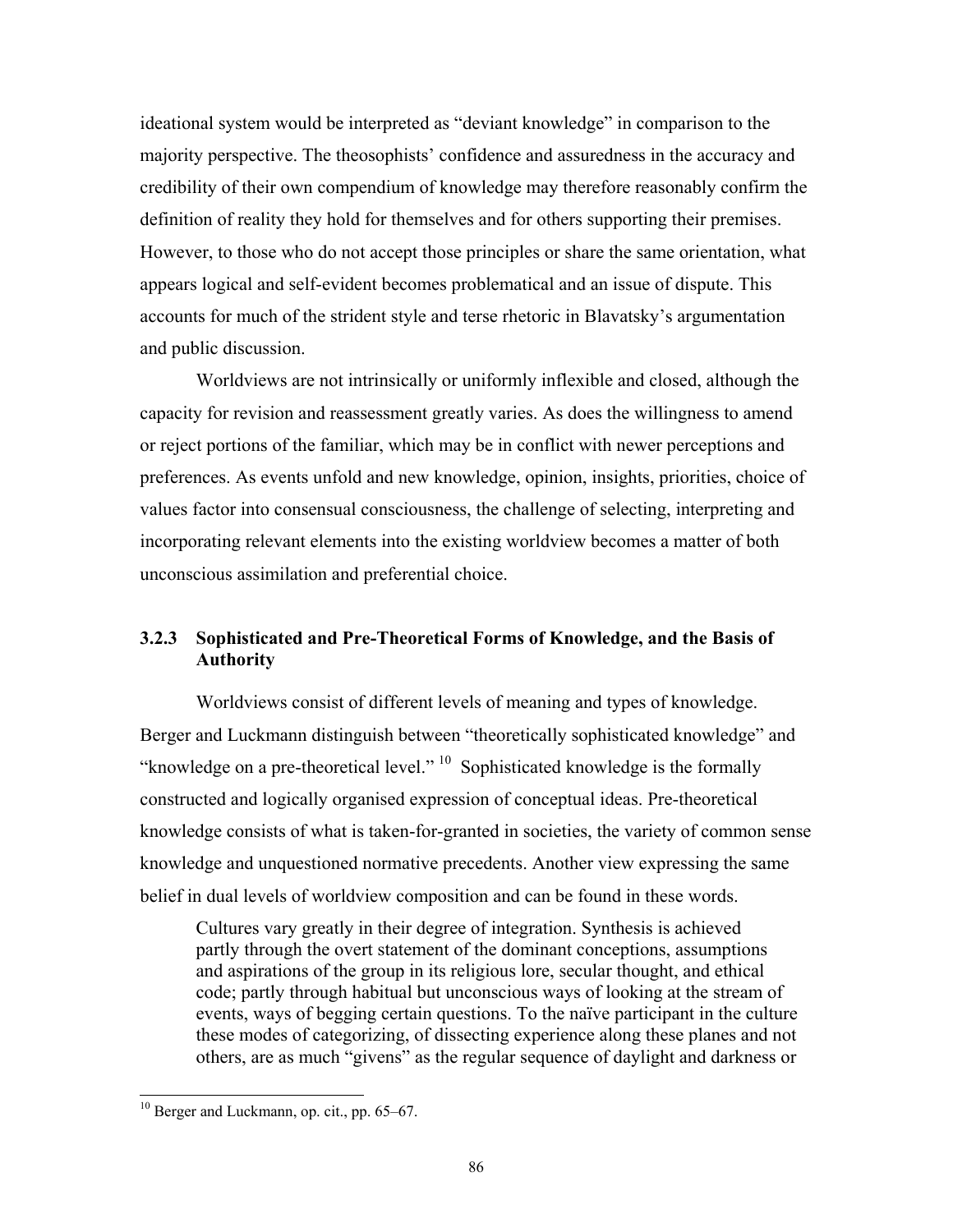the necessity of air, water and food for life.  $^{11}$ 

Here, sophisticated theoretical knowledge can be found in the "overt statements of the dominant conceptions, assumptions and aspirations of the group." The institutional representations of those forms of knowledge appear in the "religious lore, secular thought, ethical code." As we shall see, these distinctive forms of knowledge may be generally considered to represent respectively religion, science and philosophy as dominant institutions of legitimation. And the other worldview component, pretheoretical knowledge, is here suggested as the "habitual but unconscious way of looking at the stream of events." And, for those "naive participants" immersed uncritically in perceiving reality through the unconscious filter of a worldview, its self-evident "giveness" appears to be a matter of obvious facticity. A useful depiction of this kind of normal scenario is aptly indicated in these words by C. Wright Mills.

 …men lives in second hand worlds. They are aware of much more than they have personally experienced; and their own experience is always indirect. The quality of their lives is determined by meanings they have received from others. Everyone lives in a world of such meanings … Their image of the world and of themselves are given to them by crowds of witnesses they have never met and never shall meet. Yet for every man these images – provided by strangers and dead men – are the very basis of his life as a human being.  $12$ 

 The "image of the world and of themselves" provided by these "strangers and dead men" is the worldview which defines the "second hand world" for that group or society. A worldview will subsume both types of knowledge, though its institutional expression will appear more structured and consistent because of the intentionality motivating its delineation. What may be known, believed, assumed or implied on the pretheoretical level might appear disconnected or discontinuous when considered separately. However, when the same materials are drawn from to contribute to a sophisticated theoretical model or systematic exposition, further comprehensive and definitive meanings, patterns, and implications are enunciated. A more useful understanding of "sophisticated knowledge" in reference to worldview functionality is the provided with the term "symbolic universe," as defined by Berger and Luckmann.

<span id="page-8-0"></span><sup>&</sup>lt;sup>11</sup> Clyde Kluckholm, *Mirror for Man*, New York: Premier Books, 1965, p. 38.

<span id="page-8-1"></span><sup>&</sup>lt;sup>12</sup> C. Wright Mills, *Power, Politics, and People, New York: Ballantine Books, 1963, p. 405.*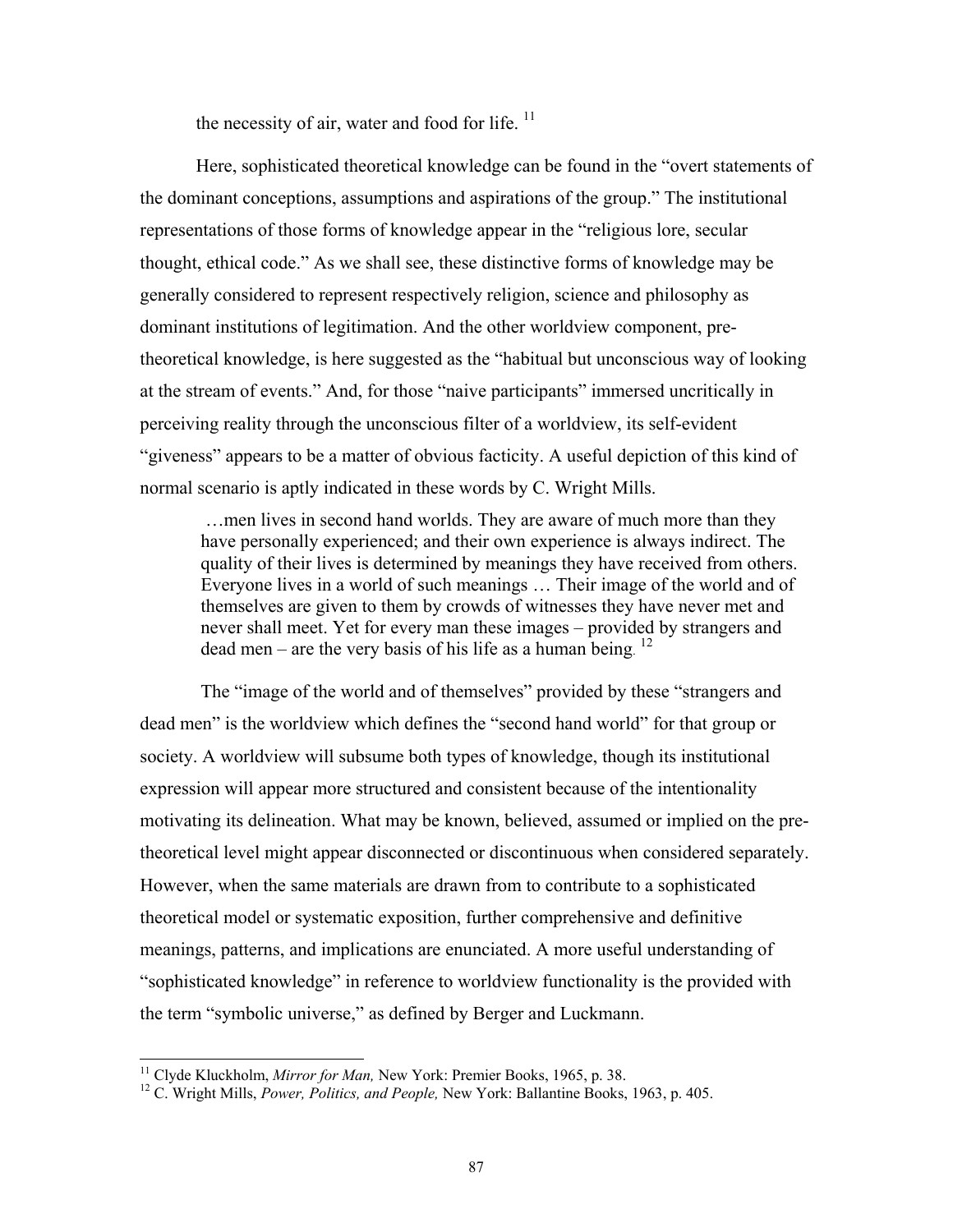Symbolic universe ... are bodies of theoretical tradition that integrate different provinces of meaning and encompass the institutional order in a symbolic totality ... To reiterate, symbolic processes are processes of signification that refer to realities other than those of everyday experience. It may be readily seen how the symbolic sphere relates to the most comprehensive level of legitimation. The sphere of pragmatic application is transcended once and for all. Legitimation now takes place by means of symbolic totalities that cannot be experienced in everyday life at all—except, of course, insofar as one might speak of "theoretical experience" ... Now, however, *all* the sectors of the institutional order are integrated in an all-embracing frame of reference, which now constitutes a universe in the literal sense of the word, because *all* human experience can be conceived as taking place *within* it.

The symbolic universe is conceived of as the matrix of all socially objectivated and subjectively real meanings; the entire historic society and the entire biography of the individual are seen as events taking place *within* this universe. What is particularly important, the marginal situations of the life of the individual ... are also encompassed by the symbolic universe. Such situations are experienced in dreams and fantasies as provinces of meaning detached from everyday life, and endowed with a peculiar reality of their own. Within the symbolic universe these detached realms of reality are integrated within a meaningful totality that "explains," perhaps also justifies them ... The symbolic universe is, of course, constructed by means of social objectifications. Yet its meaning-bestowing capacity far exceeds the domain of social life, so that the individual may "locate" himself within it even in his most solitary experiences." On this level of legitimation, the reflective integration of discrete institutional processes reaches its ultimate fulfilment. A whole world is created. All the lesser

legitimating theories are viewed as special perspectives on phenomena that are aspects of this world. Institutional roles become modes of participation in a universe that transcends *and* includes the institutional order.<sup>[13](#page-9-0)</sup>

Essentially, worldviews are self-contained symbolic wholes which describe and ascribe meaning to reality as perceived from within a particular "symbolic universe". Everyday pre-theoretical experience and the "sphere of pragmatic application" are subsumed within the more comprehensive and inclusive frame of reference. The "bodies of theoretical tradition" provide the worldview content, which collectively will "integrate different provinces of meaning and encompass the institutional order in a symbolic totality." The functional utility of a worldview is in the application of significance for understanding the nature of the perceived world and the experiences of the inner self, respectively "socially objectivated and subjectively real meanings." In fact, because of its "meaning-

l

<span id="page-9-0"></span><sup>&</sup>lt;sup>13</sup> Peter L. Berger and Thomas Luckmann, *The Social Construction of Reality*, Garden City, New York: Anchor Books, 1967, pp. 95–96.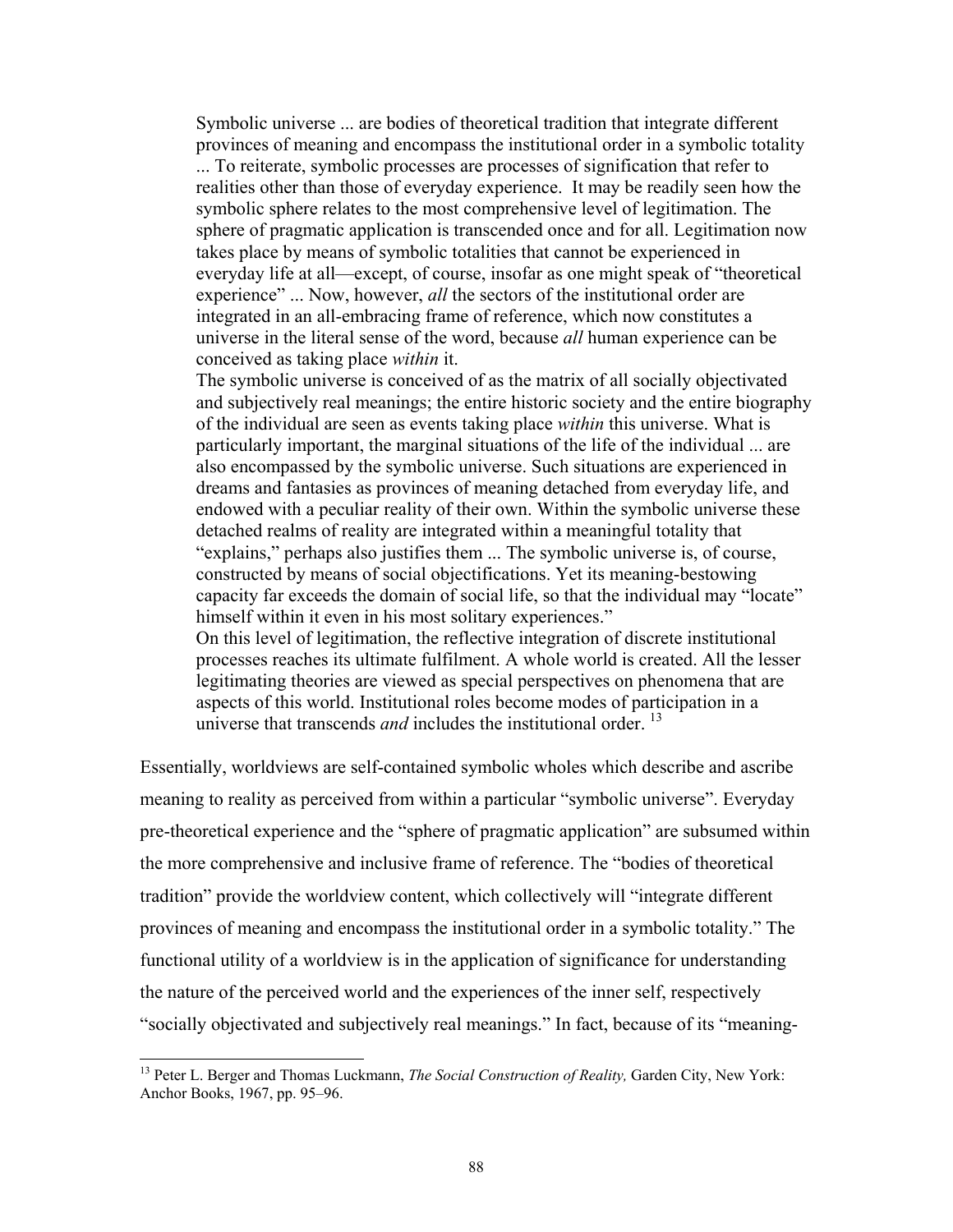bestowing capacity," a comprehensive apparatus of particularly articulated conceptual and symbolic ideational materials is available to supply the means for achieving insight and understanding, so that "the individual may "locate" himself within it even in his most solitary experiences." The comprehensive whole of a symbolic universe provides explanation and justification for individual experience but is yet "constructed by means of social objectifications," and serves a larger social purpose. The encompassing worldview provides a dominant picture of reality, subsuming "all lesser legitimating theories" that yet maintain their own specialised and limited functions. Thus a plurality of individual traditions and disciplines may co-exist in their delineation of particular aspects of knowledge and experience. However, insofar as they deviate from the mainstream worldview, their authoritative credibility may become compromised. The "institutional order" is part of, but yet is transcended by, the symbolic universe, therefore becoming susceptible to change and revision. And modes of participation via "institutional roles" are implied to function efficaciously as long as the integrity of the symbolic universe is maintained. Since "the entire historic society and the entire biography of the individual are seen as events taking place *within* this universe," any radical change or deviation from its basic premises would suggest severe feelings of uneasiness, dissatisfaction, incompleteness, doubt, alienation, anomie, discomfort, inadequacy.

Worldviews, especially if based mostly on pre-theoretical knowledge, may be largely implicit and taken for granted below the threshold of reflection for many within a society. However, for the long established traditional institutions of legitimation responsible for maintaining and reconstructing sophisticated theoretical worldviews (such as religious, philosophic, scientific, scholarly and other bodies of specialised expertise), the reflective and critical process is ongoing. The "very few people, ... in position to re-evaluate what has thus been imposed on them" come primarily from such ideational domains, or claim to have similar expertise and information. Often elite experts and specialists of a particular field of sophisticated knowledge, such as priests, philosophers, scientists, scholars, and so forth will shape and articulate a specific form of response, fashioning a particular variation or novel conceptualisation for their time and place. However, the degree of consensual sway is variable. The presence of competing or differing institutions and systems of knowledge and belief may offer alternative

89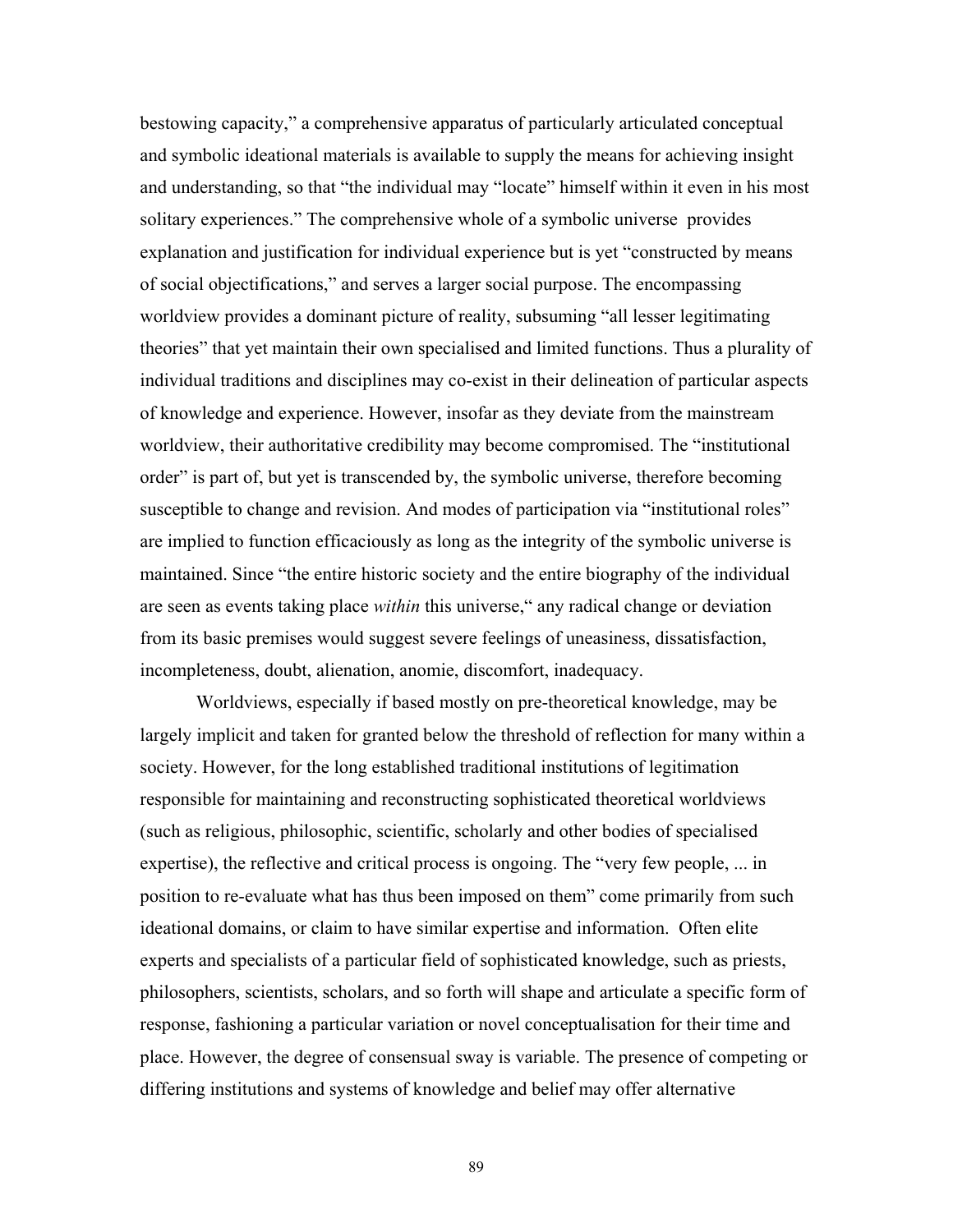interpretations that temper and relativise each other. And the social pervasiveness of any worldview will thus become a matter of presentment, preference, power, or popularity.

As well, the emergence of alternative or revised worldview content may be part of an internal process, appearing inexorably within a traditional institution of knowledge. Or it may appear from an unaffiliated, independent, competing or dissenting source, whether expounded by individuals or groups. When coming from within an established religious, philosophical, scientific, or other institution or school of thought, the process of worldview revision can be viewed as simply part of the ongoing internal evolution of the discipline or tradition. When appearing from a non-traditional secondary source, the proffered transformed or amended worldview may on the one hand be closely related or empathetic to the prevailing system, and therefore easier to evaluate and integrate.

But on the other, if founded upon discordant or socially unacceptable premises and sources of authority, it may be perceived as incongruous with what is familiar and known, hence lacking the same legitimating criteria of trustworthiness and reliability. Thus the appearance of a dissenting unprecedented or unusual non-traditional worldview will provoke more stringent and sceptical analysis and evaluation from the proponents of the status quo. So the emergence of explicitly contrary or conflicting alternative worldviews is itself a phenomenon that seems to reflect a certain degree of urgency and sense of commitment on the part of those who envisaged, articulated, and propagated it. Dissatisfaction with the familiar coupled with sincere belief in the correctness and legitimacy of the new orientation seem to be the most obvious motivational factors. And if the feelings of inadequacy about the status quo position are strong, " voluntary destructuration" may ensue.

Voluntary 'destructuration' … is the deliberate process of abandoning old forms and procedures... thus beliefs, rituals, even moral precepts are abandoned.<sup>[14](#page-11-0)</sup>

The individuals who feel the urges, convictions, and certitude of belief must work with the prevalent "pre-given stock of knowledge" of the specific symbolic universe as they embark upon their quest to change or transform existing views. So the formation of a new or revised worldview must to some extent be based upon a selection and utilisation

<span id="page-11-0"></span><sup>14</sup> Bryan Wilson, *Contemporary Transformations of Religion*, London/Oxford/New York: Oxford University Press, 1976, pp. 85–86.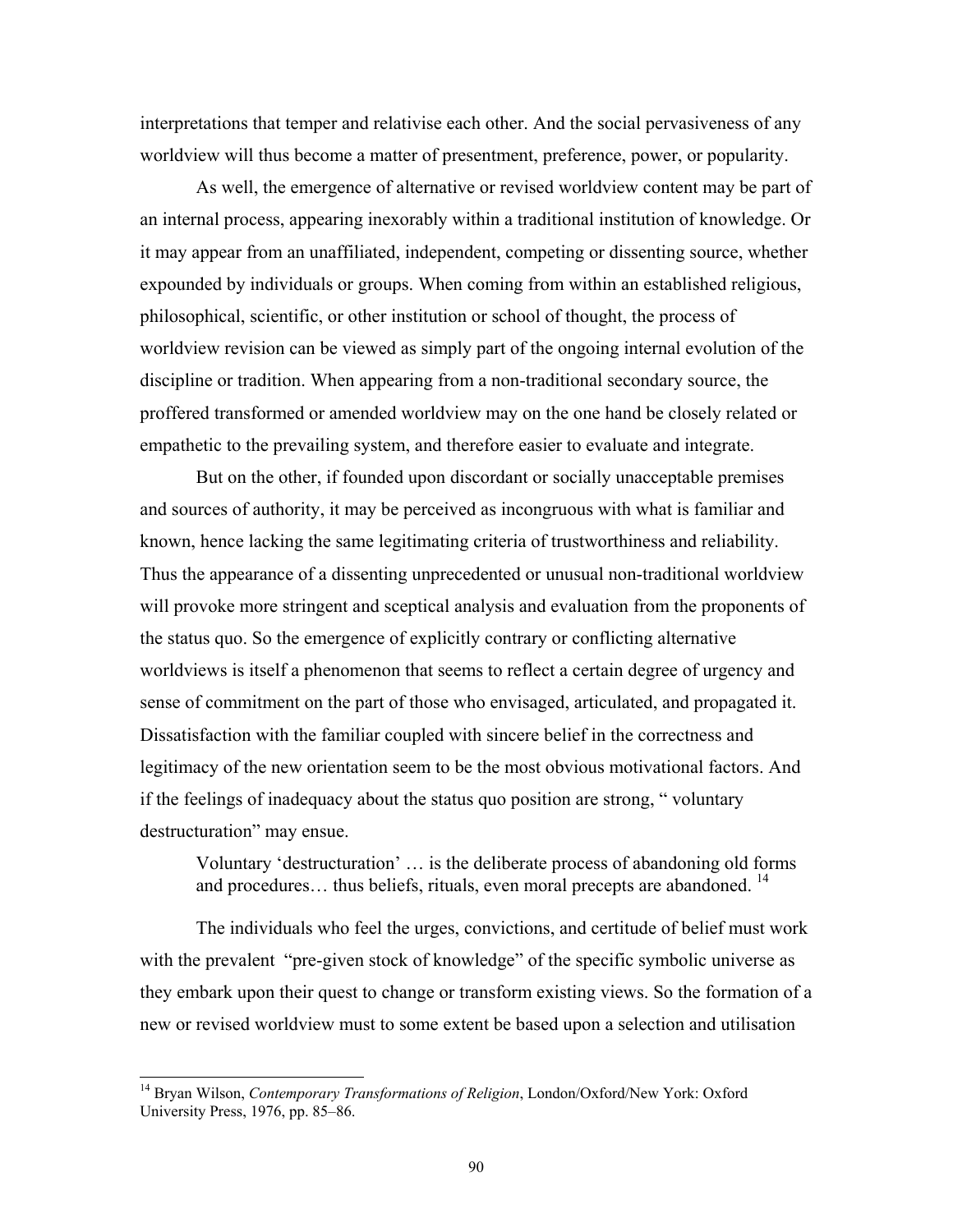of "the elements required" from the acknowledged ideational materials of a culture, embedded in the different forms of knowledge, and transmitted by specific institutions. The "degree of the clarity of the insight" depends on how this alternative worldview is articulated and presented in relation to that which is already established and familiar. A plausible and workable presentment may eventuate with integration or absorption of ideas. A worldview that has emotional appeal may attract commitment and sympathetic curiosity. Needless to say, the spectrum of possible responses is wide. And the basis of authority upon which rests the credibility of an alternative worldview is also significant in establishing its legitimacy.

Authority is measured by the probability that people will accept given values for the sole reason that someone else—the person or organization endowed with authority—practices or preaches such values. A person or organization may carry authority for certain people inasmuch as the fact that they vouch for the values in question will be seen by these people as a sufficient reason for acceptance and compliance. The authority a person or an organization wields therefore boils down to the likelihood that other people will follow their example or advice. That obedience may be justified in all sorts of terms, such as wisdom, truthfulness, experience, the moral integrity of the source of guidance which has been followed. In each case, however, what is justified is the *trust* of the followers in the basic soundness of the guidance that comes from such a source. The values we cherish are ultimately a matter of our choice. In the end it is we who bestow authority upon the examples we decide to follow and refuse authority to examples we do not like… To become an authority for us, a person or an organization must produce a *legitimation* or an argument which demonstrates why their advice for their hierarchy of values ought to be followed in preference to another…

The alternative would be to defend new values as a revelation of sorts – either a result of an epoch-making discovery, a particularly profound insight into the truth of the matter, or a strong vision that pierced through the unknown and hence threatening future. This kind of argument is associated with *charismatic* legitimation… We can speak of charisma whenever the acceptance of certain values is motivated by conviction that the preacher or preachers of such values have superhuman qualities (unusual wisdom, foresight, access to sources of knowledge closed to ordinary men and women) that guarantee the trust of their vision and the propriety of their choice.  $15$ 

Madame Blavatsky certainly qualifies as a charismatic leader, and the legitimation here spoken of applies to the initial impetus of the theosophical movement, when her "unusual wisdom, foresight, access to sources of knowledge closed to ordinary

<span id="page-12-0"></span><sup>15</sup> Zygmunt Bauman, *Thinking Sociologically,* Oxford: Basic Blackwell Ltd., 1990, pp. 118–121.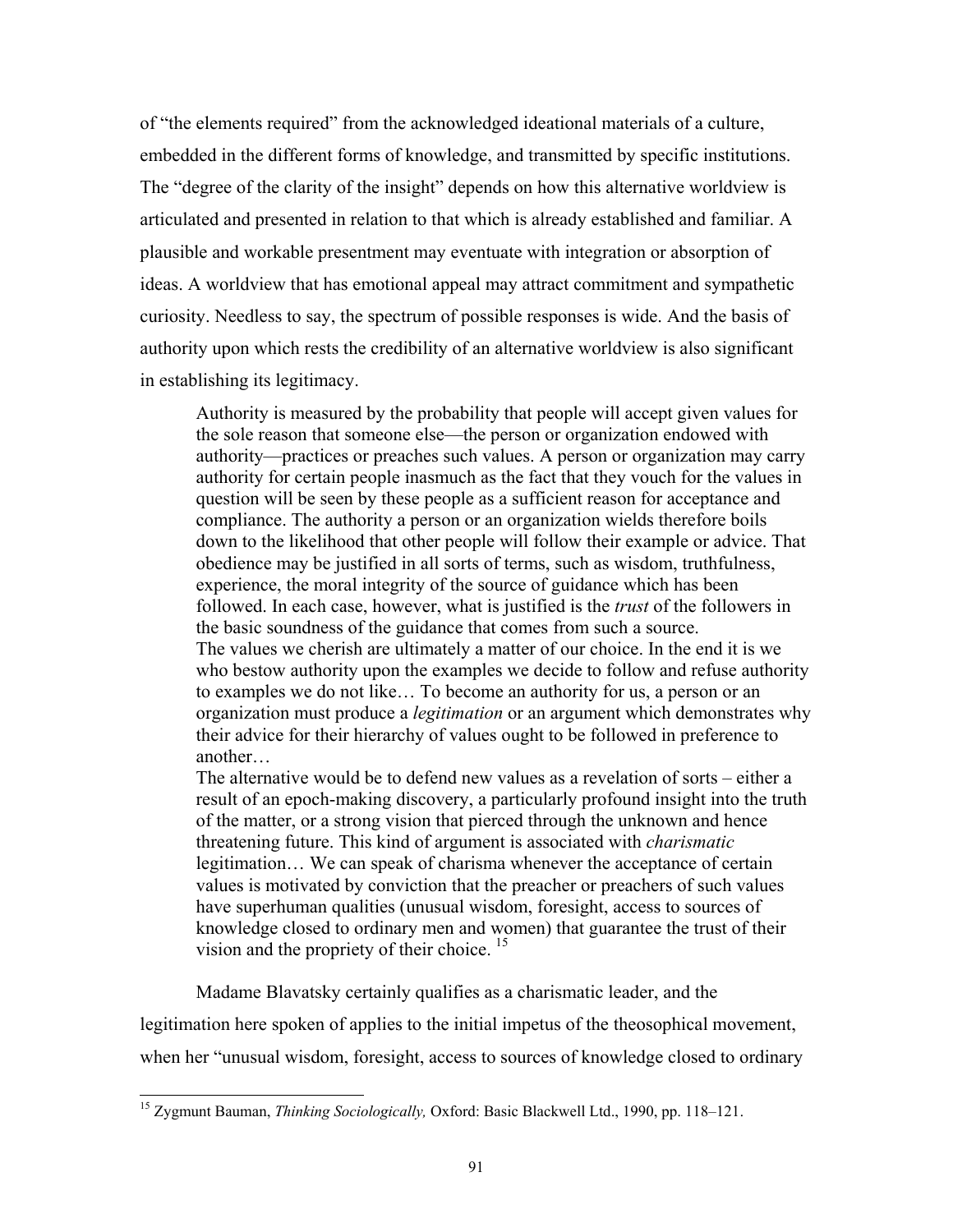men and women" provided the authoritative foundation of the worldview espoused. First as described personally by Blavatsky, then as embedded organisationally in the system of ideas and beliefs. The theosophical option then became a matter of preference as a secondary minority cognitive system. And making a persuasive case for its adoption was what much of the work by Blavatsaky and others within the theosophical movement was about. The effort to convincingly make an "argument that demonstrates why their advice for their hierarchy of values ought to be followed in preference to another" was particularly directed against the three established traditional sources of knowledge and the respective religious, philosophical, and scientific worldviews prevalent in mainstream nineteenth century Western society. We will discuss the question of charisma in chapter eight, but now will examine the specific role of those three forms of knowledge as they pertain to the function of worldviews.

### **3.2.4 The Rationale for Blavatsky's Choice of Types of Knowledge**

What distinguish worldviews from each other primarily are the uniqueness of ideational content and the concomitant associations of plausibility built into each system. In discussing such contents, it would be useful to look at analytical models that may be helpful in providing a convenient way of categorising the most common types of theoretical knowledge. As mentioned, the presence of religious, philosophical and scientific content seems to be a significant characteristic of the structure of explicitly intended comprehensive worldviews. It was a major assumption for Blavatsky when she chose to construct an alternative, and therefore must be accounted for in any analysis of worldviews. And though obviously other sources of cultural data, including aesthetic, political, technical, social, and other influences. are potentially part of the worldview mix, they are less comprehensively speculative and all encompassing. Religion, philosophy, and science in their exploratory forms attempt to create explicitly formulated symbolic universes, worldviews locating and explaining the status of man in the cosmos, and provide a totality of meaning to the nature of reality. That appears to be the line of thought behind Blavatsky's choice of those particular sources of knowledge for supportive use in shaping her synthesis. Thus any analysis of theosophical material must be based on recognition that those three forms of knowledge were considered especially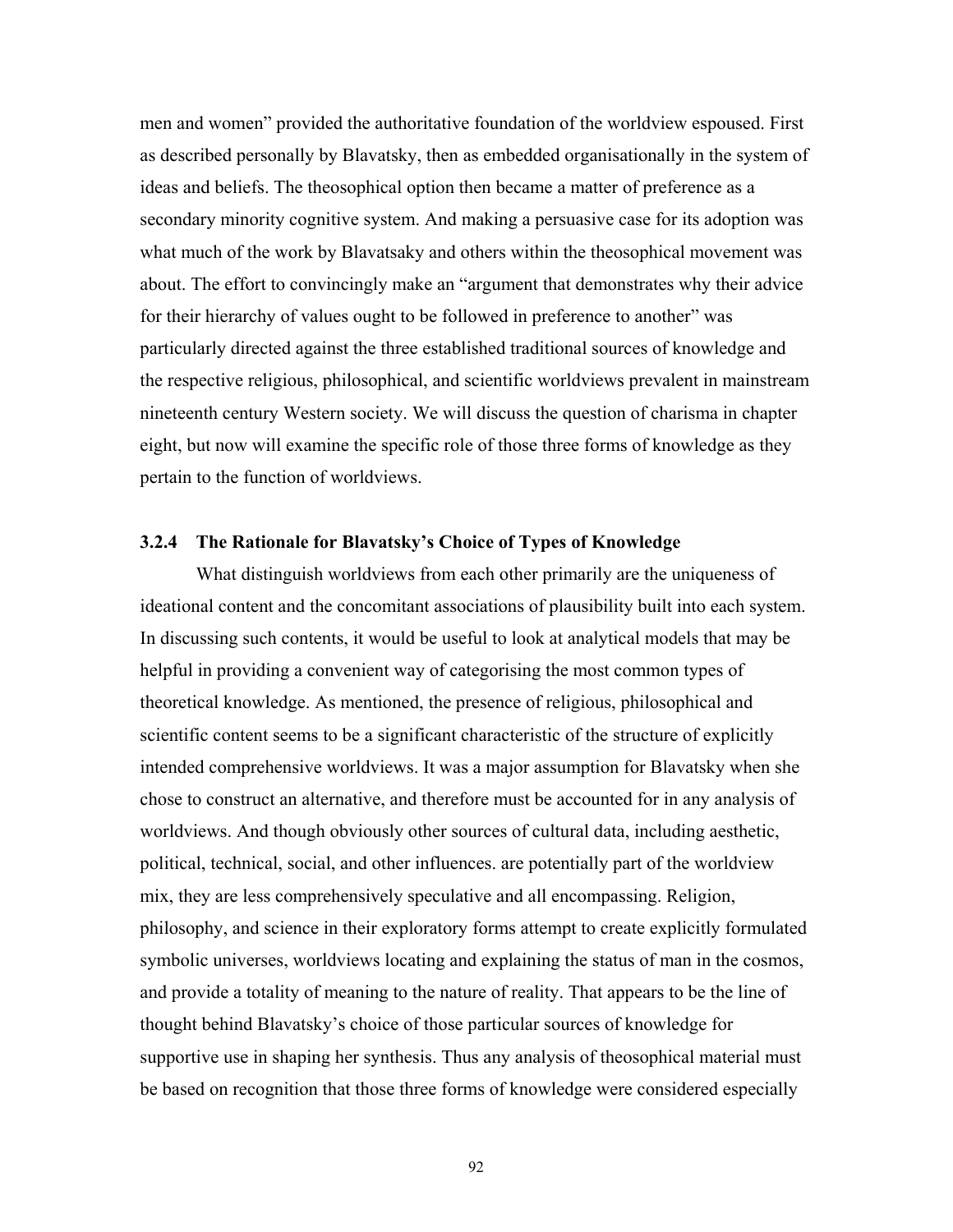significant, and represented the most socially familiar and authoritative ways of describing reality at the time the alternative worldview was being conceived.

Two distinct yet complementary approaches to the roles of religion, philosophy and science in forming worldviews may help broaden our perspective. Madame Blavatsky seemed to feel that a synthesis of those types of knowledge would serve as a fully adequate and accurate means of presenting a novel worldview to the public. Although she consistently qualified the perception that there in fact were different means of obtaining truth, claiming that ultimately there was a supreme and transcendent "Truth" which subsumed all partial manifestations. However, is there any intrinsic basis for assuming that religion, philosophy, and science have special significance as cognitive components in worldviews, and justify Blavatsky's synthetic objective? Was she simply grasping for conceptual support randomly, or were the choice of religion, philosophy and science either a conscious or instinctive attempt to transmit the most credibility and legitimacy to her doctrinal system? We shall examine this subject first with a look at how those three forms of knowledge may be sociologically and historically considered, both as types of ideational content as well as specific modes of experience. Then in the next chapter we will look at Madame Blavatsky's treatment of religion, philosophy and science as sources in her synthetic systematic objective.

One analysis is from the sociologist Pitirim Sorokin, and the other from philosopher E. A. Burtt. A number of sociologists, anthropologists, and philosophers have categorised the different fields and forms of knowledge, but to extensively compare and analyse them would take us far beyond the scope of our inquiry. For instance, Georges Gurvitch in *The Social Framework of Knowledge* lists seven types of knowledge and five dichotomies of the forms of knowledge. Religion, philosophy, and science are classified and incorporated according to the different interpretative criteria of his schema. Philosophical and scientific knowledge comprise two of his seven types. He sees religious data (particularly mystical knowledge) as a form, specifically polarised with rational knowledge as one of the five dichotomies. Talcott Parsons in *The Social System* differentiates between empirical and non-empirical, cognitive and evaluative categories, placing religion, philosophy, and science (along with ideology) as the major divisions. However, the two examples we have chosen to discuss come from separate disciplines

93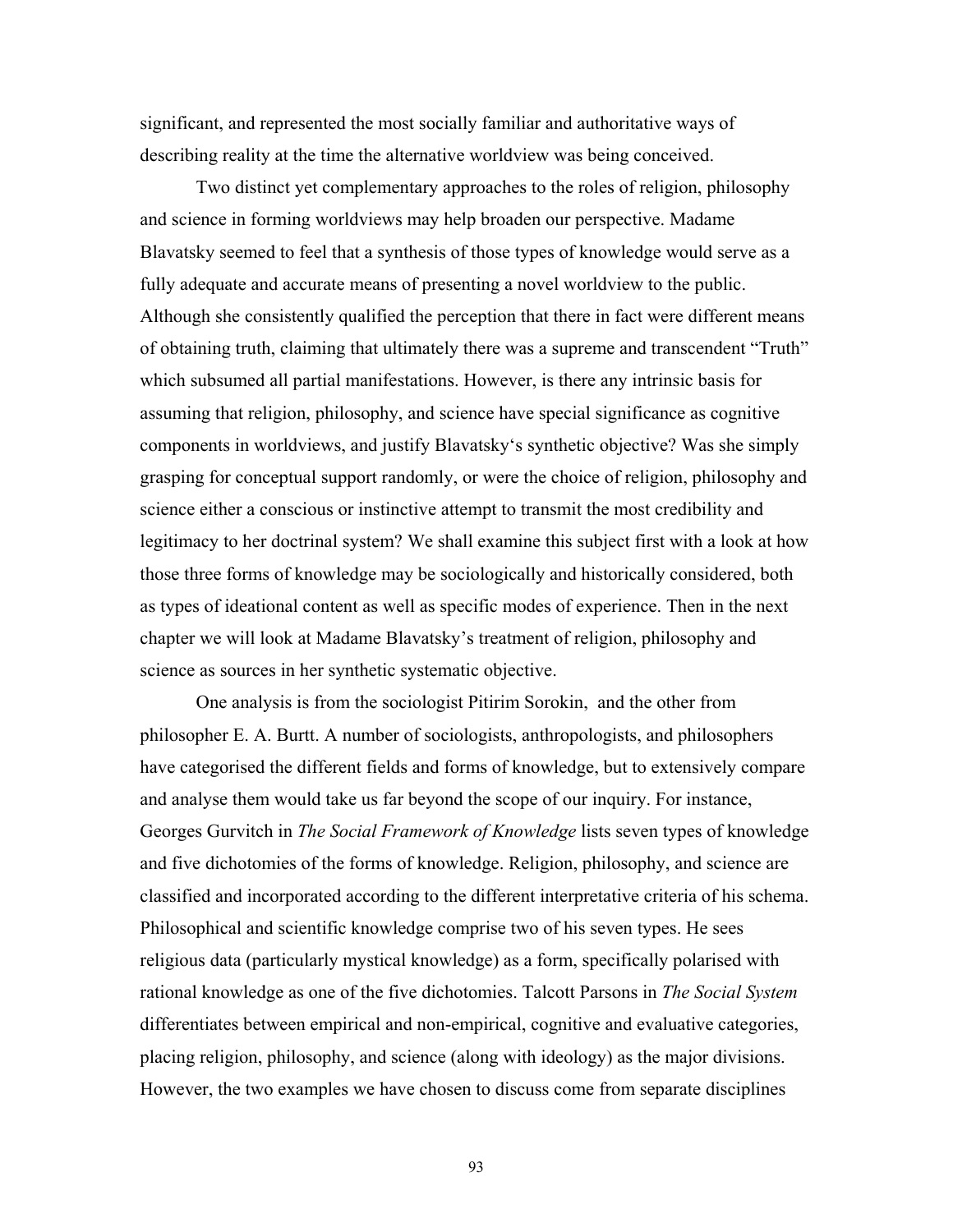and reveal complementary perspectives that help illuminate the historical dynamics at work in worldview creation.

# **3.3.1 Sorokin's Differentiation of the Truths of Faith, Reason, Sense**

We begin with Sorokin, and his analysis of dominant cultural categories of truth. His division of three major systems of truth and six main epistemological currents is one approach to the interpretation of pertinent cultural phenomena. And though by no means exhaustive or methodologically indisputable, it does provide a useful outline for historically and typologically interpreting important characteristics of such worldviews. Right now, a brief examination of Sorokin's characterisations of the three components of the cultural truth systems will be useful. In his classification, the "Truth of Faith" corresponds in essence with the substance of religious experience and thought. Its subject matter is seen in this way.

Mainly the supersensory, and superrational "subjects" and "realities." God, devil, angels. spirits; soul, immortality, salvation; sin; redemption; resurrection; paradise, purgatory, inferno; and so on, with an enormous number of other subproblems of the same kind...

The sensory and empirical phenomena are studied only incidentally and even then not for their own sake but merely "visible signs of the invisible world," as symbols of the supersensory reality. The supreme discipline in such a system of truth is always theology as a science of the supersensory realities. The exposition of the truth is apodictic and symbolic.<sup>[16](#page-15-0)</sup>

 . And his "method of validation," or, from our perspective, legitimation, is based upon appeal to a sacred source, such as a revealed Scripture, demonstrated by divine inspiration. Logical reasoning and empirical criteria are only applied as secondary support apparatus and retain any degree of credibility if they are not seen as contradictory to the claims of revealed Scripture.

 In his classification, the "Truth of Reason" corresponds basically to the parameters of philosophical thought. As such, this is how it is described.

Partly supersensory, partly sensory-empirical. Each for its own sake, but the value of the knowledge about the sensory phenomena is subordinated to that of the supersensory "realities." The total system of knowledge here incorporates usually in the form of idealistically rationalistic philosophy... reasoning and empirical knowledge in the sense of the contemporary science. The ultimate

<span id="page-15-0"></span><sup>16</sup> Potirim Sorokin, *Social & Cultural Dynamics*, Boston: Extending Horizon Books, 1957, p 226.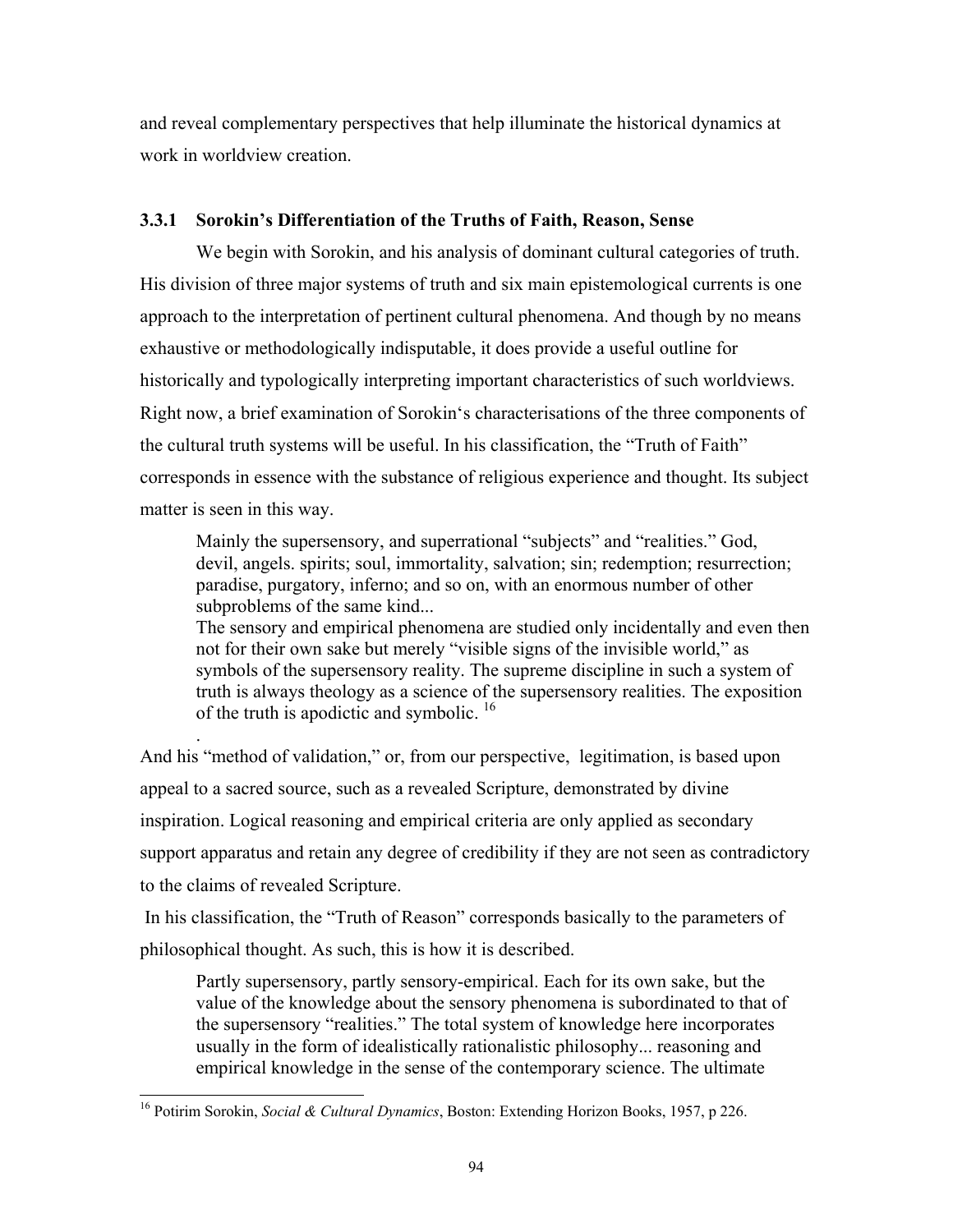reality is thought of as knowable. The exposition of the truth is dialectic and deductive. [17](#page-16-0)

And the method of validation requires the use of logical reasoning in conjunction with the testimony of the senses. As well, supplementary support drawn from sacred texts may be used to amplify or illustrate principles deduced or arrived at through the dialectical process.

In the "Truth of Sense" we see correspondence with the materials of scientific thought. This is how it is characterised.

Mainly the world of the sensory perception, like the phenomena studied in the natural sciences. When ... the phenomena seem to have an aspect not easily reducible to the sensory material forms, science concentrates mainly at their sensory aspect and either disregards the "nonmaterial" aspect or treats it as subsidiary and tries to "measure them" through the measurement of the sensoryexternal phenomenal forms. Hence the tendency to "objectivism," "behaviourism," "quantivism," "mechanisticism." The supersensory realities are declared either non-existent, or irrelevant or "unknowable" (criticism, agnosticism, positivism). The natural sciences become the leaders as the most perfect, exact sciences, and are copied... Exposition of the truth is "inductive" and especially "experimental." <sup>[18](#page-16-1)</sup>

And the method of validation for this type of truth is through the sense organs and their instrumental extensions, aided by the process of logical reasoning, especially mathematics. Hypotheses must be confirmed by accord with verifiable sensory facts, while the criteria of religious truth are of only superficial relevance.

And further clarification comes from distinguishing six epistemological currents. These are: 1 - Empiricism; 2A - Religious or ideational rationalism; 2B - Idealistic rationalism;  $3 -$ Mysticism;  $4 -$ Scepticism;  $5 -$ Fideism; and  $6 -$ Criticism. When connected to the three systems of truth, ideational or religious rationalism, mysticism and fideism primarily incorporate the truth of faith. Idealistic rationalism incorporates the truth of reason. And empiricism incorporates the truth of the senses. Scepticism is a purely negative, cynical and passive system. Criticism is a specific combination of scepticism, empiricism, and rationalism.

Rather than an extensive explication of each stated detail for each of the systems

<span id="page-16-0"></span> $17$  Ibid., p. 228.

<span id="page-16-1"></span> $18 \overline{1611}$ , p. 228.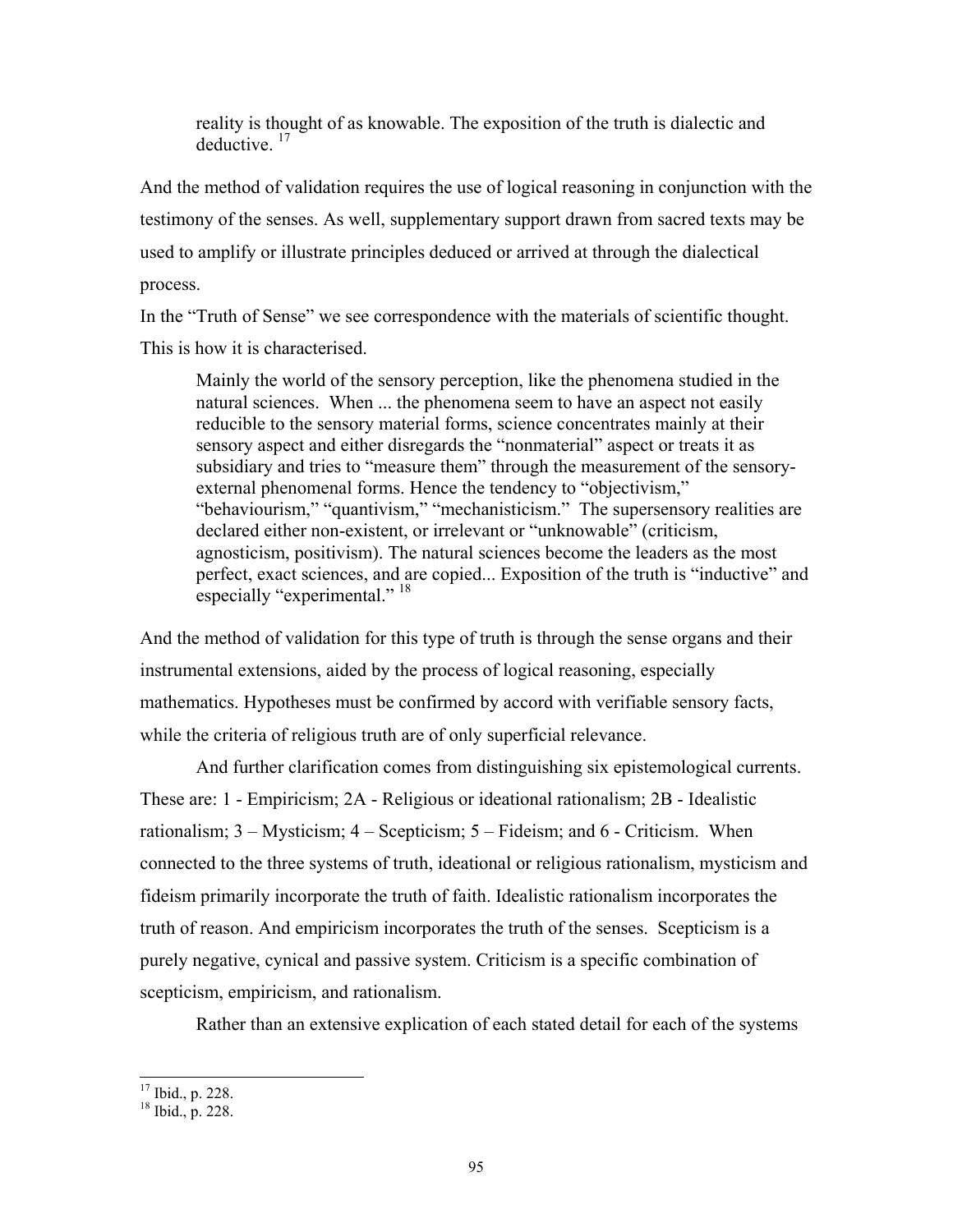of truth and their validations, let us now simply make a few general observations that have a bearing on our study. Firstly, the classification obviously is phrased in such terms to clearly indicate a reference to Western civilisation, although a wider application is possible with use of more expansive analogies. As well, terms like "Scripture" and "revealed truth" have obvious historical connotations, though, again, may be conceived in a broader sense. Especially when used in discussing "Truth of Reason" and "Truth of Sense." For instance, when mentioning the validation of Reason, one of the characteristics is use of quotations taken from the Scripture or deriving from a source equivalent to it. In some historical contexts, the literal reference is accurate. However in others, more emphasis should be put on the "source equivalent to it" interpretation. For instance, in many philosophical and scientific schools of thought, particular bodies of knowledge, texts, teachings, and so forth serve as similar authoritative criteria of legitimacy. While not imbued with the same purported transcendental validation, they yet provide a similar sort of evaluative functionality. What falls outside their parameters often immediately acquires the label of "falsehood", "error," "mistake" "misconception" because of non-conformity to the prevailing representations of the equivalent of "revealed truth."

Though just one very general differentiation of types of social knowledge, this schema can be utilised where applicable as a referential framework for evaluating and interpreting particular cultural phenomena. As well, when applied as a model for interpreting historical changes in patterns of thought, there is a basic continuity with a number of theories in which a movement from religious to philosophical to scientific worldviews is postulated. Although these modes of thought may simultaneously co-exist within a given society, the relative dominance and esteem of a particular form will be reflected in the legitimating authority of its institutions. For instance, in a worldview in which religion is the dominant source of legitimation, prioritisation of the validity of faith will overshadow the edifices of reason. And where philosophy or science dominates, the premises of the religious worldview will be modified or minimised. And even where science and philosophy are the dominating competing sources of primary legitimation, the relative preferences of rational or empirical ways of envisioning reality will become an issue of contention.

96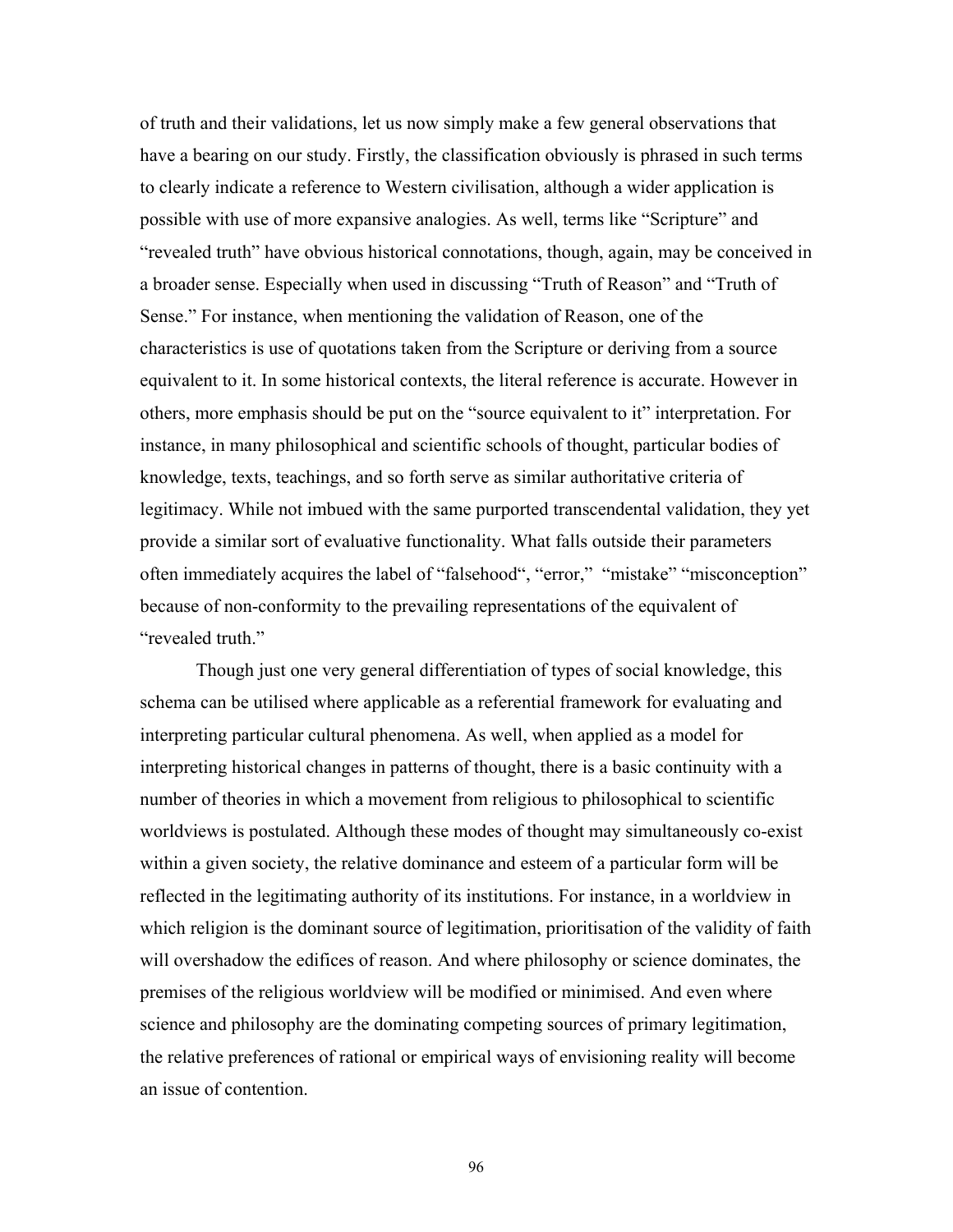#### **3.3.2 Burtt's Distinction of the Modes of Intuitionalism, Rationalism, Empiricism**

The threefold division by Sorokin of truths of faith, reason and sense has an interesting correspondence in the outline of the evolution of thought presented by E. A. Burtt. in his book *In Search of Philosophic Understanding.* Although his assumptions are presented in the form of broad generalities, without extensive support or analysis, it supplements Sorokin's division of three systems of truth. However, Sorokin sees these systems of knowledge as part of more extensive integrated cultural wholes while Burtt differentiates between the types of knowledge in a general linear way.

He begins by recognising that the "common sense" world of everyday experience is a conditioned and imperfect representation of reality, and that common sense knowledge is inadequate in providing more comprehensive understanding of the "larger universe." He sees common sense knowledge as ambiguous, contradictory, lacking universal applicability, and conditioned by its social and historical environment. Burtt recognizes that three ways of "correcting common-sense" have historically evolved in Western civilization.

Thus far, Western thought has hit upon three methods in the quest for a trustworthy way of correcting common-sense. They have appeared in a definite order. Surveying them in that order we may call them the ways of intuitionalism, rationalism and empiricism. [19](#page-18-0)

These three methods fairly accurately correspond to Sorokin's systems of truth. Looking at Burtt's classifications, he sees "intuitionalism" as the first of a unique way of "correcting common sense."

Taking intuitionism then as a distinctive way of revising common-sense beliefs, let us imagine ourselves in the age of the Hebrew prophets and the early Greek poets and tragedians who vividly illustrate it. During the same age farmers and artisans were slowly accumulating scraps of what now would be called technical lore... the intellectual elite—the shamans, seers, and prophets—did notice something else: the crucial and mysterious moment when a new idea, conveying a persuasive answer to some urgent perplexity, is born. Interpreted by the religious concepts which as yet were the only ones available for the purpose, these intuitions were naturally taken as revelations of the divine—oracles, inspired seizures—each carrying its voucher of authenticity on its face. Knowledge, thus interpreted, is an aggregate of such intuitions, bound together by no rational

<span id="page-18-0"></span><sup>19</sup> E.A. Burtt, *In Search of Philosophic Understanding*, New York and Toronto: Mentor Books, 1967, p. 29.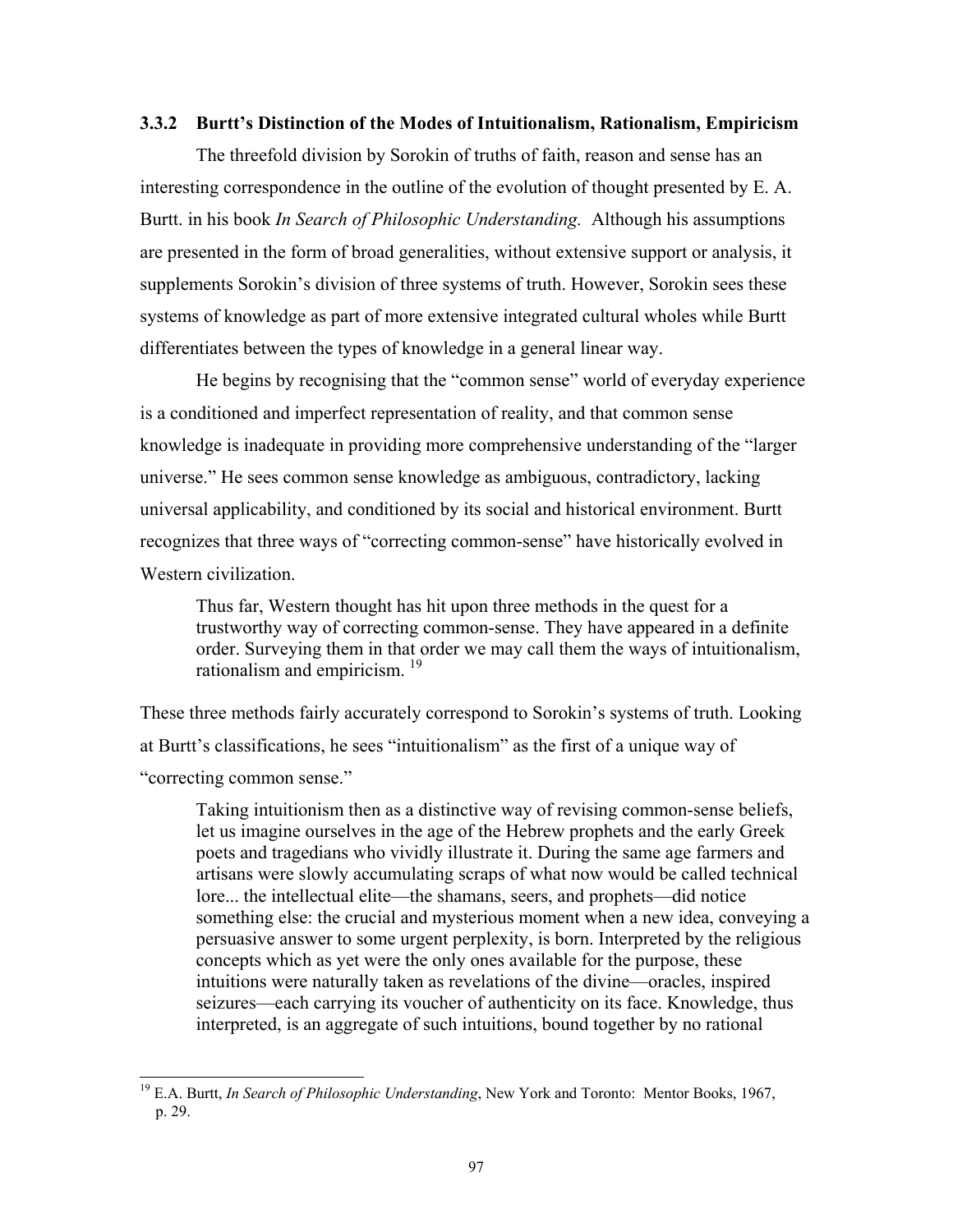order; any two of them might contradict each other. The criterion for determining their truth was in effect just the potent "compellingness" of each idea as it came.<sup>20</sup>

Historical over-simplification aside, this isolation of a "distinctive way of revising common-sense beliefs" illustrates some important points. For one, that articulation and cultural institutionalisation was instigated by an intellectual elite. When the "persuasive answer to some urgent perplexity" was intuited at the "crucial and mysterious moment," the new idea took on the representational form of the prevailing ideational legitimating institution. And, according to this interpretation, religious concepts were the only clearly articulated and accessible means of dealing with the crisis. As non-rational kinds of numinous experience, these intuitions were presumed to have a divine basis. And the referential context of legitimacy was implicit, with "each carrying its voucher of authenticity on its face." This kind of knowledge thus interpreted becomes the means of response to such existentially vexing situations. Thus, as a distinctive way of enhancing the common-sense interpretation of reality, the knowledge derived from the intuitional mode of experience is somewhat chaotic and ambivalent. Credibility and authenticity do not depend on rational or intellectual standards, but are determined by an indefinable and allusive emotionally powerful "compellingness" extrapolated from the dynamics of the encounter. What is inferred by compellingness and intuitional knowledge reverts finally to the domain of religion for derivation of explicit meaning.

In Burtt's account, the intuitional method of augmenting common sense knowledge was incapable of providing a logically connected and rationally grounded non-contradictory synthesis. Lack of coherence and conflicting intuitions without a means of resolution in his opinion illustrated the limitations of this form of knowledge. However, as history unfolded and other configurations of articulated experience emerged and matured, "intuitionalism," was joined by "rationalism" as a distinct means of knowledge. And it was one key factor that enabled this other approach to effectively work. This was the discovery of mathematics, and with it, the process of deductive inference.

This second essential phase of the acquisition of knowledge was concurrently evolving, but not yet ascendant as the primary legitimating methodology. Only when it

<span id="page-19-0"></span> $20$  Ibid.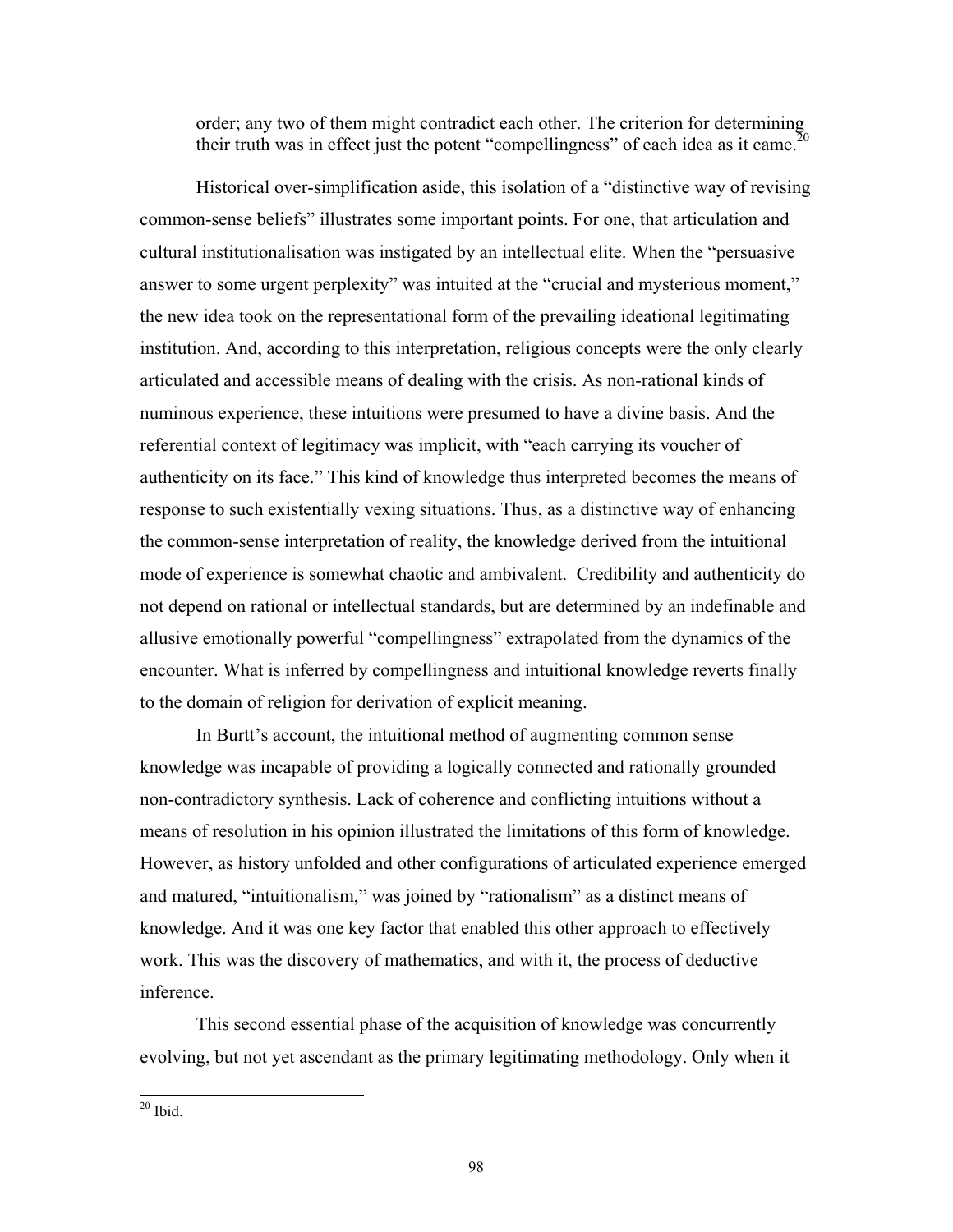became pervasively recognised as a valuable and viable approach capable of providing new coherence and meaning were the conceptual tools of mathematics and rational deduction accorded preferred legitimating status. The application of mathematical reasoning provided continuity between the diverse intuitions, creating a systematic compendium of knowledge based on abstract axioms of truth. And shared confirmation and understanding was possible for those who could apply the principles of logical reasoning, while the adequacy and credibility of any assumption could be tested publicly. By being able to predictably depend on the accuracy of such a mode of thought, all quantitative relations were capable of management and mastery, establishing a foundation of rational knowledge. And this eventually became ensconced as a dominant Western orientation for interpreting the nature of reality.

The ideal of knowledge, as coherently organizable and demonstratively certain came to dominate Western thought, especially when the basic lesson of mathematics was confirmed by the logical syllogism of Aristotle. This formal pattern revealed the way in which the mind must proceed from any subjectpredicate premises to a conclusion if the inference is to be valid. ...We may best refer to this revolutionary orientation... by the word "rationalism." ... Knowledge was now viewed as a system of truths bound together by strands of logic. No longer to be taken or left on the authority of a seer or the compulsion

of some vivid idea, every piece of it was capable of demonstration. One could trace its necessary relations to a set of [ult](#page-20-0)imate principles, which, when clearly grasped, appeared self-evidently true.<sup>21</sup>

Clearly, distinctive approaches to comprehending reality exist between intuitionalism and rationalism. The legitimising apparatus shifts from "the authority of a seer or the compulsion of some vivid idea" to a logically coherent and consistent system of truths. The pre-eminence of the rational form of knowledge extended from the practical domain to the speculative sphere. Being able to "trace its necessary relations to a set of ultimate principles" allowed for purely rational analytical criteria. And the recognition that by exercise of reason truth could be clearly comprehended and appear "self-evidently true" allowed for pure philosophical speculation. However, historically, in the social world, there are rarely occasions when only one type of knowledge or mode of experience exclusively dominates.

<span id="page-20-0"></span> $^{21}$  Ibid., p. 31.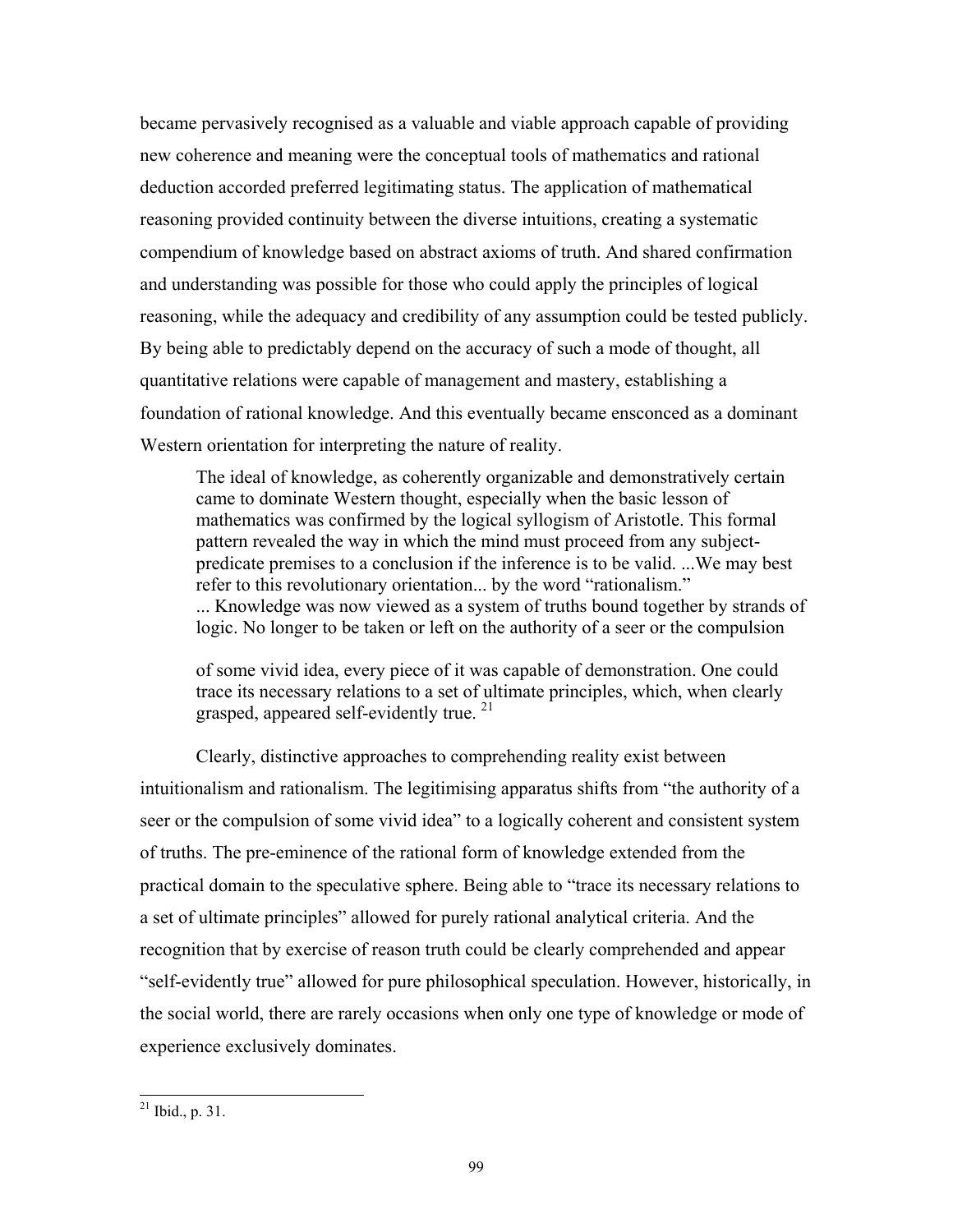In fact, even as rationalism was acquiring more credibility, intuitionalism yet retained status as an entrenched way of comprehending reality. But one form did not totally replace the other, with each co-existing by prioritising experience somewhat differently, and extrapolating novel forms of signification. Thus, a certain amount of cross-fertilisation and revision existed between reason and special forms of intuition. Where empathy and connectivity could be found, a more comprehensive structure of knowledge could be established. However, much of the substance of intuitionism was simply intrinsically incompatible with the treatments of reason, deriving from a different modality of experience.

Mere "inspired visions" unable to find a place in such a logical order, were no longer quite respectable—save in such fields as religion and art, where rationalism was long impotent to gain a sure foothold. Yet even there the intuitionism of the earlier vintage, at least, was forced into a losing struggle. The way of systematic demonstration, once successful everywhere, seemed clearly the way that ought to be successful every[wh](#page-21-0)ere. Reason, in its power to apprehend deductive form and self-evident axioms, is a single faculty, and once it has found itself it claims universal authority.  $22$ 

The discontinuity with the emerging criteria of reason marginalized the claims of intuitionism somewhat. Any truth quotient must be sought for in the domains of religion and art, and recedes from the forefront of rationalist values. As the progressively dominant mode of representing reality, "the way of systematic demonstration" becomes accepted as the most viable and credible because it seems to be most satisfactory and sensible. The ideas, ideals, and the values of the rationalistic approach become the authoritative criteria and are used to judge and evaluate all facets of life. Reason is recognised as the most trustworthy and defensible orientation. Thus established as the most credible and esteemed form of knowledge, it becomes a defining component of the legitimation process. So that "once it has found itself it claims universal authority," leading to the pre-eminence of philosophers as specially qualified authorities about the nature of the real.

The rationalistic approach became institutionalised in the enterprise of philosophy, represented at first by the appearance of philosophers who engage in discursive speculation. The ideal of an inclusive, comprehensive worldview of reality

<span id="page-21-0"></span> $22$  Ibid.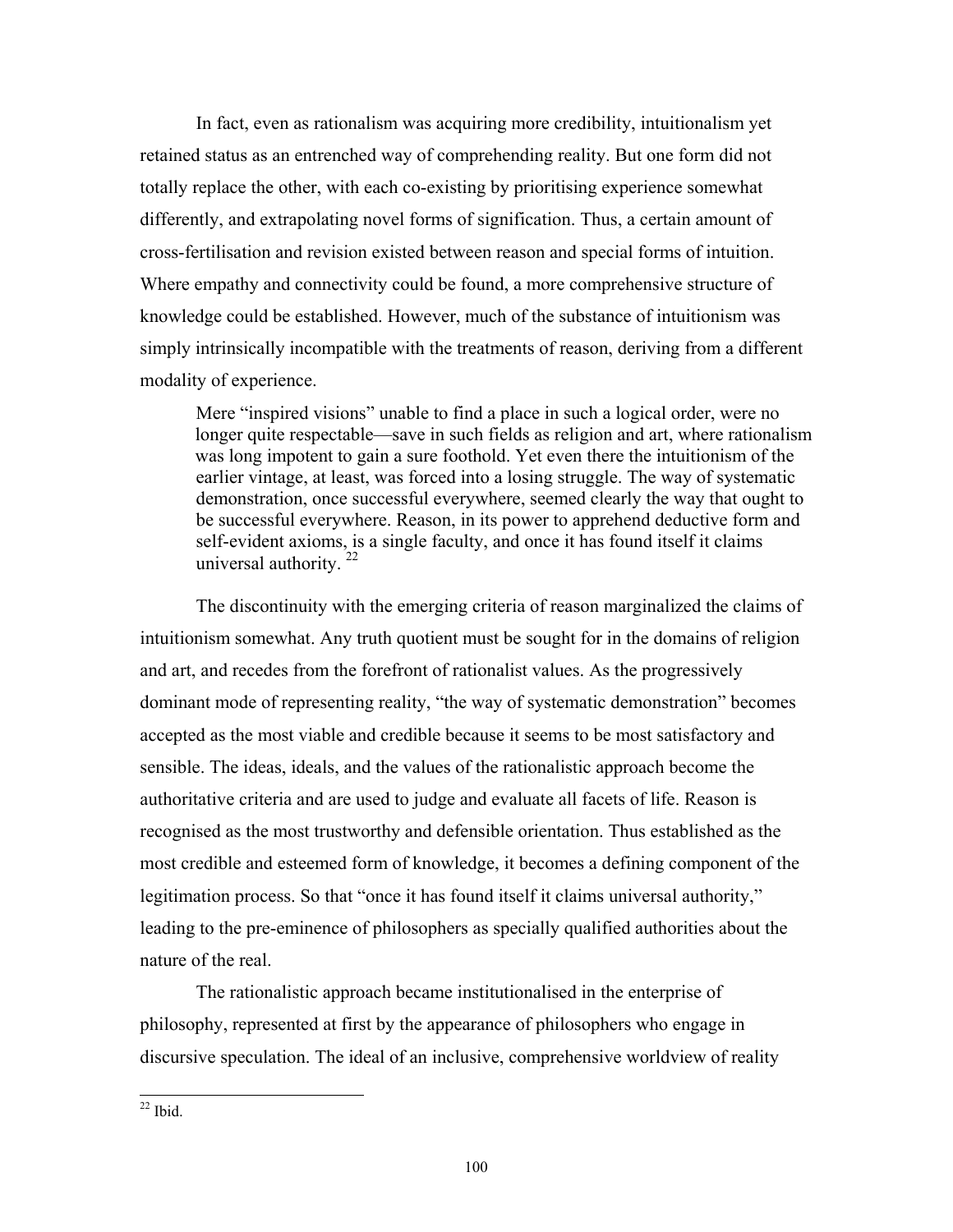construed through the apparatus of the rationalist method meant that all areas of human experience were susceptible to analysis and evaluation according to the criteria of logic. All dimensions of experience and all kinds of knowledge became the materials of particular conceptual and analytical treatments. And from each perspective, all significant categories of experience and knowledge were defined and woven into the specific all encompassing system promoted by the particular philosopher or school of thought. As a legitimising institution, philosophy emerged with a significant degree of authority, primarily amongst the intellectual elite. Other perspectives may have existed, but if incapable of displacing the entrenched approach they were accorded secondary eminence.

Despite the rise of philosophy as an authoritative institution of legitimisation, in continual contact or conflict with the institution of religion, both the intuitional and the rationalistic orientations were constrained in their modes of operation. And the philosophical application of reason itself was reconfigured to allow for a different prioritisation. The application of reason in the purely rationalistic way could produce self-consistent and systematically encompassing representations of reality, but even with those self-contained systems and their rigorous logic and axiomatic foundations, occasions presented themselves when what was observed in nature defied a single certain explanation. And again, a concurrent though historically more peripheral approach to envisioning reality rose to prominence as more adequate and applicable. This was the empirical approach, which was defined by a careful and thorough focus on the data of sense observation.

 The change is one of orientation, based on a different set of criteria. The empirical, or scientific institution gradually acquired the defining characteristics that set it apart as a separate framework of legitimation. Through continued experimentation new parameters were established, so guidance and evaluation could be determined by reference to how those paradigms functioned over time. The cumulative result was an improved methodology by which alternative hypotheses could be tested and evaluated according to their conformity to known facts and logical plausibility. The supporting rationalist logical framework was employed where seemingly needed, and retained if it appeared to be feasible. However, the new orientation presupposed an ideal of continued refinement and adaptability to account for any new facts of evident knowledge.

101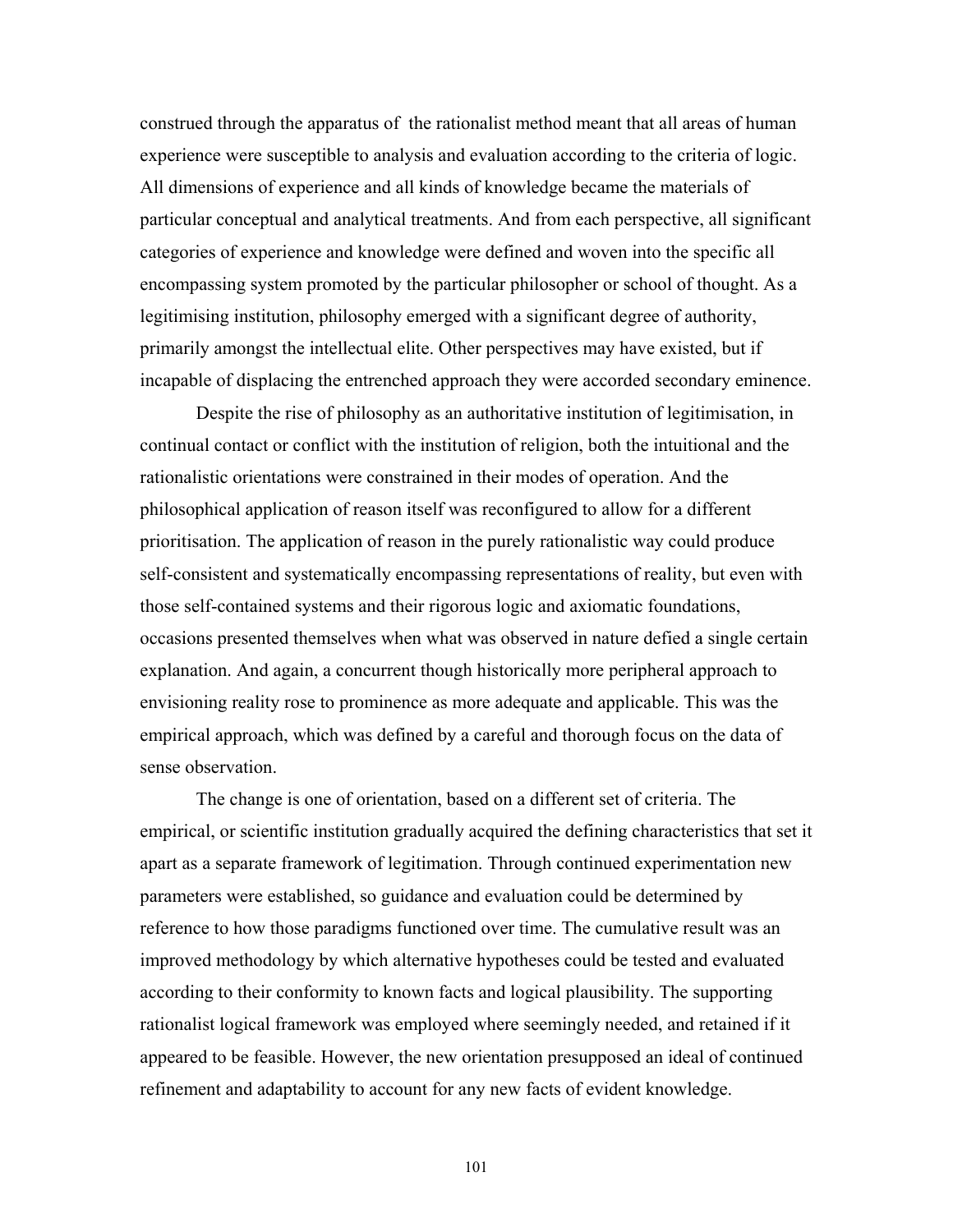The success of the way of empiricism has likewise proved definitive. Once established, its drastic reconstruction of the principles of rationalism has been retained. A system of propositions unable to sq[uar](#page-23-0)e itself with the relevant observable facts is no longer quite respectable.  $23$ 

The transition in prominence of legitimating institutions resulted in rationalism, as expressed in philosophical systemisation, to inevitably recede as the most esteemed method of envisioning reality. The scope and focus of philosophical inquiry was compelled to change as science, or "the way of empiricism," grew in stature and credibility. With the expectation that new facts would stimulate the formation of new hypotheses, the prioritisation of the emerging methodology eventuated in a revised set of criteria and ideals. The valuation of the ideals of reason was not totally abandoned, but a different orientation evolved founded upon that "drastic reconstruction of the principles of rationalism."

So, tracing the various ways of worldview adaptation, we see that each has its own unique configuration and institutional representation. In Western history, there have been shifts of stature and importance for each, although they have existed simultaneously in various stages of maturation and influence. And Western civilisation has thus passed through a historical process with a distinctive mix of orientations by which to interpret the world.

In the era of intuitionism his world was what custom and habit had traditionally taken for granted, modified slowly by novel ideas that appealed to this or that keen mind and were gradually accepted by others. In the era of rationalistic confidence his world was a system of principles generally regarded as self-evident along with inferences about the cosmos that could logically be drawn from them. Now in the era of empiricism, his world is the manifold of facts of observation, organized in more or less comprehensive theories and continually expanding through new discoveries. It is in that world t[hat](#page-23-1) you and I live today, and it is slowly becoming accepted by all living men.  $24$ 

 Burtt's sequence of events is instructive more for its identification of distinguishing types of knowledge by which common sense could be "corrected" than for the presumption of a straightforward linear and inexorable progression. The historical identification of "the era of intuitionism," "the era of rationalism," "the era of

<span id="page-23-0"></span> $^{23}$  Ibid.

<span id="page-23-1"></span> $^{24}$  Ibid., p. 34.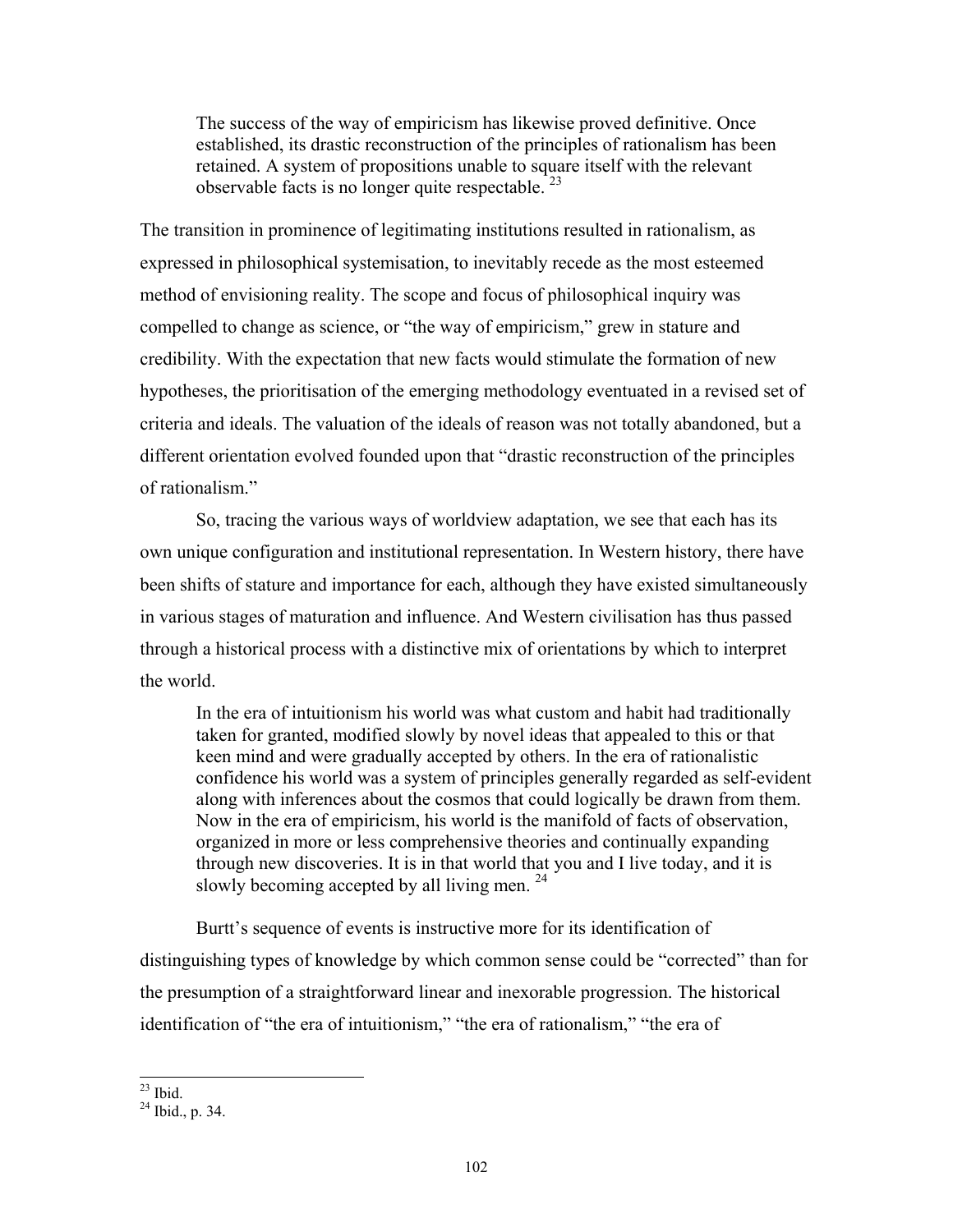empiricism" does however generally indicate the conditions in which the respective distinctively articulated representations of reality were dominant, and fairly well correspond to the eras which Sorokin thought each system of truth dominated.

#### **3.3.3 Comparison of the Two Approaches to Knowledge**

It need be stressed that analytical classifications are never absolutely precise for each and every occasion. Sorokin's division of the three systems of truth within a culture is a generally useful way of organising historical data, but not the only way. And Burtt's enunciation of intuitional, rationalistic, and empirical types of knowledge and corresponding eras likewise is a constructive speculative outline, that isolates and concentrates on certain tendencies.

The correspondence in thought in these two outlooks is as follows. Religion is the institution representing and legitimising the "Truth of Faith" or "intuitionism." Philosophy is the institution embodying the "Truth of Reason," or "rationalism." And science is the institution defining and articulating the "Truth of Sense," or, "empiricism." Collectively they represent the three main western historical sources of knowledge, providing the formal "stock of ideas" which are utilised in constructing worldviews.

The focus on these three forms, of course, does not presume other significant interpretative channels do not exist or provide important functions. For instance, the arts, and the entire aesthetic domain have always served as a significant cultural repository for embodying value and meaning. Sometimes serving to enhance and amplify strains of already articulated belief systems, sometimes suggesting more intangible personal and imponderable allusions of significance. The forms, imagery, resonant themes may more easily conform to a prevailing ideational fra[mew](#page-24-0)ork or else may appear in any degree of flux towards new or less prevalent directions. $25$ 

Although all such classifications of knowledge are inevitably selected from a broader cultural mix , they do reveal distinctive characteristics and have co-existed in different configurations of influence and eminence. In bringing down the theoretical and

<span id="page-24-0"></span><sup>25</sup> See Ernst Cassirer, *The Logic of the Humanities,* New Haven and London: Yale University Press, 1966, and Susan K. Langer, *Philosophy in a New Key,* New York: Mentor Books, 1948, for analyses of the connection between knowledge and aesthetics.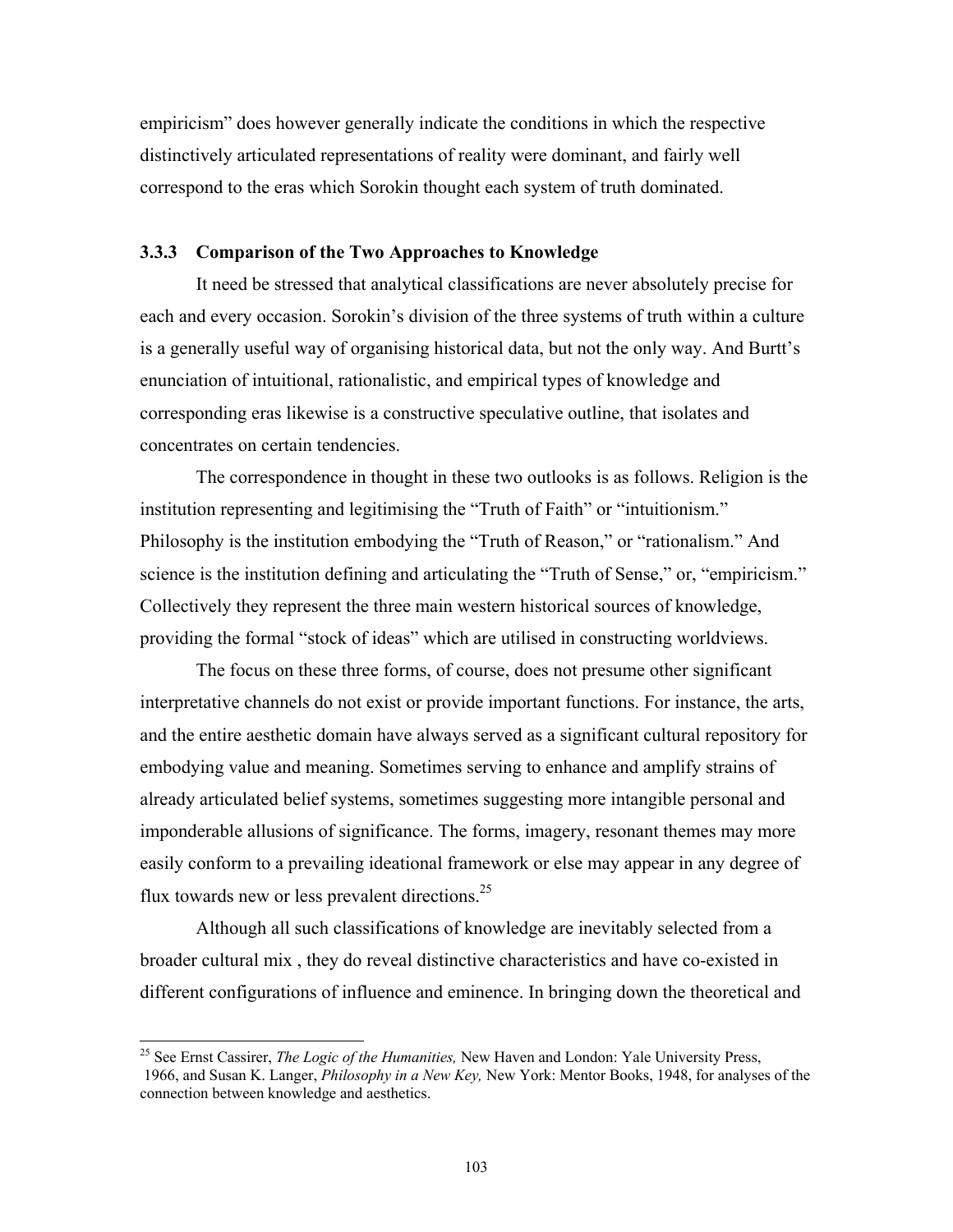formal to the domain of the everyday world, and extending the inquiries of common sense into a more abstract sphere, assimilation becomes a fusion of personal and cultural concerns. The individual grapples with the culturally available representations of reality while trying to accommodate subjective feelings and thoughts. Although the elite theoreticians hone and shape the minutiae of definition and implication, it usually requires a more direct emotional and intuitive connection before the "self-evident" nature of any framework takes hold.

When we look at the way these three forms of knowledge contribute to the contents of worldviews, what is important to note is that historically in Western society they collectively were the acknowledged primary sources of credible facts, speculative theories, trustworthy insights about the nature of reality. From the historical and ideational setting Blavatsky was located in, the only way to present an alternative worldview was by challenging the premises and conclusions drawn from these fields of knowledge and embedded in the then dominant worldviews. Whether religion, philosophy and science were viewed simply as repositories of particular kinds of traditional knowledge; or the "Truth of Religion," the "Truth of Reason," and "the "Truth of the Senses" were considered as integral components of a cultural whole; or "intuitionalism," "rationalism," and "empiricism" were seen as distinctive modes of human perception; dealing with the data pertaining to these three sources was critical for the formation of any encompassing worldview. And it was by recognising the necessity of both utilising selective materials and confronting and challenging existing assumptions that Blavatsky was able to make the claim of an alternative and preferable synthesis. Despite radically unorthodox interpretations of traditional material, the only way to gain credibility was by acknowledging the need to critique the existing dominant religious, philosophic and scientific worldviews and by reconstructing and reinterpreting them in a way which still respected their traditional status and effectiveness even while disputing many of their premises and conclusions. This leads us to a discussion of the religious, philosophical and scientific interpretations of knowledge that prevailed during this time frame, and an overview of the major elements of the esoteric alternative cognitive perspective.

104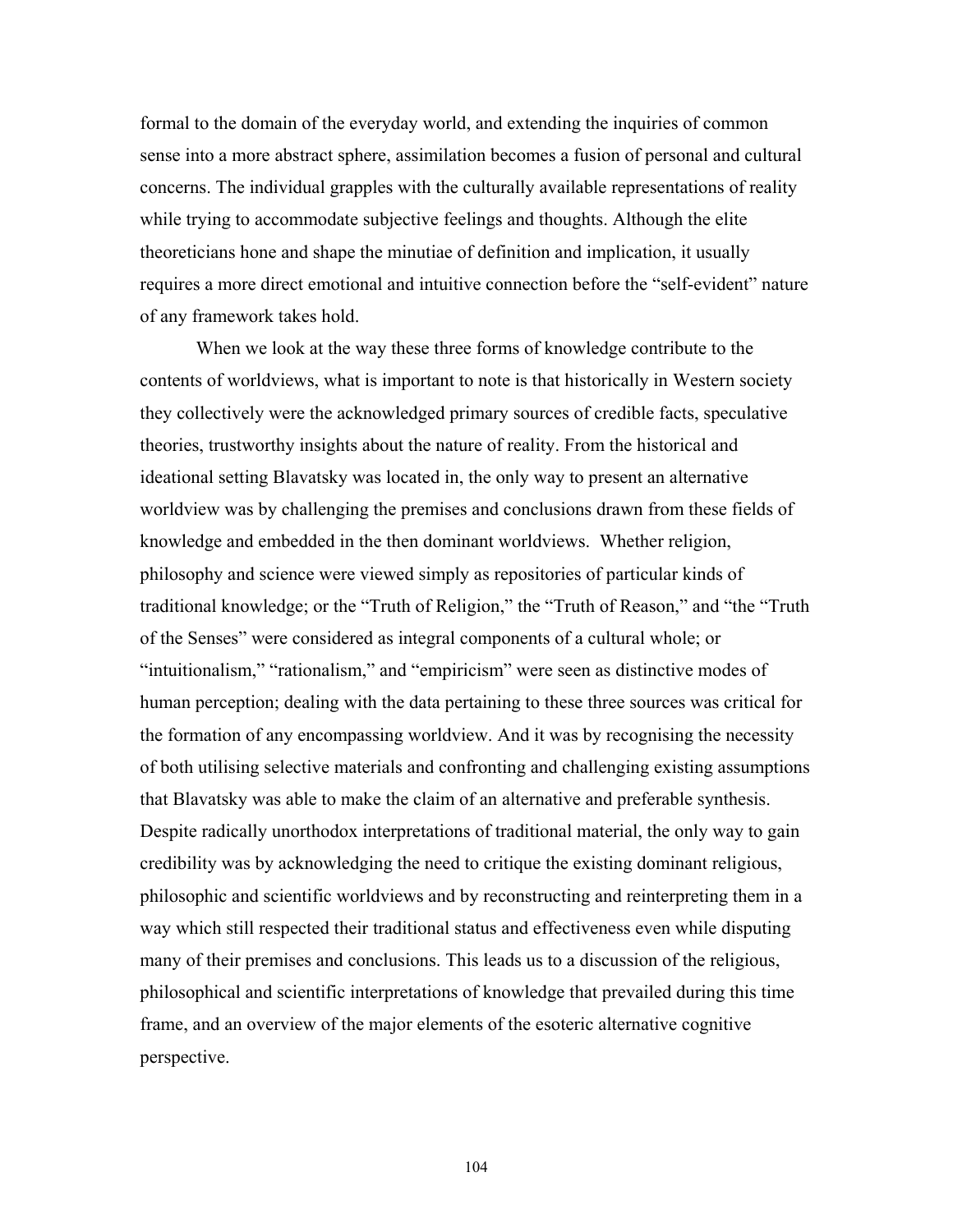# **3.4.1 An Overview of Traditional Christianity in the Nineteenth Century – Conflict Between Religion and Science**

Let us begin by looking at the status of mainstream traditional Western religion during the period the theosophical initiative was being contemplated and constructed. Christianity, both in its Catholic and Protestant forms, was the dominant religious framework for interpreting and representing the nature of reality during the nineteenth century. Despite a plethora of variations in doctrine, belief, and themes of emphasis pertaining to individual Christian movements and churches (particularly Protestant), a disputable generic Christian worldview was felt to be undeservedly dominant by Madame Blavatsky. Key elements sustaining the legitimacy of that worldview were trust in faith as a criterion of truth, belief in the supernatural as a primary operative force, the eschatological impetus of history, and the unique and special divinity of Jesus Christ. The last half of the nineteenth century in particular saw major elements of the Christian worldview come into direct conflict with the representation of reality emerging from the domain of the sciences and from rational critique in general. The "conflict between religion and science" was a phrase repeatedly used at both sophisticated and popular levels of discourse, and reflected in general the movement towards secularity in Western societies. Essentially, it indicated a transition from the religious worldview orientation to the philosophic or more prominently, the scientific.

The word secularisation began as an emotive word, not far in its origins from the word anticlericism. Sometimes it meant a freeing of the sciences, of learning, of the arts, from their theological origins or theological bias. Sometimes it meant the declining influence of churches, or of religion, in modern society. … A word to describe a process, whatever that process was, in the changing relationship between religion and modern society, a process [aris](#page-26-0)ing in part out of the industrial revolution and the new conditions of urban and mechanical life, in part out of the vast growth in new knowledge of various kinds.<sup>26</sup>

Two issues in particular characterised the nature of this dispute from the point of view of the defenders of the religious status quo. One was the crisis of credibility engendered through rationally grounded scholarly and critical treatments of the Bible. The work of

<span id="page-26-0"></span><sup>26</sup> Owen Chadwick, *The Secularization of the European Mind in the Nineteenth Century*, Cambridge/London/New York/Melbourne: Cambridge University Press, 1975, p.264.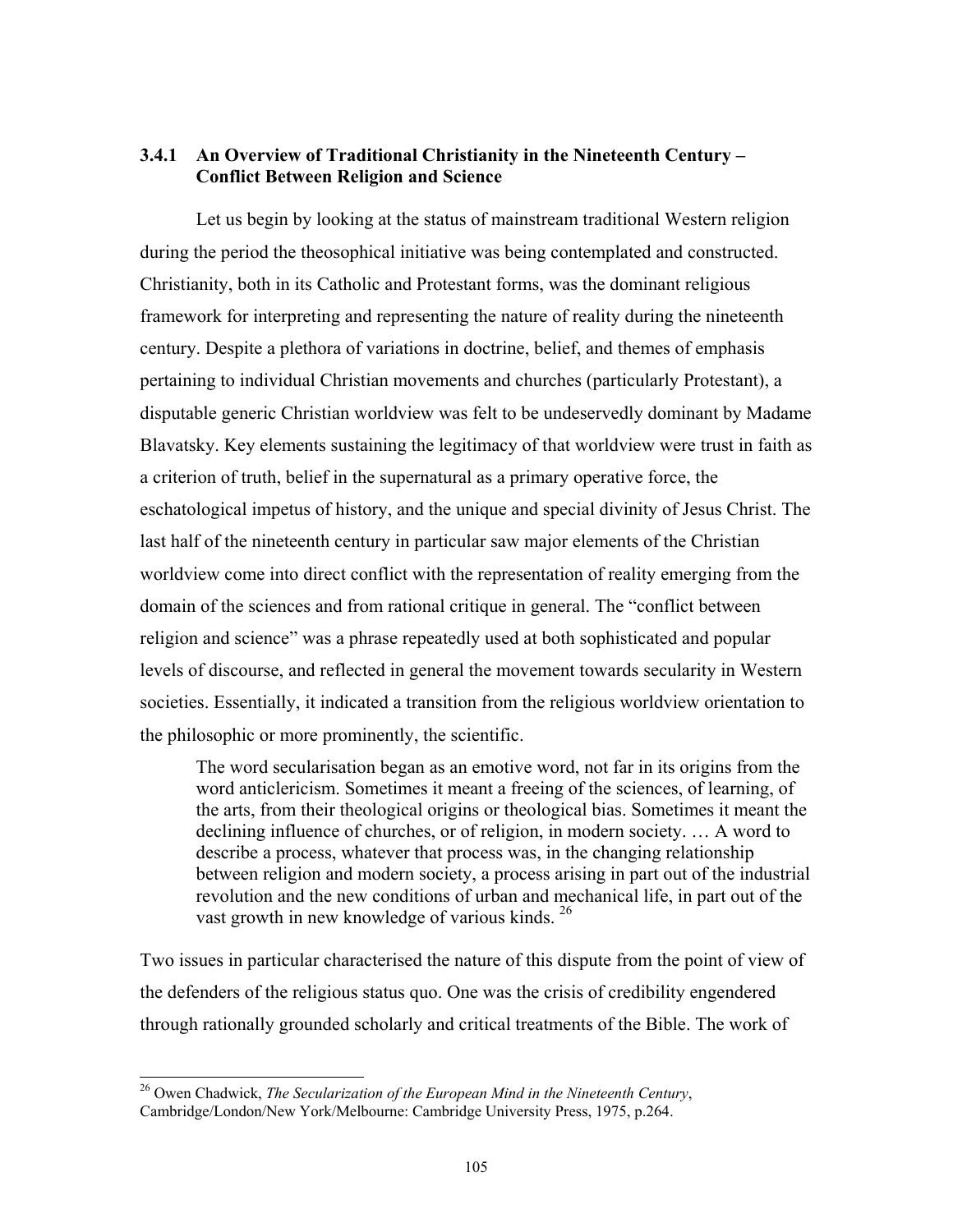many, including David Strauss, F.C. Baur, Bishop Colenso, Ernest Renan, and Bruno Bauer brought many of the basic assumptions under scrutiny.

The nineteenth century… brought Christianity to face the biggest intellectual crisis of its history. The Bible, though not always regarded as absolute literal truth, had been regarded for many centuries as the inspired word of God. People might differ as to the mechanism whereby the writers of the scriptures received inspiration from God, but it was generally agreed that here was a body of writing that showed forth in detail God's revelation. The authority of the Bible was supposedly guaranteed by the miracles that verified the teachings of Christ and of the prophets. Protestantism had even stronger reasons for the veneration of the Bible. The Bible was the rock of authority upon [whi](#page-27-0)ch Protestant Reformation rested. It was particularly important to those of Evangelical persuasion. … Nor was the Catholic position altogether different.  $\ldots$ <sup>27</sup>

The other was the implication of fallibility deriving from the theory of evolution.

Darwin's account … devastated the myth of the past upon which religious faith rested. The Origin of Species delivered the coup de grace to whatever lingering hopes there were that the historicity of the Bible and the Judaeo-Christian view of man springing from it would somehow be substantiated by science. The longcherished providential theory, that God had created man, in all his pristine perfection, as a special favour, and tailored the universe to his special needs, was finished. Man was merely the most highly devel[ope](#page-27-1)d (for the moment) form of animal life and subject to the same laws of development that governed the rest; he was even given a museum label, Homo sapiens. <sup>28</sup>

## **3.4.2 An Overview of Traditional Christianity in the Nineteenth Century – Protestant and Catholic Stances**

These two areas of dispute, along with various historical and doctrinal stances brought the Christian worldview(s) under attack when the standards of evaluation were based on purely rational and empirical criteria. From within the Protestant tradition, a number of specific reactions emerged. Here we see two different stances.

Certain Protestant sects, particularly evangelical groups, rejected both evolution and the higher criticism root and branch. They clung to the literal word of the Bible and defended the inspiration theory and special-creation doctrine. These thoroughly devout and orthodox religionists came to be known, at the close of the century, as Fundamentalists. Some liberal Protestants were inclined to accept evolution and the findings of biblical scholarship. They made a real effort to

<span id="page-27-0"></span><sup>27</sup> Ninian Smart, *The Religious Experience of Mankind*, London and Glasgow: The Fontana Library, 1973, p. 623.

<span id="page-27-1"></span><sup>28</sup> Richard D. Altick, *Victorian People and Ideas,* New York/London: W.W. Norton & Company, 1973, pp. 227–228.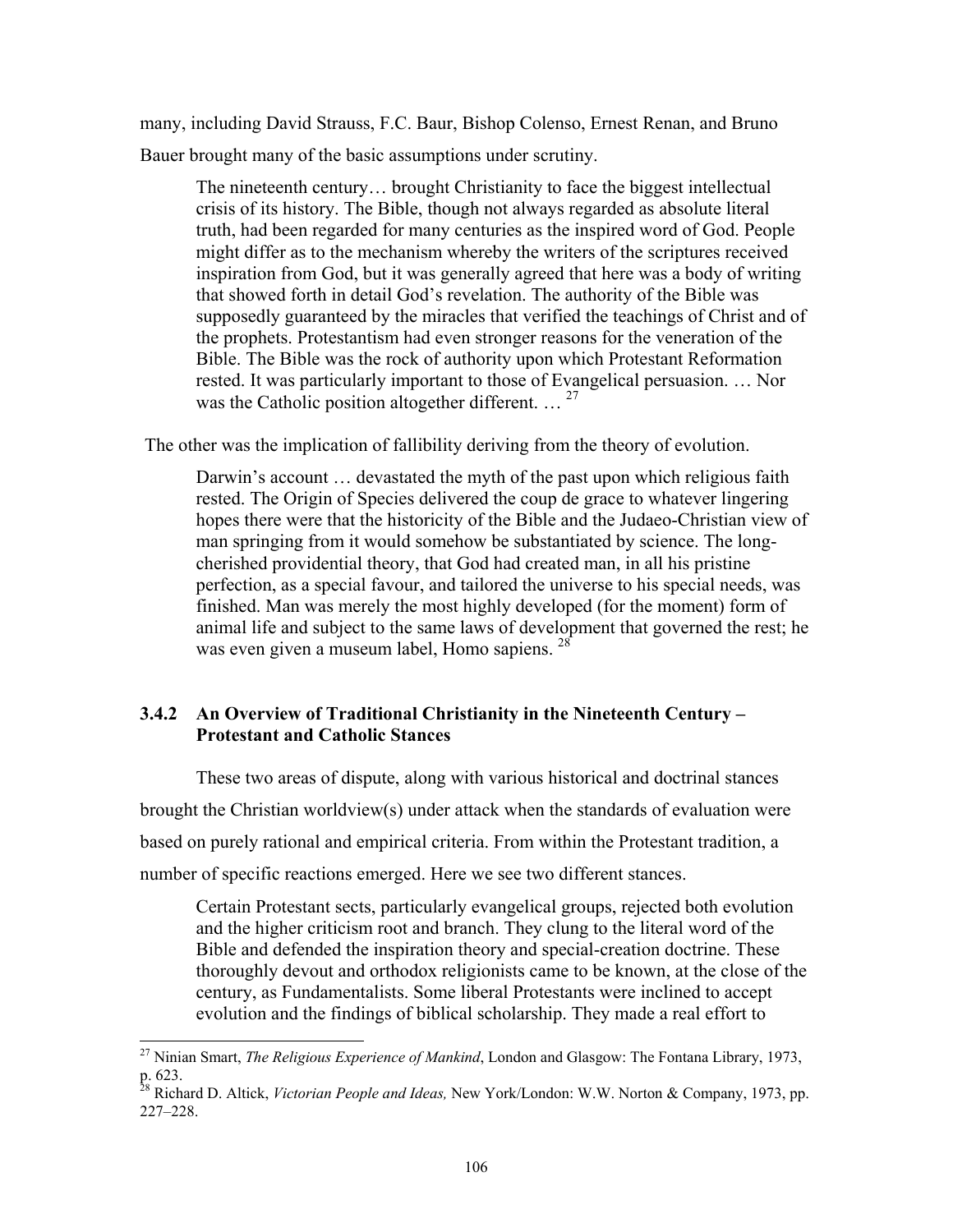reconcile the essentials of Christianity with modern science and criticism. This school of Protestant thought came to be known as devout modernists. They resembled the Christian deists of the preceding century. While accepting the idea that the universe, the earth, and its inhabitants were produced by evolutionary processes, and conceding that the Bible was written without direct supernatural inspiration, the devout mod[ern](#page-28-0)ists vigorously maintained their belief in God and the divinity of Jesus Christ.<sup>29</sup>

And the position of the Roman Catholic Church also maintained a strict adherence to traditional lines. During the papacy of Pius IX (1846–1878) a hardening of entrenched positions was fostered by the reaffirmation of a number of controversial doctrines. These included the dogma of the Immaculate Conception in 1854, the issuance of the papal encyclical, *Quantra cura,* and the *Syllabus of Errors* in 1864, which denounced the tendency to pursue naturalistic intellectual inquiries. As well, the announcement of the dogma of papal infallibility in 1870 provoked controversy and cynicism from critics. And this outlook was sustained when the succeeding pope, Leo XIII (1878–1903) maintained the critique of modern intellectual tendencies by reaffirmation of the encyclical and syllabus of 1864 and the reassertion of the theology of Thomas Aquinas in his encyclical, *Aeterni patris*. The official and authoritative position of the Roman Catholic Church thus left little room for adaptability, or deviation from its traditional worldview.

From the beginning to the end of the century, the Catholic church stood firmly against evolution, biblical scholarship, and all other phases of the new learning which directly challenged Catholic dogmas ... But the Catholic church opposed promptly and vigorously those scientific discoveries which cut at the roots of Catholic doctrines. Works which w[ere](#page-28-1) deemed in any way dangerous were placed upon the index of forbidden books.  $30$ 

The crisis in intellectual credibility of institutional Christianity was not necessarily something that filtered down through all spheres of religious interest, as popular pietism, focus on social reforms, proliferation of new sects and the spread of foreign missions served to sustain the legitimacy of Christianity. However its status as an unassailable and taken-for-granted ideational edifice was now brought under more scrutiny. And it was on that larger encompassing theoretical and conceptual level where critique was directed. It was under those circumstances that Blavatsky and other

l

<span id="page-28-1"></span><span id="page-28-0"></span><sup>&</sup>lt;sup>29</sup> Harry Elmer Barnes, *An Intellectual and Cultural History of the Western World*, Volume Three, New York: Dover Publications Inc., 1965, pp. 983–984.

 $30$  Ibid., p. 986.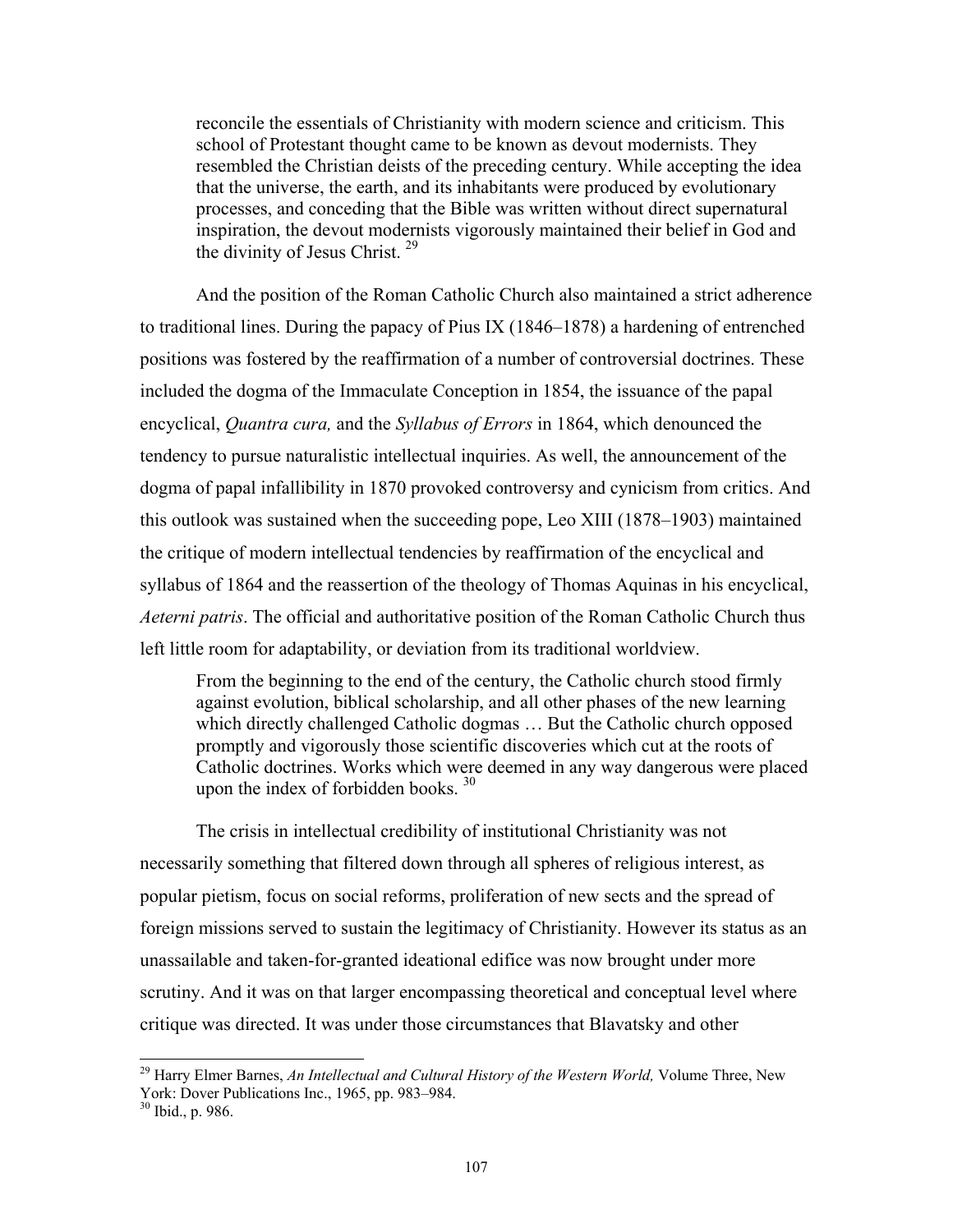expounders of mid and late nineteenth century minority cognitive orientations confronted the established religious institutions.

### **3.5.1 An Overview of Traditional Philosophical Schools and Trends in the Nineteenth Century – the Idealist Orientation**

When we turn to the philosophical milieu of this period, we find that two major trends are evident. On the one hand, primarily the influences of Kant and Hegel in various forms of idealism, romanticism, and more critical reactions in other directions. On the other, philosophies that prioritised the input of scientific (particularly, evolutionary) materials. The interaction of both orientations resulted in a number of distinctive outlooks.

It is clear, then, that the development of European thought in the course of the nineteenth century proceeded according to three dialectical stages—idealism, scientific evolutionism, and a simultaneous operation of both tendencies. Despite their antagonism both tendencies had certain essential features in common: the tendency towards system, a markedly rationalistic attitude toward the world of experience; a disinclination to penetrate into the area of reality behind appearances—or even to admit its existence; and lastly, the monistic tendency which allows human personality to be merged into the Absolute or into the evolution of the universe. Ration[alis](#page-29-0)m, phenomenalism, evolutionism, monistic antipersonalism, and the development of great systems largely determined the pattern of the nineteenth century. 31

The pre-eminent philosopher during the early part of the nineteenth century was Hegel, who constructed an elaborate and comprehensive philosophy based on the belief that the universe was entirely rational, and comprehensible as such through philosophical speculation. This premise was rejected in some circles and precipitated a "back-to-Kant" movement, in which only what was cognisable in the phenomenal world was considered valid knowledge, and the "things-in-themselves" of the noumenal domain were considered outside the sphere of proper speculation. Karl and Ernst Reinhold, Jacob Friedrich Fries, Ernst Kuno Fischer, F.A. Lange, Friedrich Paulsen, Charles Bernard Renouvier amongst others exemplify this position. Reaction to Hegel extended in another direction as well, where the social implications of his system were considered inadequate

<span id="page-29-0"></span><sup>31</sup> I.M. Bochenski, *Contemporary European Philosophy*, Berekey and Los Angeles: University of California Press, 1966, p. 8.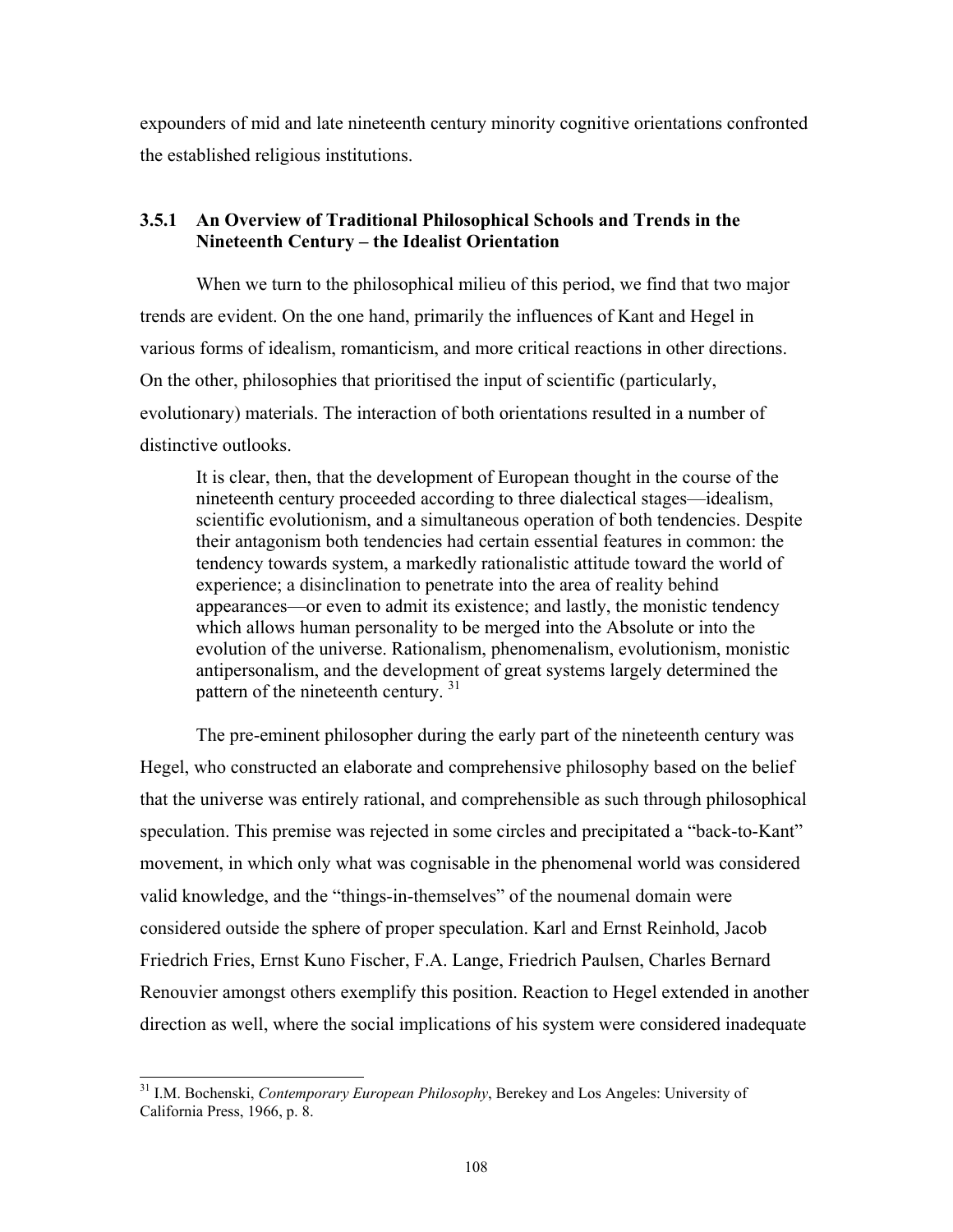or not fully extrapolated. Most notable exponents of the "Hegelians of the left" movement were Ludwig Feurbach and Karl Marx. In moving from the idealism of Hegel to an explicitly materialistic philosophy, Marx reflected one of the philosophical trends by which the claims and assumptions of nineteenth century science were taken as unquestioned givens, and utilised to devise newer and more socially and historically focussed speculative theories.

Perhaps among the materialisms begun in the nineteenth century it was Marxism that became the leading exponent of such views, because it, more so than the others, took over the impressive Hegelian synthesis of modern thought and presented itself as an outgrowth and improvement upon it. But it no doubt also achieved a position of [em](#page-30-0)inence because of the relevance of its special content to an agonizing social problem which the European industrial development had left wallowing in its wake.<sup>32</sup>

Feurbach's materialist inclinations were further explored and extended by Buchner and Haeckel. As we shall see in looking at nineteenth century scientific thought, materialism as a philosophy more properly expresses a valuation of the empirical orientation.

A number of more personalised eclectic combinations of varying portions of romanticism, idealism, and science attained popularity in the second half of the nineteenth century. Arthur Schopenhauer construed a philosophical system drawing upon Kant and newly accessible translations of Eastern religious texts. Rudolf Hermann Lotze combined romanticism, idealism, and mechanistic theories. Eduard von Hartmann sought to synthesise Hegel and Schopenhauer, and popularised the idea of the unconscious. Victor Cousin attempted to mix Germanic and Cartesian sources. Sir William Hamilton stimulated interest in Kantian ethics and metaphysics. F.H. Bradley utilised materials of German idealism and empiricism. Bernard Bousenquet reaffirmed Hegel's belief in the power of philosophical speculation. Josiah Royce explored the idea that universal consciousness is differentiated into individual selves through the action of the will. These and other explicit or quasi-idealist philosophical positions provided a number of variations on the Kantian and Hegelian schools, and served as feasible intellectual options for those trying to maintain a position in which "spirit" under one guise or another was pre-eminent or superior to "matter."

<span id="page-30-0"></span><sup>32</sup> Harry Prosch, *The Genesis of Twentieth Century Philosophy*, Garden City, New York: Anchor Books, 1966, p. 340.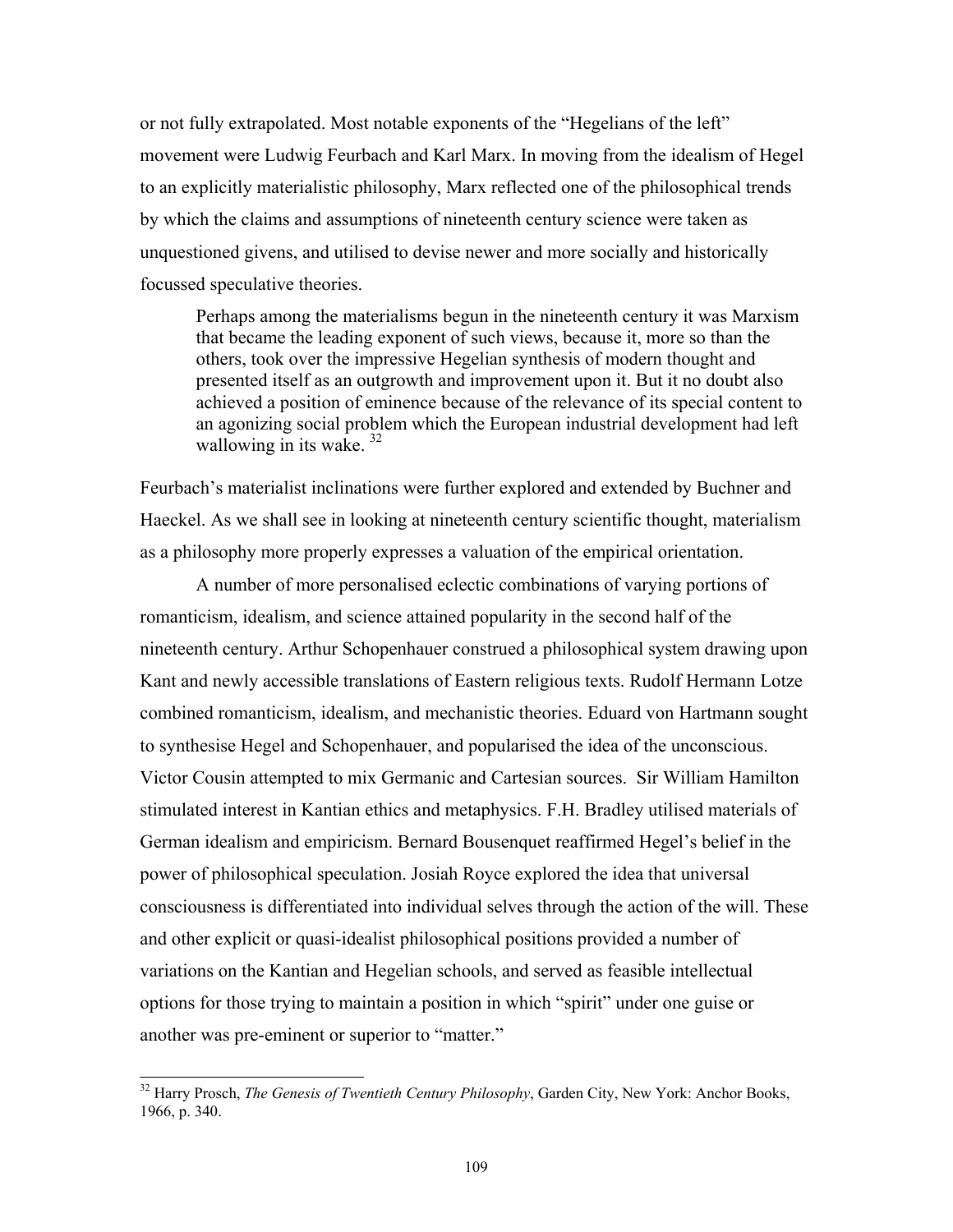The Idealists were committed to a faith in the cosmic significance of man, to a substantial God, to a future immortality, to a cosmic moral order. During the nineteenth century, the scientific spirit was steadily undermining such a faith. The Idealists were committed to a "transcendent" or supernaturalistic philosophy. But such philosophies were steadily giving way to philosophies based on scientific methods. The Idealists still insisted on escaping into a realm inaccessible to scientific inquiry, despite the fact that enlarged and b[roa](#page-31-0)dened scientific methods and concepts were making such escape impossible… 33

As well, an empathetic source of support for the broad idealistic and romantic philosophies came from literary personages who attempted to add explicitly presented philosophical substance to their beliefs. These included Coleridge, Carlyle, Wordsworth, Goethe, Alcott, Emerson and Thoreau amongst others. And a more extreme variation on the theme of the primacy of the subjective, minus the idealistic framework of support, came from proto-existentialist thinkers Fredrich Nietzche and Soren Kierkgaard. Nietzche in fact comes at the end of a line of critics of Hegel, and signifies the dramatic change of orientation that accrued from the earlier to the later part of the nineteenth century.

Whatever abyss separates Nietzsche's anti-Christian philosophy from Hegel's philosophical theology and his "hammer" from Hegel's "speculation" is bridged by Hegel's pupils through a consequent series of revolts against Christian tradition and bourge[ois](#page-31-1) culture. At the beginning and end of this bridge stand Hegel and Nietzche. 34

## **3.5.2 An Overview of Traditional Philosophical Schools and Trends in the Nineteenth Century – Non-Idealist Perspectives**

Another philosophical direction was more amicable to the hypothesis that scientific ideas and knowledge could provide a more valid direction to speculative inquiry. The utilitarianism and theory of logic of John Stuart Mill, the pragmatic orientation of William Peirce, F.C.S. Schiller, William James, the early stage of John Dewey's career, the positivist philosophy of Auguste Compte, the evolutionary speculation of Thomas Huxley, Herbert Spencer and John Fiske, and other perspectives represented this non-idealistic outlook. The influence of science on philosophy during the latter half of the nineteenth century in fact changed the very way philosophy was

<span id="page-31-1"></span><span id="page-31-0"></span><sup>33</sup> John Herman Randall Jr., *Philosophy After Darwin,* New York: Columbia University Press, 1977, p. 8.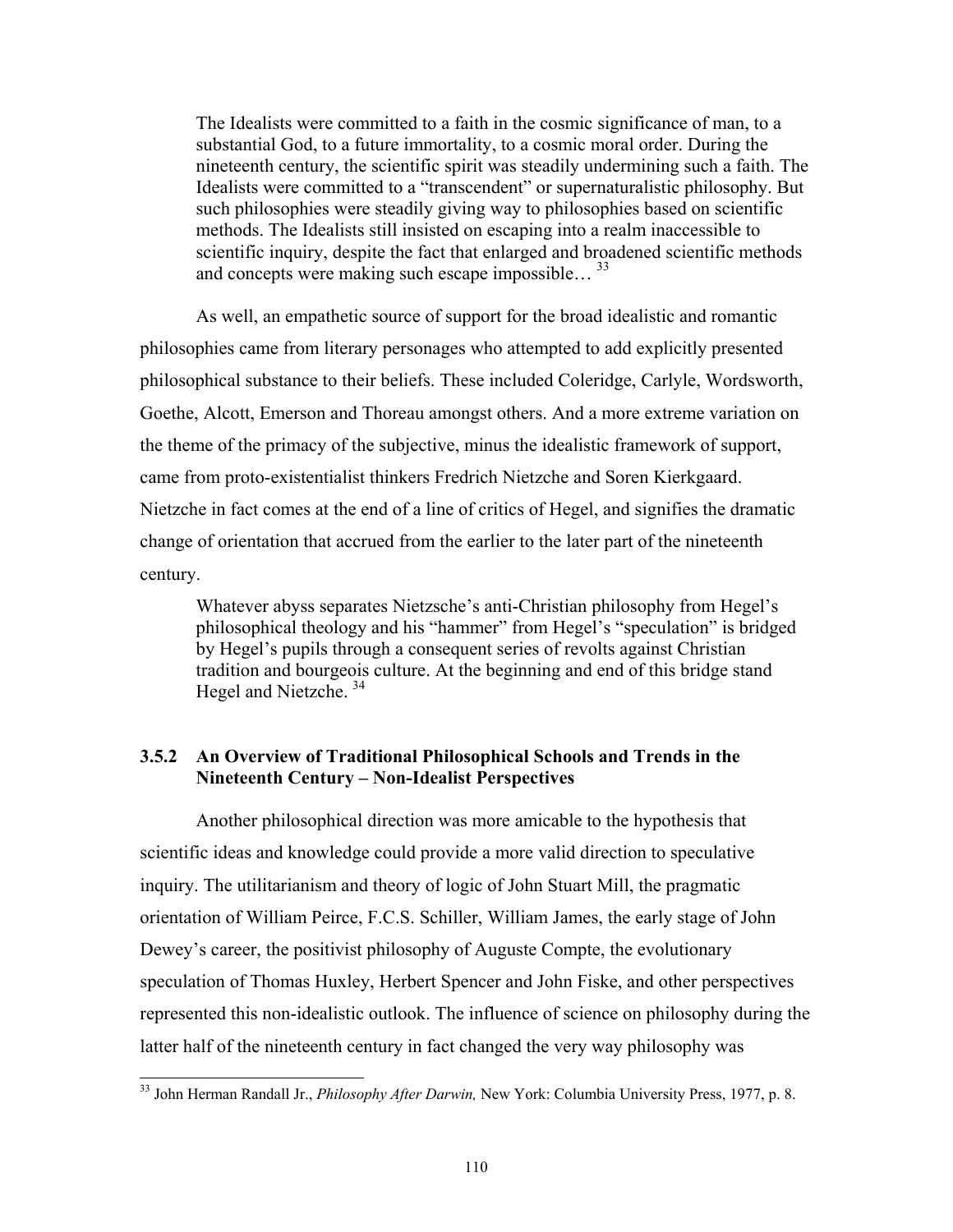conducted for many.

But by 1860 the scientific faith had been established and no longer stood in need of philosophical support and defense. It was now, many came to feel, religious and moral values that needed defense against the "encroachments" of science. The problem of earlier modern philosophy had been to make a mechanistic science "intelligible" in a human and social world—originally in the Aristotelian universe. But the prestige of "science" grew, until by 1860 the problem had become rather to make man and his society and culture intelligible in a mechanistic and scientific universe. [35](#page-32-0)

No longer was it a self-sufficient enterprise guided by purely rational and conceptual criteria, but for those abandoning purely idealistic models, philosophy was only legitimised as a technique for articulation of the implications and meaning of scientific knowledge. And as such, it essentially lost status as the more credible and independent source of authoritative knowledge

Toward the end of the nineteenth century philosophy declined under the heavy hand of positivism. Most philosophers were frightened, perhaps to expound their own thought, with the result that most universities were dominated by a certain historicism, confining themselves to the sheer cataloguing of past doctrines.<sup>[36](#page-32-1)</sup>

## **3.6.1 An Overview of Science in the Nineteenth Century – Permeation of Materialism**

The scientific representation of reality emerged as the dominant worldview by the latter quarter of the nineteenth century. And it was not necessarily only through the theories and statements of scientific innovators and theoreticians themselves that science attained primary legitimacy, but through the efforts of philosophers who articulated, shaped, extrapolated the broadest meaning from the raw material of scientific investigation and hypotheses. For instance, Huxley and Spencer were responsible for popularising and refining the evolutionary theory suggested by Darwin to encompass a broader sphere of historical and social applications. Comte essentially substituted a contrived secular scientism for traditional religious forms. Haeckel, Draper, Vogt, Moleschott, Buchner popularised and expounded variations of the materialist philosophy that emerged as the most publicly identifiable of purely scientific worldviews. The

<sup>&</sup>lt;sup>34</sup> Karl Lowith, *From Hegel to Nietzsche*, Garden City, New York: Anchor Books, 1967, p. 174.<br><sup>35</sup> Randall, op. cit., p. 14.<br><sup>36</sup> Bochinski, op. cit., p. 22.

<span id="page-32-0"></span>

<span id="page-32-1"></span>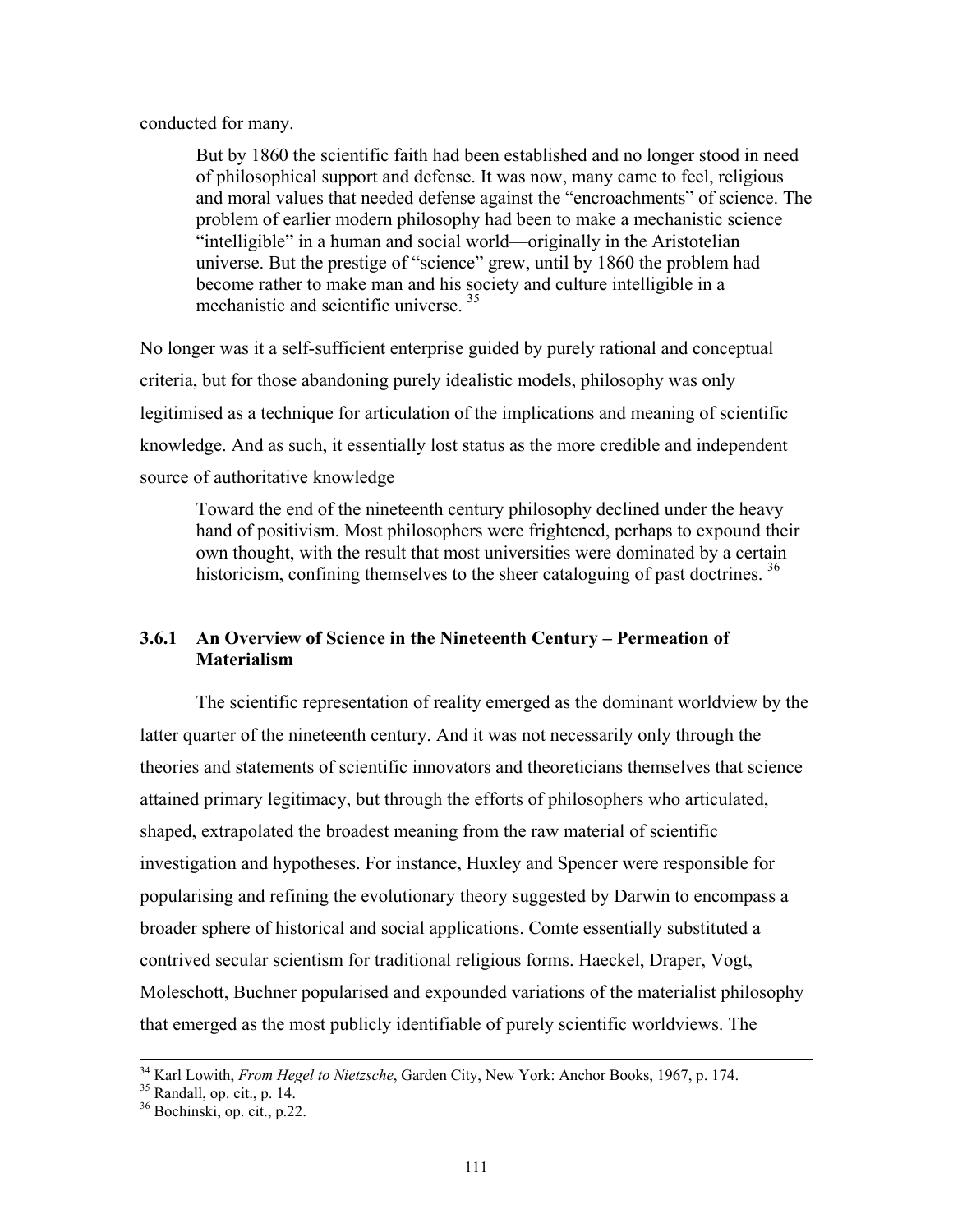opportunity of promulgating the new vision was often treated as a special cause, with full emotional intensity and commitment on the part of those attempting to win converts to the emerging new scientific orthodoxy. And this emerging authoritarian stance was predisposed to treat the entrenched religious position with disdain, acting sanctimoniously towards those unwilling to accept the new gospel of evolutionism as the self-evidently most credible orientation towards reality.

It is part of Huxley's importance that, together with Haeckel, he brought the man of science as a cultural type into the broader arena of European civilization. The warfare between evolution and orthodoxy created a splendid dramatic opportunity, and with the quick instinct of a man of action Huxley seized it. To the cleric as the benighted and prejudiced defender of a fading superstition, he opposed the scientist, the impersonal investigator who, though somewhat satanically godless and inhumanly detached, is by virtue of his dedication and disciplined devotion to truth in the field of thought, to rectitude in the field of action, and – because truth is power, and in its nineteenth century form rectitude is sympathy – to humanitarian progress in both fields.  $37$ 

Materialism essentially was the logical extreme of an exclusive and narrowly defined empiricism, eventuating in the polar opposite worldview that was represented in traditional Christian expressions. The indestructibility of matter and the conservation of energy were the primary scientific principles that supported a mechanistic view of the cosmos, while evolution by natural selection allowed a mechanistic interpretation of life to be integrated into the scientific worldview.

Naturalism replaced supernaturalism, mechanism replaced divine purpose, matter was absolute, not requiring the hypothesis of soul, and evolution replaced special creation. As a self-sufficient and inclusive worldview, materialism became synonymous with science in its most speculative and authoritative nineteenth century form.

Science was advancing, filling in the details of the Cartesian and Newtonian program: the results were so impressive that by 1860 they could no longer be disregarded. The fundamental dogmas of the scientific faith now served to organize a vast body of facts that could scarcely be gainsaid. In the nineteenth century they took the form of sweeping generalizations: the conservation of energy, the law of thermodynamics, the method of natural selection in biological evolution, the mechanical theory of life. Above all, there was the dogma of an unyielding mechanistic determinism… The most speculative generalizations …

<span id="page-33-0"></span><sup>37</sup> William Irvine, *Apes, Angels, and Victorians: Darwin, Huxley, and Evolution*, Cleveland: Meridian Books, 1962, p. 117.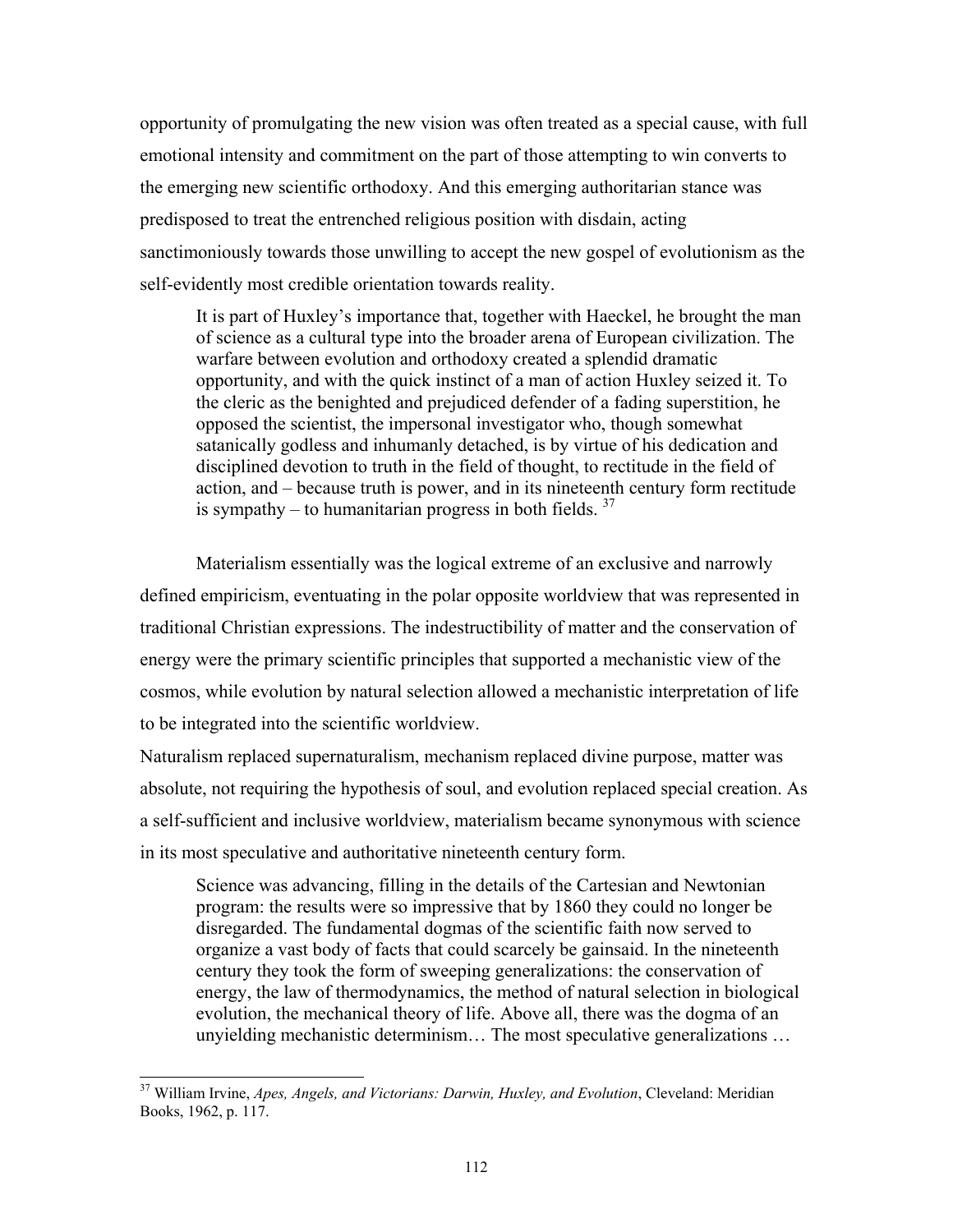were seized upon after the middle of the century to complete the picture of what was called the "scientific world." Nineteenth century science … still clung to the same fundamental assumptions of a closed mechanical and material order of Nature … With this framework and with these assumptions and dogmas, the backbone of the scientific faith, shaken believers in the older traditions felt that they had to come to terms. <sup>[38](#page-34-0)</sup>

 The materialist worldview drew upon the discoveries and theories of the different branches of the sciences, and collectively presented a picture of reality that was speculative and hypothetical, but carried the prestige and legitimacy that religion and philosophy no longer embodied. To critics, it was perceived as demeaning and selective, based upon assumptions and premises that were not necessarily as absolute and sacrosanct as proclaimed by its proponents.

### **3.6.2 An Overview of Science in the Nineteenth Century – Two Emerging Themes**

The kind of pessimistic and accusatory attitude towards materialism shown by detractors was based not only on disagreement with its claims and contents, but with the diminishment and elimination of what were considered spiritual or transcendent realities, pertaining both to the universe and to the subjective self. And in attempting to confront and repudiate the dominant and authoritative materialistic worldview, it was necessary to provide more feasible alternatives while showing justification for rejection of the scientific status quo. The spectrum of dispute for those opposed to the scientific mainstream position encompassed a variety of positions. From militant denials of the basic claims of science, to those aspiring to reach a compromise that incorporated at least some religious values and premises, the intellectual climate of the second half of the nineteenth century was often characterised by polarised tensions

And the rejection of the mainstream status quo applied not only to those ensconced within traditional religious or philosophical circles. Many of those who were dissatisfied with contemporary intellectual currents in general felt opposition to the narrow and restrictive doctrinaire posture of materialism. A variety of alternative cognitive orientations appeared, covering a spectrum of ideas ranging from close association with the prevailing trends to more radical dissociation and reprioritised

<span id="page-34-0"></span><sup>38</sup> Randall, op. cit., p. 12.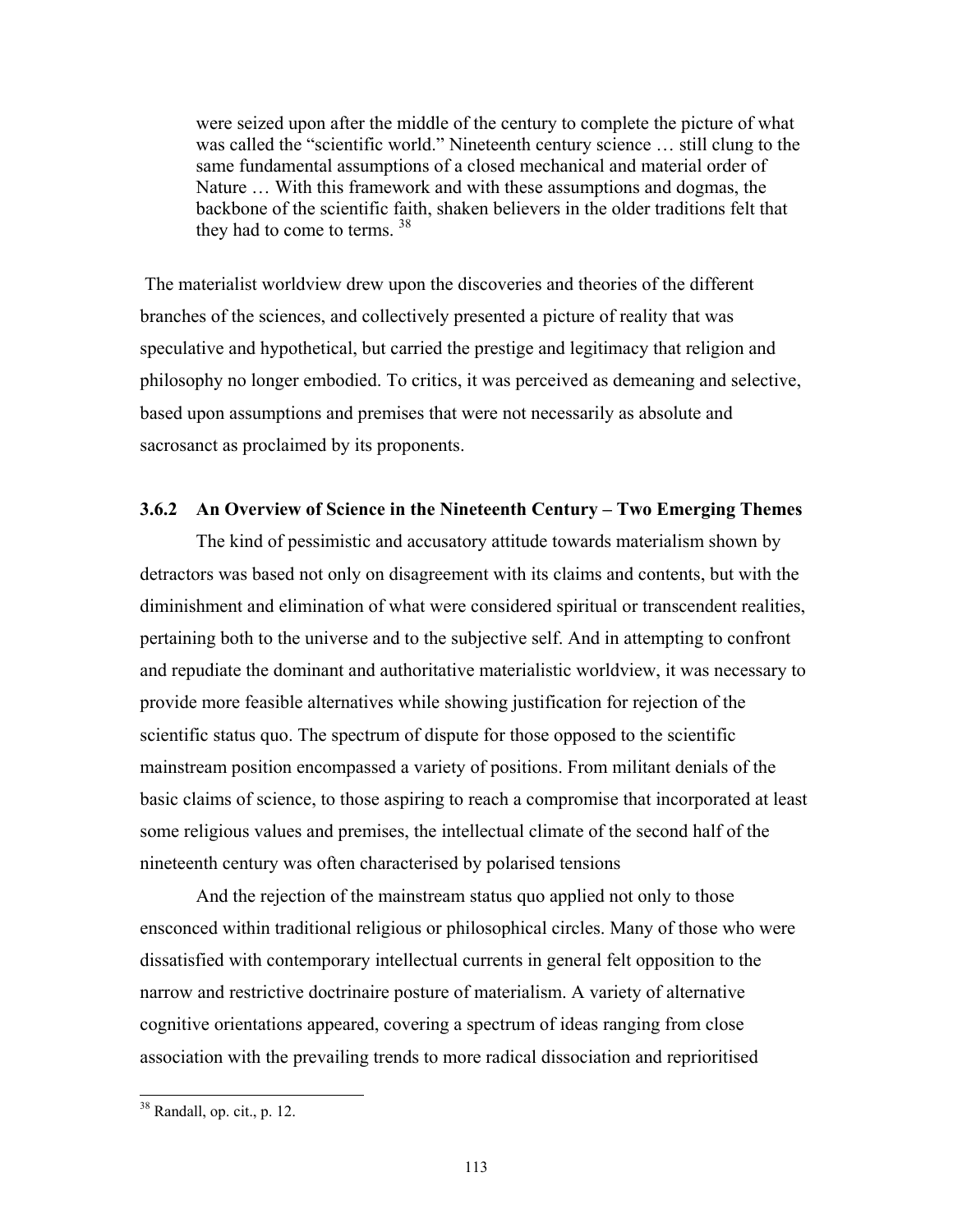options. Two influential trends can be discerned emerging from the post-Darwinian climate, affecting subsequent schools of thought. On the one hand, the idea of progress as an independent belief or sustaining principle. Such movements as social Darwinism, Marxist socialism, and the emerging new liberal theology can be seen to have their roots in the idea of evolutionary progress. This hypothesis was transposed from the biological domain and reassigned to account for a variety of historical and social phenomena. And on the other hand, the valuation of the non-rational spheres of consciousness was a revolt against the dominant scientism and rationalism. In the artistic domain for example, the neo-romantic valuation of intuition, emotion, and the non-rational can be seen as a reaction against what was felt to be dehumanising and reductive in the materialistic worldview. <sup>39</sup> These two themes informed a variety of other alternative cognitive positions to some degree. Perhaps none more so than the initial theosophical stance.

### **3.7.1 An Overview of Alternative Esoteric Sources of the Nineteenth Century – The Ideas of Progress and the Non-Rational Accessible to Blavatsky**

In her efforts at construing a comprehensive alternative worldview, Madame Blavatsky was clearly affected by both streams of ideational influence. She aggressively promoted the legitimacy and importance of non-rational modes of experience while determinedly sticking to a rationally expounded but unorthodox theory of evolutionary progress. The non-rational was primarily evaluated as a domain of supersensory and mystical experience while evolutionary progress was considered to have a spiritual objective as its underlying impetus. However, before discussion of theosophical issues proper, it is important to note that this initiative was not the only minority cognitive position that was grounded upon promotion of unorthodox spiritual and occult beliefs. Other nineteenth century trends and movements also emerged in protest to the religious, philosophical, and scientific worldviews of the nineteenth century. The gravitation towards other directions for quasi-idealist and religious interests took many unconventional alternative forms, in part stimulated by new sources of knowledge as well

<span id="page-35-0"></span><sup>39</sup> See Tim M. Berra, *Evolution and the Myth of Creation,* Stanford: Stanford University Press, 1990. Christopher Kaiser, *Creation and the History of Science,* Grand Rapids: William B. Eerdman's Publishing Company, 1991. Arthur Koestler, *The Sleepwalkers: A History of Man's*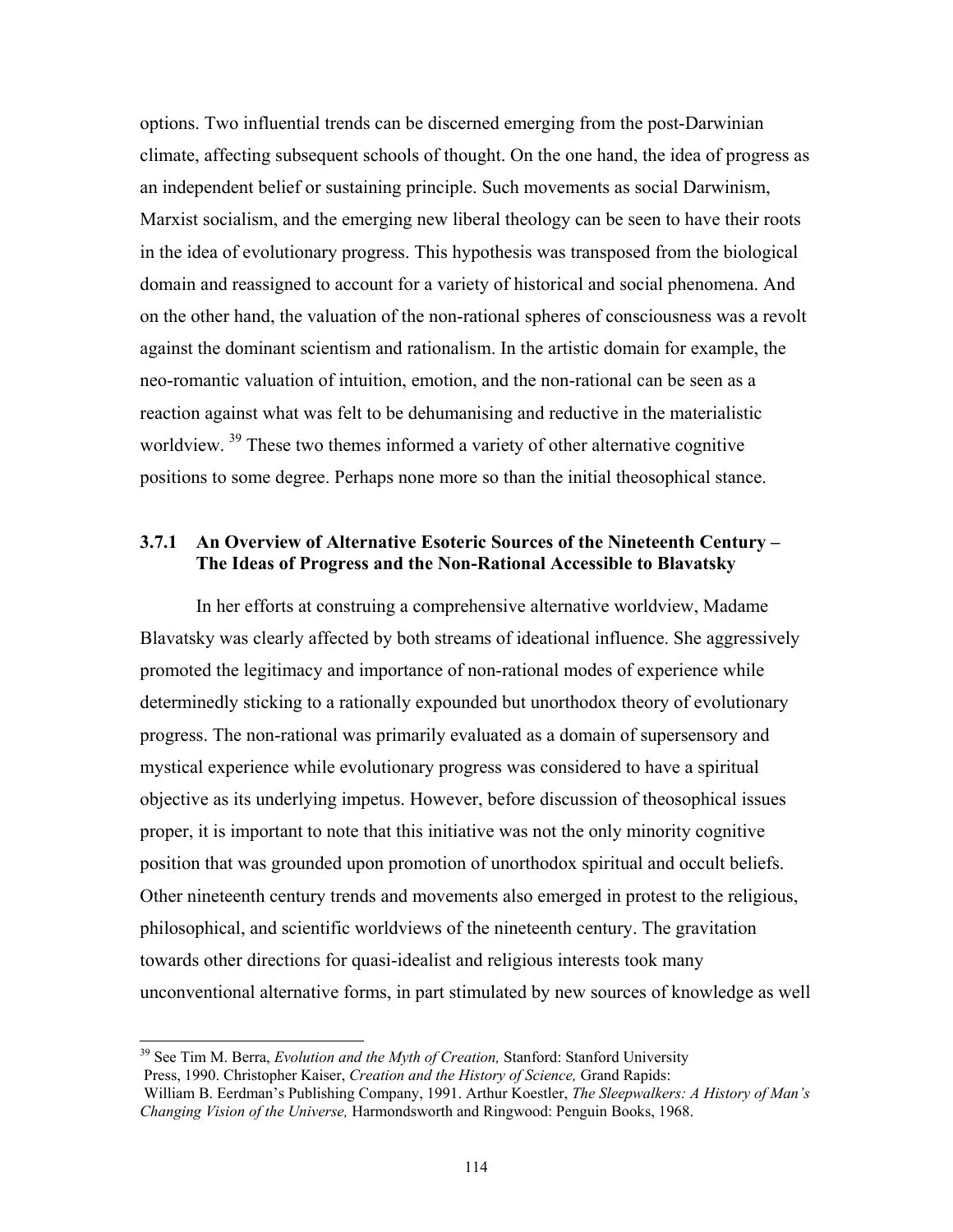#### as by a renewed interest in past minority positions.

New trends in scholarship were pressed into support of religion; on the one hand, the techniques of the new experimental psychology; on the other hand, the opening to Asian philology and history, such as the translations of Hindu texts (beginning in 1875) by the Oxford professor Max Mueller, an import from German philology seminars. This was the heyday of séances and spirit-callings, of Madame Blavatsky (who founded the Theosophical Society in 1875) and Annie Besant (the Theosophical leader in the 1890s). In 1882 Sedgwick and F.W.H. Meyers, a psychologist and fellow Trinity man, founded the Society for Psychic Research, seeking scientific evidence of the survival of bodily death...<sup>[40](#page-36-0)</sup>

Madame Blavatsky did not work in an intellectual vacuum. In fact, a consistent theme of hers was that she was merely articulating and synthesising selected elements from this larger and enduring "wisdom tradition." Her particular ideational construction however, was not the only attempt to claim this pedigree and use it for legitimating authority. Many of the nineteenth century occult, mystical, mythological, conceptual, historical, speculative ideas, themes, and materials were part of a minority cognitive perspective. Many proponents of specific belief systems claimed continuity with traditions dating back to ancient Egyptian, Neoplatonic, Gnostic, and "mystery schools of antiquity," passed on through Medieval and Renaissance mystical, alchemical, hermetic, cabbalistic, magical, astrological, and other similar positions into their more contemporary forms. This has more recently been termed the "esoteric worldview" by Faivre, Hanegraaff, and others. Faivre for instance, though noting the roots of Western esotericism in antiquity, considers the Renaissance as the defining historical starting point because of the separation of the sciences of nature from theology.

From then until the present, a vast field is constituted, comprised of fundamental characteristics (or components) selected from a multiform historical corpus… On the one hand, are presented three rivers, the three "traditional sciences," which do not seem to belong to any epoch in particular: alchemy, astrology, magic (in the Renaissance sense of *magia*), generally linked to some kind of arithmosophy … On the other hand, there are a certain number of streams that have hollowed out their bed at relatively determinable moments (often starting with a founder's text). These are in no way alien to the three large rivers because all this is intermingled. From the end of the fifteenth century on these streams are the Christian Kabbalah (an adaptation of the Jewish Kabbalah), neo-Alexandrian Hermetism, discourses inspired by the idea of *philosophia perennis* and of the "primordial Tradition," the

<span id="page-36-0"></span><sup>40</sup> Randall Collins, *The Sociology of Philosophies*, Cambridge, MA. And London, The Belknap Press of Harvard University Press, 1998, p. 669.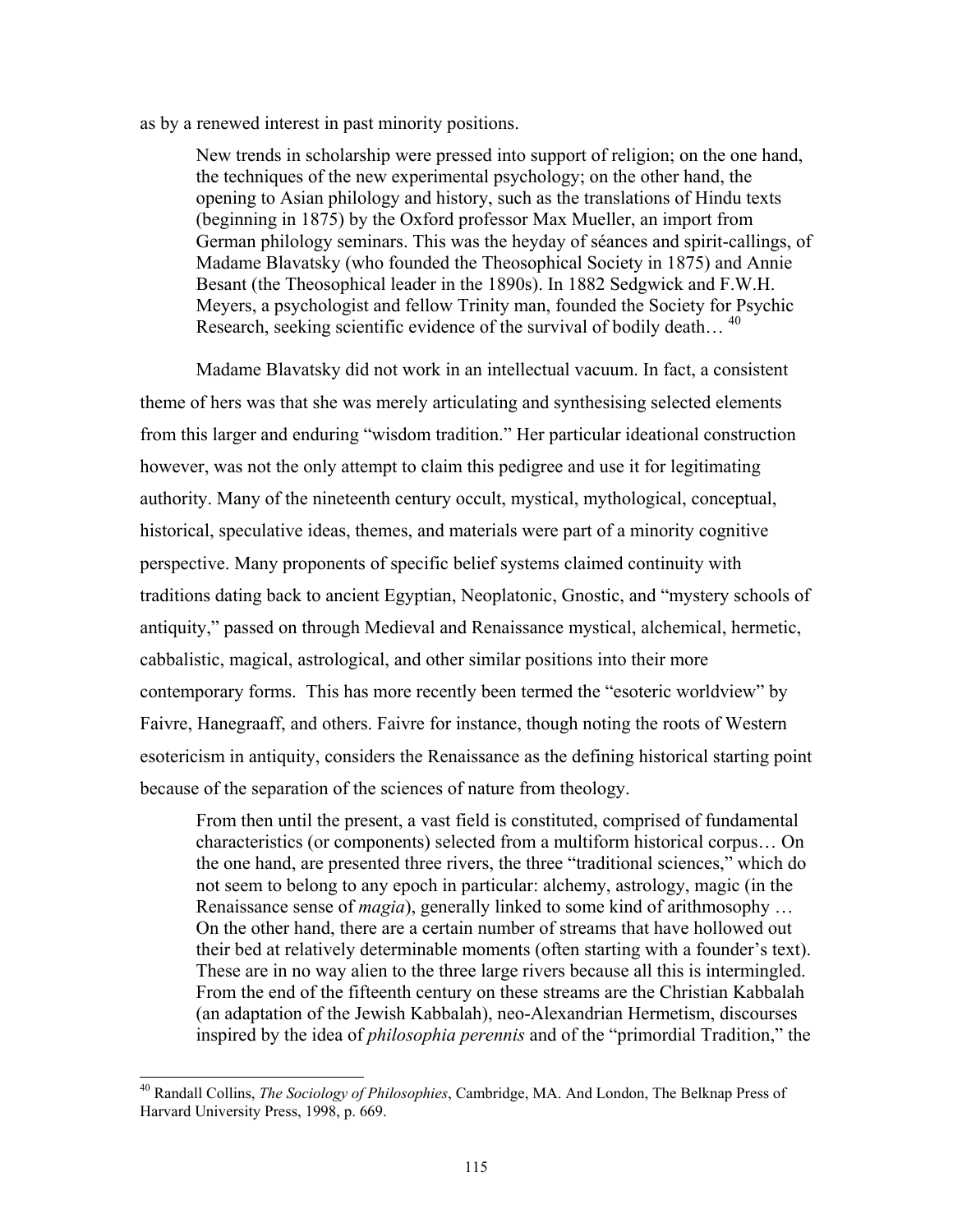philosophy of nature of the Paracelsian variety, then the Romantic (partly German) *Naturphilosophic*; from the seventeenth century on, theosophy and Rosicrucianism (both Germanic at first), as well as the later associations (initiatory societies more or less inscribed in the wake of the former). We might have believed that these rivers and streams would disappear after the Renaissance. But when the great epistemological break of the seventeenth century occurred, they survived, and the scientism of the nineteenth century did not cause them to dry up.  $41$ 

Not all movements, philosophies, theoretical constructs, necessarily expressed absolute conformity or consistency, or covered the exact same ground, but enough common principles and values have been discerned to consider them representative of a distinctive minority mindset. Hanegraaff expands upon Faivre's delineation by noting that the post-Enlightenment intellectual atmosphere of the nineteenth century, dominated by secularisation, further shaped and determined the forms of esotericism.

The impact of Western processes of rationalization and secularisation … is of an importance which can scarcely be overestimated… it represents *the* decisive watershed in the history of western esotericism. The survival of esotericism under the conditions of post-Enlightenment processes of secularisation produced new and unprecedented phenomena… in spite of their diversity, they have emerged essentially from two broad movements, both of which are rooted in the late  $18<sup>th</sup>$ century and have flourished in the 19<sup>th</sup>. The first of these is *Romanticism*: a movement with deep roots in the esoteric tradition, but shaped decisively by the Enlightenment and, especially, the Counter-Enlightenment. The second is most properly referred to as *occultism* … Both movements … can be defined as the products of a clash of worldviews. Romanticism emerged from a momentous event: The reinterpretation of esoteric cosmology under the impact of the new evolutionism. This changed the nature of esotericism forever, but left the internal consistency of its worldview essentially intact. Occultism, in contrast, came into existence when the esoteric cosmology (based on universal correspondences) increasingly came to be understood in terms of the new scientific cosmologies (based on instrumental causality). As a result, the internally consistent worldview of traditional esotericism gave way to an unstable mixture of logically incompatible elements. In both streams (and in the various hybrid combinations that emerged) traditional esoteric ideas and concepts continued to be used under the new conditions but, since meaning and function depend on context, they inevitably underwent subtle but important changes. [42](#page-37-1)

<span id="page-37-0"></span><sup>41</sup>Antoine Faivre, *Access to Western Esotericism*, Albany, New York: State University Press of New York, 1994, p. 8.

<span id="page-37-1"></span><sup>42</sup> Wouter J. Hanegraaff, *New Age Religion and Western Culture*, Albany, New York: State University of New York Press, 1998, pp. 406–407.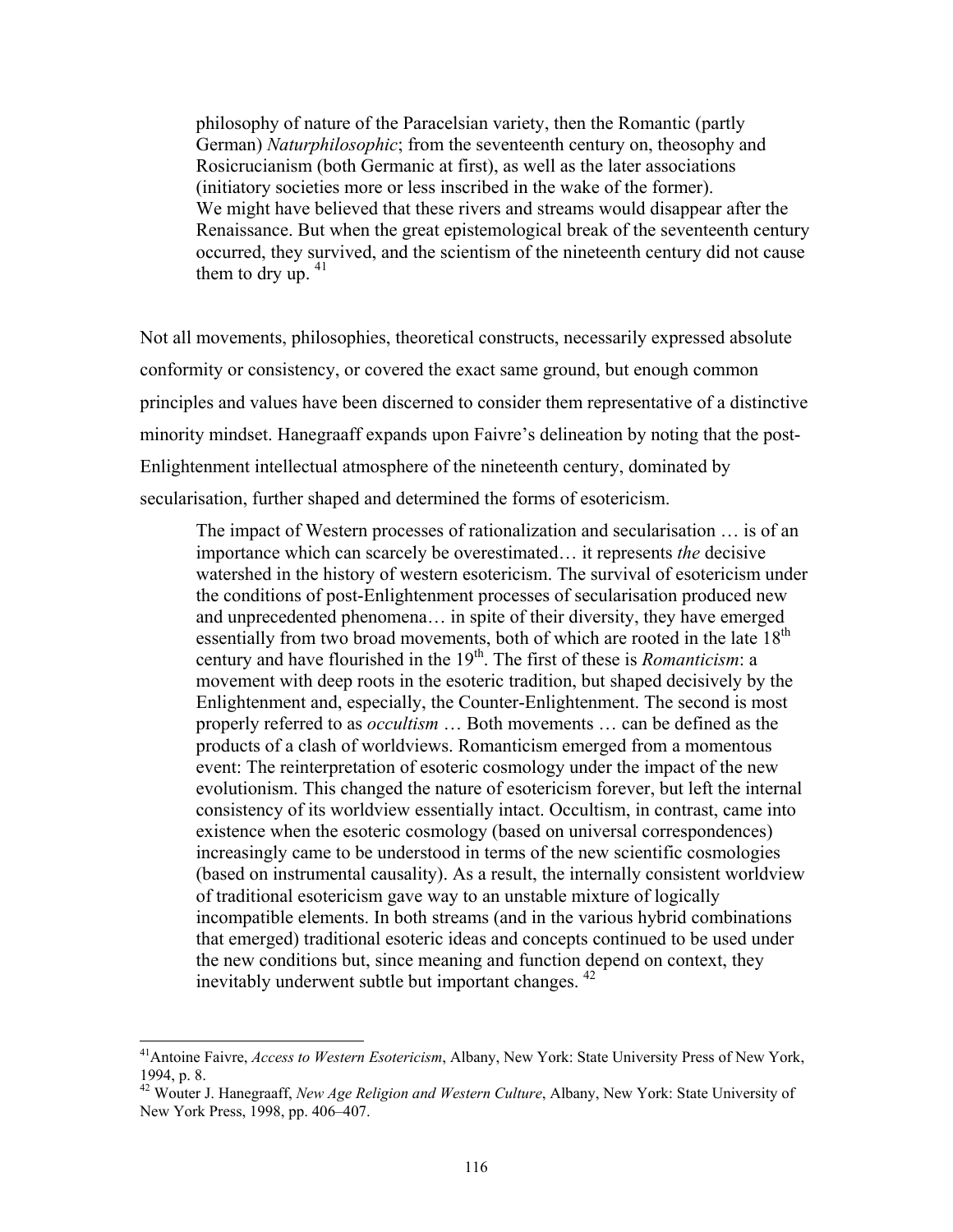It was these new conditions of a secularised and scientifically dominated worldview that shaped the hybrid appearance of theosophy as expounded by Madame Blavatsky. Yet her construction was not the only esoteric manifestation. *In The Theosophical Enlightenment*, Joscelyn Godwin traces the emergence of various esoteric movements and innovators from the period of the Enlightenment through the nineteenth century, of both the romantic and the occult persuasions, emphasising that the intellectual climate was ripe for the fermentation of alternative minority cognitive positions that prioritised spiritual and occult values above the dominant traditional religious, philosophical, and scientific outlooks.

## **3.7.2 An Overview of Alternative Esoteric Sources of the Nineteenth Century – Western Influences**

He begins by noting that one of the new minor streams of non-conventional thought was directed towards a radical reinterpretation of religious and mythological materials. Two specific themes are identified by which all such data was believed to be capable of reduction to a single cause. These were phallic and solar worship. Leading proponents of the idea that world myths, legends, religious symbols derive from worship of the generative powers included Richard Payne Knight (1751–1824), Sir William Hamilton (1730–1803), Pierre Francois Hughes, known as "Baron d'Hancarville" (1719 or 1729–1805), Charles Townley (1737–1805), Antoine Court de Gebelin, Charles Dupuis, Sir William Jones (1746–1794), Henry O'Brien (1808–1835), John Davenport (1789–1877), Captain Edward Sellon (1817 or 1818–1866), Thomas Inman, Hargrave Jennings (1817?– 1890). As well as expounding a controversial and unorthodox theory, a common anti-traditionalism and cynicism towards Christianity was a prevailing sentiment.

The other main reductive theory was the belief that all religious and mythological materials derive from a worship of nature, with the sun considered the primary symbolic object of worship. Leading theoreticians of this school included Francois Dupuis (1742– 1809), Constantin Francois de Volney (1757–1820), and Sir William Drummond (1770?– 1828). As well, besides proposing a disputable and controversial theory, the prevailing attitude was also anti-Christian and non-traditional.

117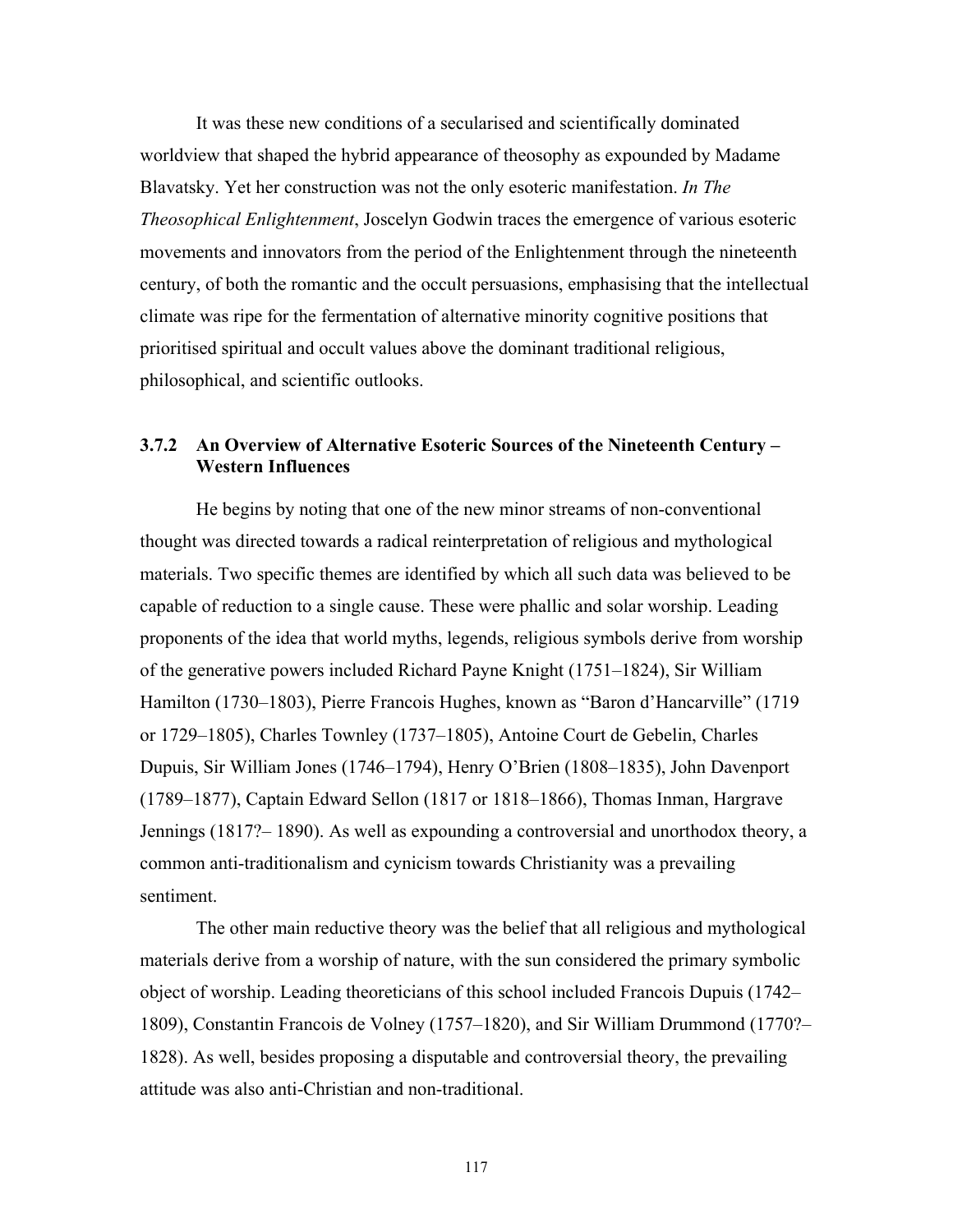<span id="page-39-0"></span>In addition to as these two lines of alternative speculation, many other distinctive approaches to an esoteric worldview can be discerned. Samson Arnold Mackey (1765– 1843), influenced by Hindu mythology devised an elaborate mythical cosmology based on the changing conditions of the earths shifting axis. Godfrey Higgins (1772 – 1833), most explicitly in his *Anacalypsis* constructed a complex worldview called "*the Mythos*," that prefigured a number of theosophical theories. Most notably, it proposed the belief in cosmic cycles with their own subsequent emanations of gods, races, civilizations, individuals, and spiritual avatars. Catastrophic natural disasters were thought to be the cause of the destruction of past civilizations, and new cycles were believed to commence every 6,007 years. The early nineteenth century was considered to be the ending of the Piscean era and the start of the Aquarian cycle.

Another stream of minority cognitive influence came from the input of diverse magicians, seers, and secret organizations. Samuel Falk (1710–1782), Emmanuel Swedenborg (1688–1772), Cagliostro (1743–1795), Philip James de Loutherbourg (1740–1812), Manoah Sibly (1757–1840), Ebenezer Sibly (1751–1799), General Charles R. Rainsford (1728–1809), and Francis Barrett amongst others contributed to the valuation of the non-rational, the magical, and the occult. Barrett's main work, *The Magus or Celestial Intelligencer* (1801) was a popular literary production. Though largely drawn from seventeenth century writings of Henry Cornelius Agrippa, J.B.van Helmont, Peter of Abano, and Giambattista Porta, it present to the public a compendium of occult ideas and techniques.

For all that Barrett misrepresented his material, *The Magus* did offer the public a fairly complete occult manual, which taught the principles of arithmology and correspondences, planetary and Kabbalistic magic, and scrying technique. A series of potted biographies of great magicians complete the work. There was stuff aplenty there for aspiring magi, as well as for the gothic novelists who were part of the same reaction against classicism and pure reason.<sup>[43](#page-39-0)</sup>

As well, Paschal Beverly Randolph (1825–1875), a gifted spiritualist medium, healer, orator, made a notable impact through his travelling lectures, teachings, books, and remedies. And the afore mentioned Hargrave Jennings, interpreter of Buddhist thought, enthusiast of Gnostic teachings, theorist of sexual symbolism, and later expounder of

<sup>43</sup> Joscelyn Godwin, *The Theosophical Enlightenment*, Albany, New York: State University of New York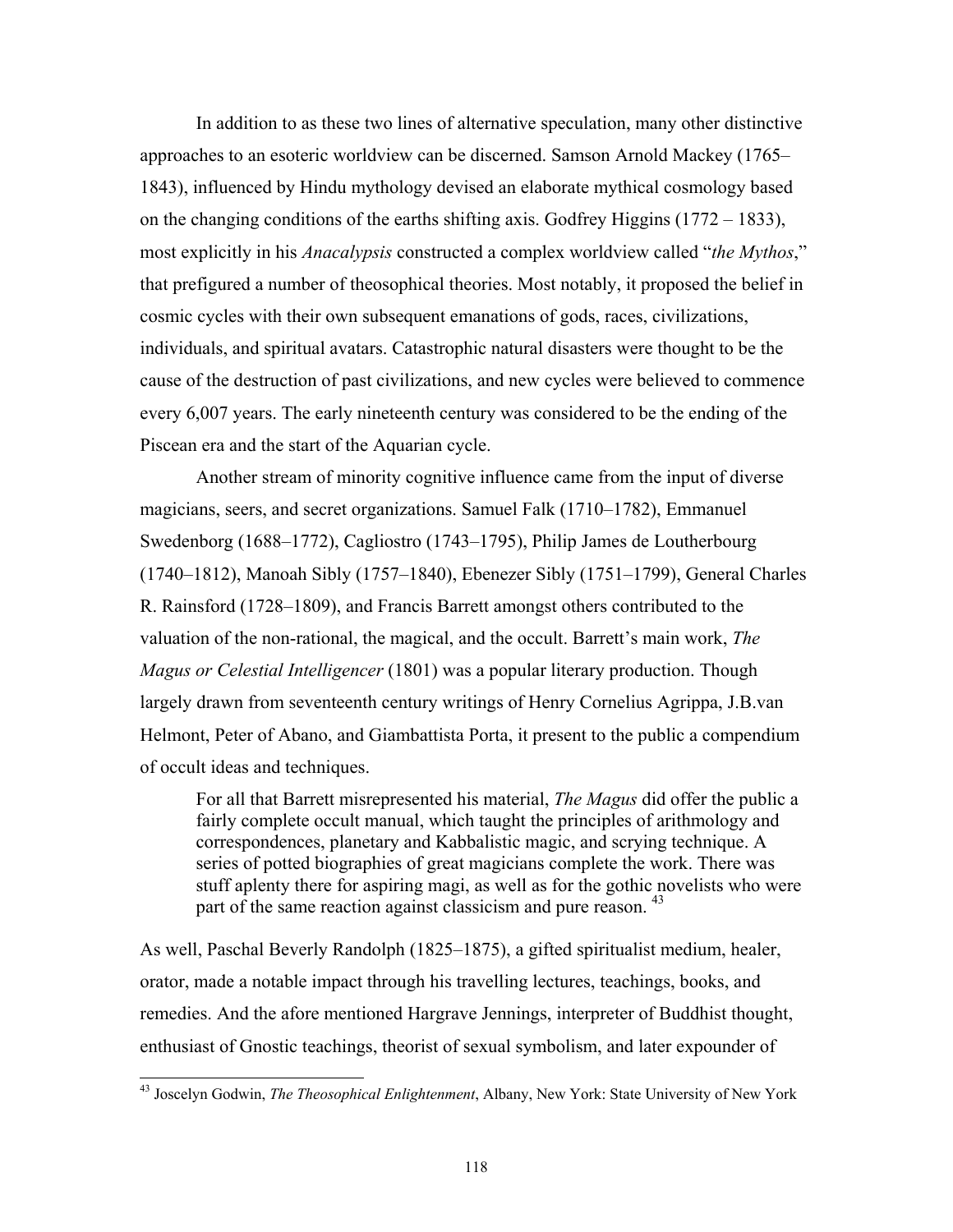Christian pietism, also was a charismatic and influential figure.

In addition to the transmission by charismatic individuals, a number of secret societies maintained continuity of portions of esoteric teachings. Those mostly were forms of, or derived from, different variants of Rosicrucianism and Freemasonry. "Fellows of the Rosy Cross," "The Golden and Rosy Cross," "The Asiatic Brethren," "The S.R.I.A." (or, "Societas Rosicruciana in Anglia"), "The "Orphic Circle," (the predecessor to "The Hermetic Order of the Golden Dawn"), "The Sat B'hai", "The Rite of Swedenborg", "The Brotherhood of the Mystic Cross", "The Brotherhood of Light", "The Society of Eight", "The Hermetic Order of Egypt," and a variety of other orders and organisations helped perpetuate esoteric and occult themes and information. An immediate precursor of the Theosophical Society was "The Brotherhood of Luxor," from which its rival, "The Hermetic Brotherhood of Luxor" originated. The underlying worldview common to this orientation was alluded to in the popular novel *Zanoni* (1842) by Edward Bulwer-Lytton (1803–1873). Lytton was thought to have been familiar with a number of these organisations and to have drawn his knowledge from such acquaintance. The worldview itself can be seen to reflect the general kind of perspective common to Western esoteric thought.

The novel is an encyclopedia of ideas about the occult sciences … Herbalism is mentioned reverently, along with the general value of research into the mysteries of nature. The doctrines of universal sympathy, of secret affinities in nature, and of hierarchal planes of being permeated by an omnipresent Mind are essential to *Zanoni,* as to any Hermetically influenced work. The multiple planes include those that can only be explored out of the physical body. Therefore ascesis is necessary to the aspirant, refusing the demands of the flesh in order to live in the soul and work with the imagination. The artist can do this as well as the mystic; a Platonic subtheme of *Zanoni* is the sacred nature of art, if only inspired by the Ideal $^{44}$ 

Another common theme of many of these organisations too, was belief in the presence of "unknown Superiors" of supreme spiritual status, usually located in exotic or inaccessible locales, who were the inspiring and directing forces of the movements from behind-thescenes. The influence on Blavatsky and other similarly focussed empathisers in later nineteenth century was significant.

Press, 1994, p. 119.

<span id="page-40-0"></span><sup>44</sup> Ibid., p. 126.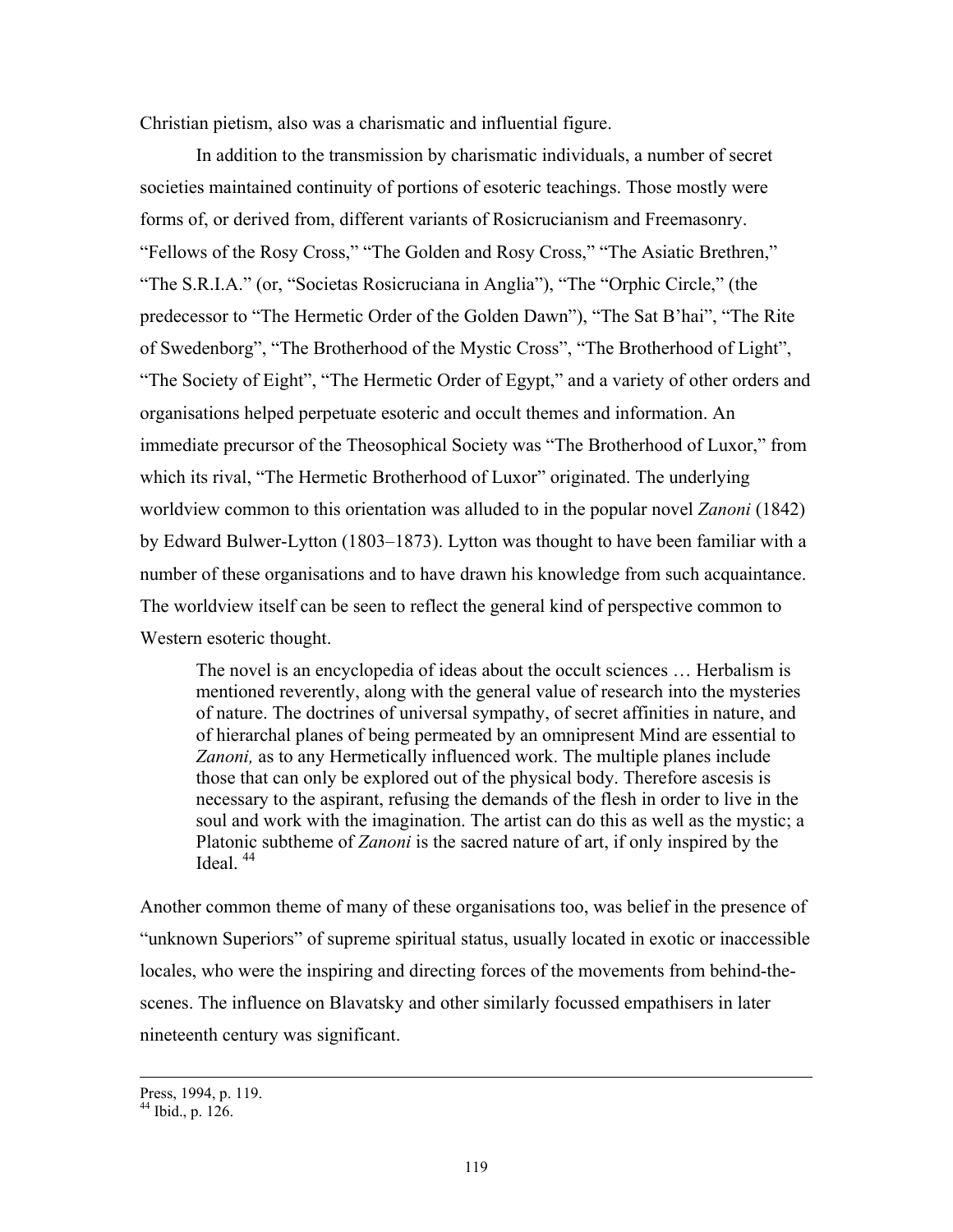It was Bulwer-Lytton who made the idea of occultism fashionable in England.<sup>[45](#page-41-0)</sup>

As Hanegraaf noted, one of the streams of esoteric interest came from the romantic artistic tradition. William Blake, as well as Henry Fuseli (1741-1825), John Flaxman, (1755-1826), Richard Cosway (1740-1821), Samuel Palmer, and John Varley (1788-1842) were painters who shared interests in occult, astrological and mystical subjects.

Another set of influences came from more practically applicable phases of the occult arts. On the one hand, the influence of John Smith, John Cornfield, Henry Andrews, James Wilson, Robert Cross Smith (known as "Raphael"), and John Palmer was felt through a mixture of discussion on practical astrology, divination, magical practices, alchemy, and other occult topics. Magazines such as *The Straggling Astrologer, Urania, The Astrologer of the Nineteenth Century* helped disseminate interest in these areas to a wider public.

And the revival and advancement of the theory animal magnetism through the works of Franz Mesmer (1734-1815) led to the methods of hypnosis and the idea of the subconscious mind. The interest in "magnetic healing" spread belief in the subtle powers of nature and the theory of correspondences. As well, the experiments in 1784 of the Marquis de Puysegur and his brother Count Maxime with somnambulism brought awareness that lucid states of consciousness, some pertaining to supersensory knowledge, could be induced. Medical success in many instances of the healing use of mesmerism brought a degree of public respectability. As well, recognition that unusual states of consciousness could be induced on mesmerised patients led to further metaphysical speculation. J.C. Colquhoun published *Isis Revelata: An Inquiry into the origin, progress, and present state of animal magnetism* in 1836, the same year that Higgins's *Anacalypsis* appeared. Both use the analogy of revealing secret truth from Isis, the Egyptian goddess of nature. Obviously these were precedents for Blavatsky's title and themes in *Isis Unveiled,* still over forty years away. Colquhoun noted six distinct stages of consciousness. These included the waking state; half sleep; magnetic sleep; somnambulism; clairvoyance; and lucid vision. Other proponents included Chauncey Hare Townshend, Baron Jules Dupotet de Sennevoy (1798-1881), John Elliotsen (1791-

<span id="page-41-0"></span><sup>45</sup> Colin Wilson, *The Occult*, New York: Vintage Books, 1973, p. 328.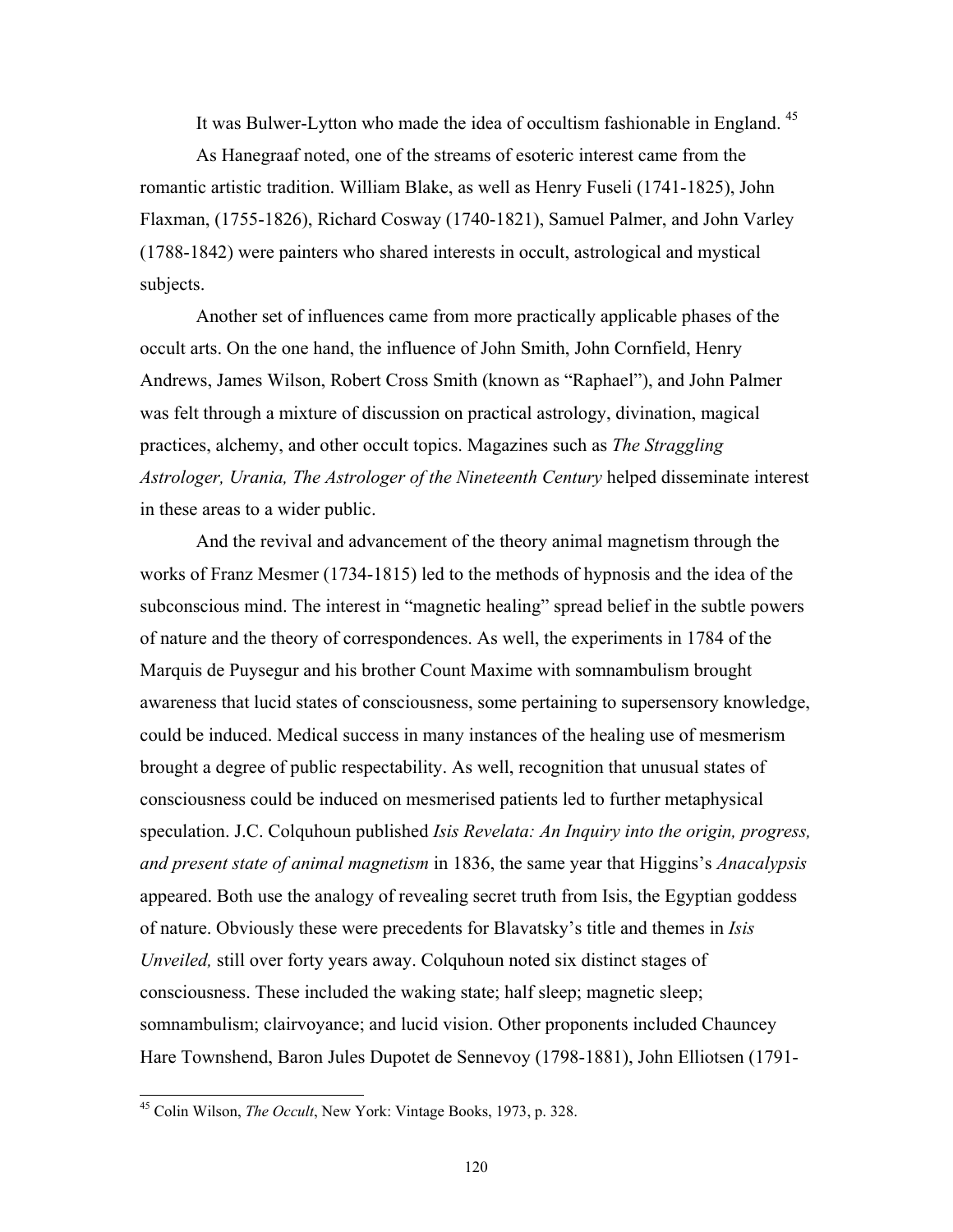1868), Alexis Didier, Heinrich Jung-Stilling (1740-1817), Friederike Hauffe (1801- 1829), Philip Henry, Fourth Earl of Stanhope (1781-1855). Though leaving a legitimate medical and esoteric legacy, a certain quotient of political intrigue surrounded a number of mesmerist figures.

Another occult based practice was scrying, or divination through the use of crystal. This practice was incorporated into the routines of many of the aforementioned individuals, as well as some more specialised exponents. Frederick Hockley (1808-1885), Richard James Morrison (1795-1874), writing under the name of "Zadkiel," William Gregory (1803-1858), Kenneth R.H. Mackenzie (1833-1886) were the most notable. The importance of this technique was that it provided another means of engaging in visionary and dissociated states of consciousness.

A major component of the alternative cognitive nexus of viewpoints and beliefs was the emergence of spiritualism. [46 M](#page-42-0)adame Blavatsky and Colonel Olcott, the two founders of the Theosophical Society met in Vermont in 1874 while investigating the alleged psychic phenomena surrounding the Eddy Brothers, who were representative mediumistic figures within the spiritualist environment. The spiritualist movement itself has been traced to March 1848 in Hydesville New York, where the Fox sisters were believed to be mediums for presumed post-mortem communication via mysterious "raps." As well, a variety of other inexplicable phenomena, such as apparitions, spontaneous acts of levitation, phantom voices and sounds, "ectoplasmic" materialisations and so on characterised such scenarios. The implications of the spiritualist phenomena were explicated in quasi-religious and philosophical terminology, most closely resembling traditional Christian frames of reference. The dominant message was that the death does not destroy the individual personality, and that a more ethereal though familiar mode of subsistence endures after death, including the potential to communicate with chosen members of the living.

The new religion could have been designed on Madison Avenue. It offered evidence of immortality, direct contact with the departed—even pets—and required nothing in the way of intelligence or moral effort…For hundreds of thousands who had hitherto doubted the immortality of the soul, the new religion

l

<span id="page-42-0"></span><sup>46</sup> For a succinct account of the early Spiritualist movement, see Ann Braude, *Radical Spirits: Spiritualism and Women's Rights in Nineteenth Century America*, Bloomington and Indianapolis: Indiana University Press, 2001, pp. 10–31.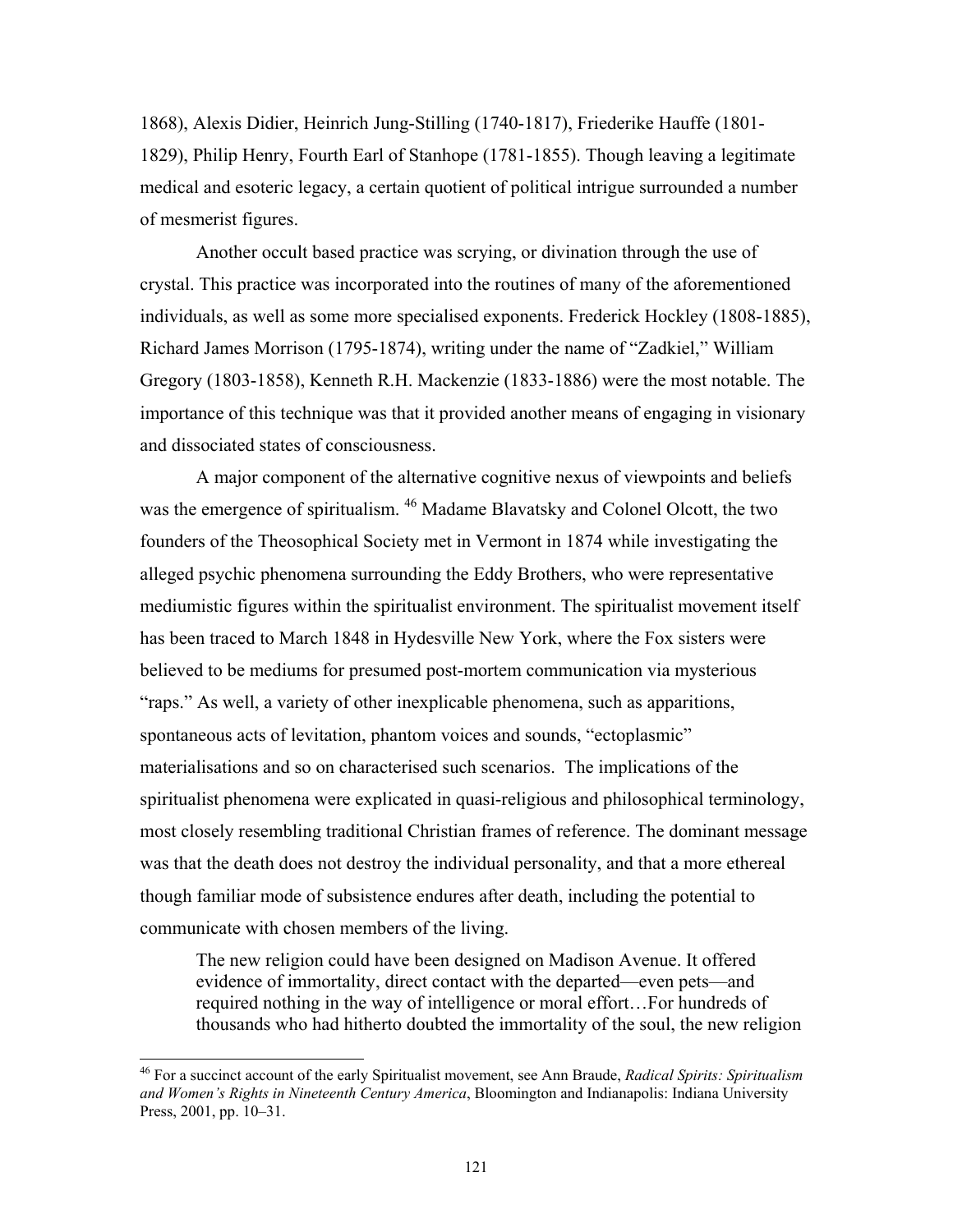<span id="page-43-2"></span>offered a grand vista of eternal progress, combined with loving care for those left on earth. "Modern" Christians far preferred this to the prospect of resting in unconscious limbo until the last Judgment dispatched them to eternal Heaven or Hell. In this respect it was an exoteric revelation of attitudes long held among Christian esotericism. Moreover, it was not just a doctrine, but a path to the most moving experience that most people ever had: the apparent communication with their departed loved ones. <sup>47</sup>

The proliferation of mediums and alleged proofs of authentic psychic communication grew enormously after the first public disclosures on such unfolding phenomena. And though a large percentage of the claims were discovered to be fraudulent, suspicious, or ambiguous, enough conviction remained for many that authentic experiences had in fact occurred. Amongst the more credible mediums were Mrs. Hayden, Allan Kardec, David Dunglas Home (1833-1886), Emma Hardinge Britten (1823-1899), Stainton Moses (1839-1892). Amongst exponents of spiritualist worldviews, Britten provided a thorough and comprehensive system.

In Emma's synthesis, spiritualism becomes a complete religion, with a cosmology and an eschatology, a version of world history able to explain all myths and religions, a devotional practice in the form of a sort of Unitarian prayer and a social or socialist program for this world.<sup>[48](#page-43-1)</sup>

Britten and Moses as well as Lady Caithness in fact expounded beliefs quite compatible with those of Blavatsky. And all were acquainted with her, with both periods of solidarity and episodes of recrimination and hostility. Some of the common ideas included belief that all religions emerged from the same ancient source, most likely India; the Bible and the life of Christ must be interpreted symbolically; the human soul descends from a divine source; the universe is multi-dimensional with a hierarchy of intelligences and beings; spiritual progress can be achieved through dedication and proper actions towards that end; a new age or cycle was immanent. A major difference was that Blavatsky vehemently rejected a primarily Christian frame of reference while many other spiritualists tried to emphasise compatibility to Christian ideas, conceived more in spiritualistic terms. <sup>[49](#page-43-2)</sup>

<span id="page-43-0"></span> $47$  Godwin, op. cit., p.188.

<span id="page-43-1"></span>

<sup>&</sup>lt;sup>48</sup> Ibid., pp. 203–204.<br><sup>49</sup> See Godwin, op. cit., for more extensive historical and biographical discussion of these and other significant personae of the Spiritualist, Eastern and occult traditions prior to, and contemporaneous with,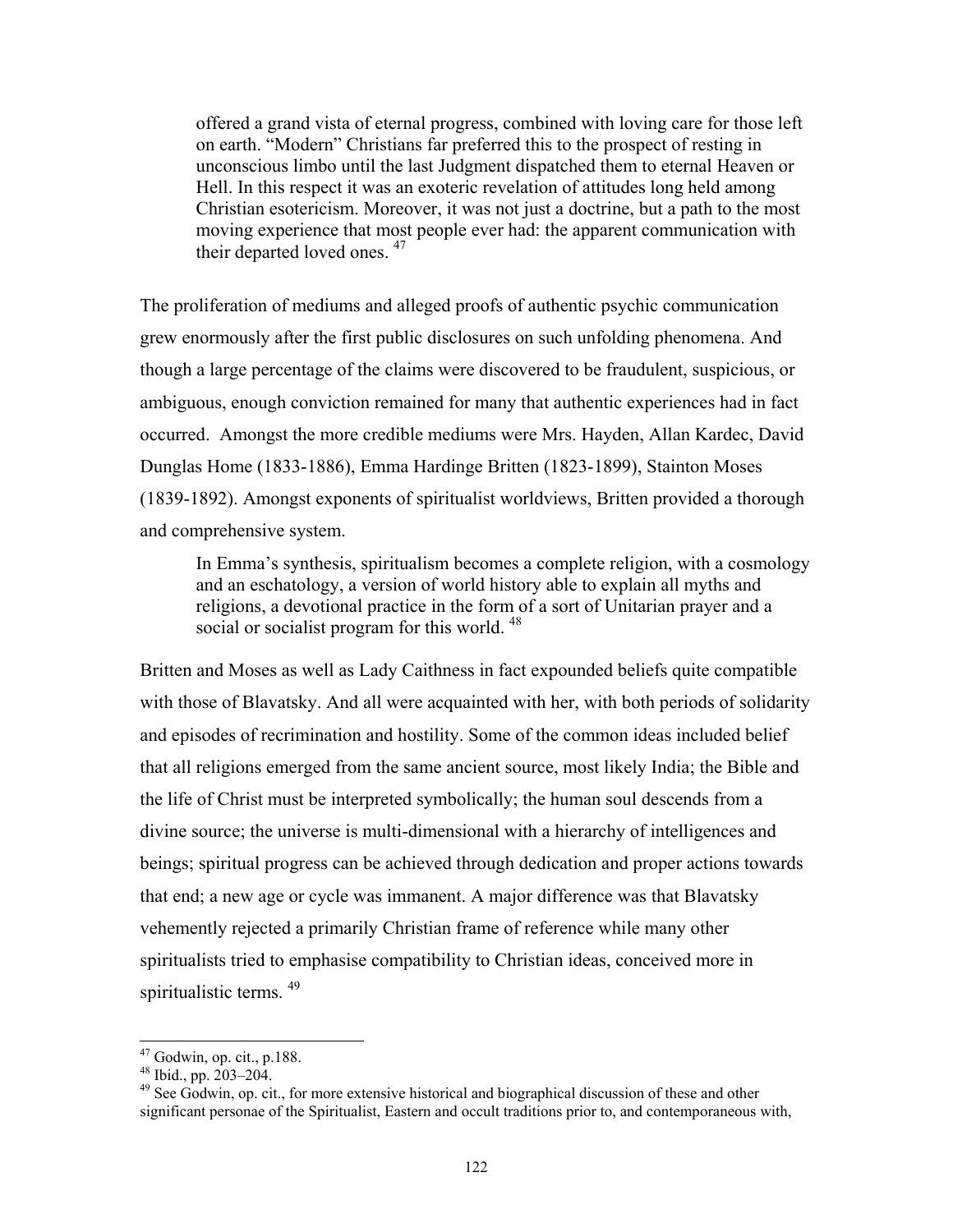A number of other esoteric Christian systems appeared as well, within which a variety of occult and mystical themes were represented primarily in the language and symbolism of Christianity. One such trend was the school of thought based upon a revival of the ideas of Jacob Boehme. James Pierrepont Greaves (1777-1842) founded a circle based on Boehme's beliefs, with a prioritisation of attending to the "inner voice," and rediscovering the inner divine nature of man. His influence fell to Thomas South (1785-1855) and his daughter Mary Ann South (1817-1910), who later became Mrs. Atwood after marriage to a Reverend Atwood, and expressed an initial interest in theosophy, and then recanted that decision. Other members of this movement included Ann Judith Brown (1825-1893), Christopher Walton (1809-1877), and Robert Alfred Vaughan (1823-1857). Others who combined a priority of Christian esotericism and mysticism in addition to an active participation in the early Theosophical Society included C.C. Massey (1838-1905), Isabel de Steiger (1836-1927), and notably, Anna Kingsford (1846-1888), and her close associate Edward Maitland (1824-1897). Kingsford was a visionary who believed she was revealing the doctrines appropriate for ushering in the new age. Her beliefs were primarily expressed in esoteric Christian terms, but included many common occult beliefs, such as the symbolic meaning of religious and mythological data, the immortality of the human soul, a universe with a plurality of planes and beings, the approaching end of a cosmological cycle, and so on. A major priority in her thinking was the elevation of moral behaviour, especially in the treatment accorded animals. And upon discovering that Madame Blavatsky's *Isis Unveiled* covered similar ground, she subsequently became an acquaintance of Blavatsky and an influence on a number of Theosophical Society members.

Kingsford and Maitland, after finding the Theosophical Society less amicable to their own esoteric perspective, founded the Hermetic Society in 1884, an explicit effort to organisationally differentiate between a primarily Western esotericism and the Eastern influenced Theosophical Society. The Hermetic Brotherhood of Luxor, founded by Max Theon, Peter Davidson and Thomas Burgoyne and the Hermetic Order of the Golden

the foundation and establishment of the theosophical movement. In addition, historical and philosophical analyses of many of these groups and their teachings can be found in Antoine Faivre and Jacob Needleman ed. *Modern Esoteric Spirituality*, New York: Crossroad, 1992.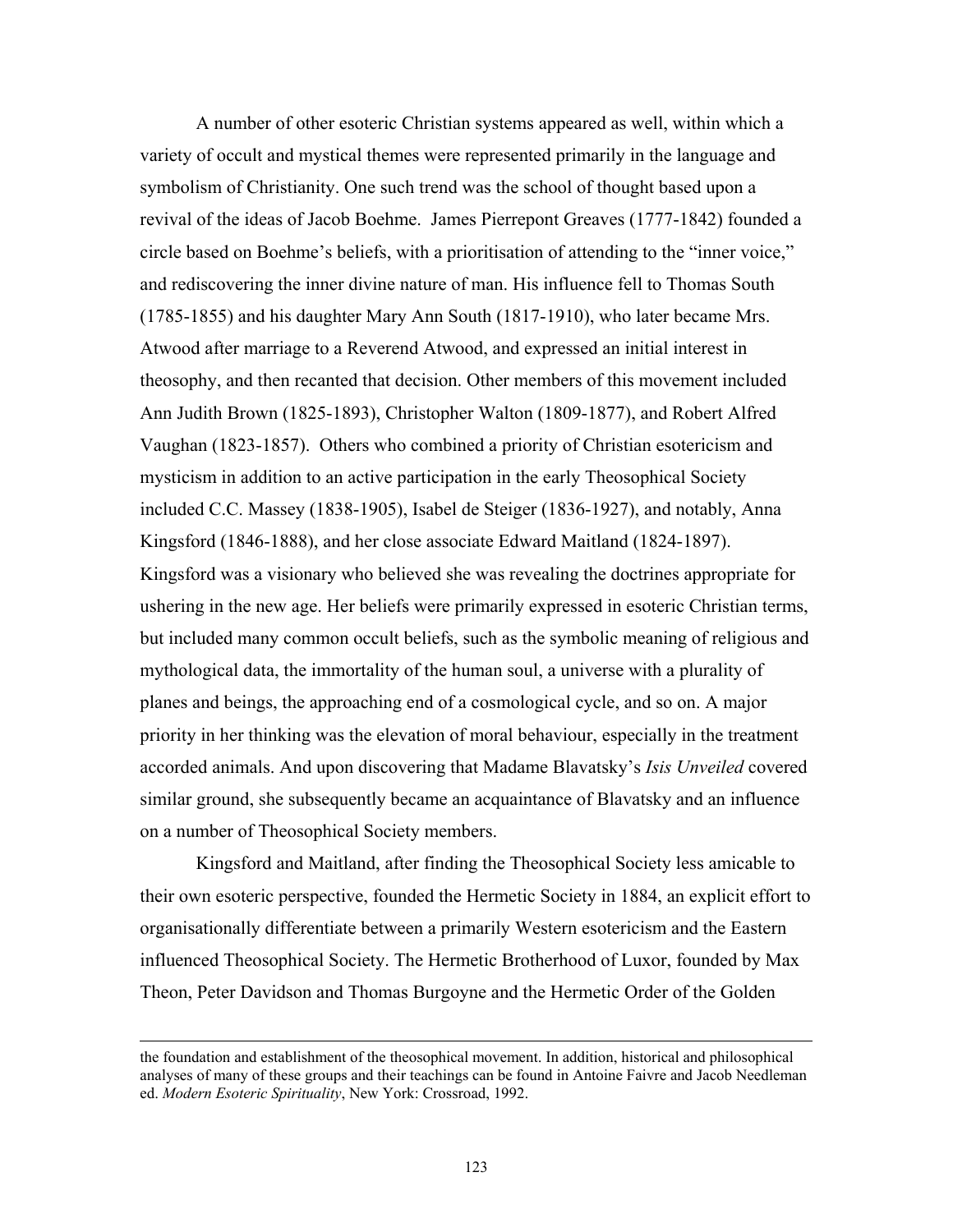Dawn, founded by William Wynn Westcott, William R. Woodman and Samuel L. McGregor Mathers also appeared as alternatives to the Theosophical Society, emphasising Western occult ideas and a focus on practical instructions. In response, the Theosophical Society created an "Esoteric Section" in 1888 (at first led by Blavatsky herself) to combat defections and provide more practical advice and knowledge. The desertion from theosophical ranks (at least in part) because of the perceived shift to a more Eastern flavoured form of doctrine also included Dr. Franz Hartmann (1838-1912), Rudolph Steiner (1816-1925), Papus (Gerard Encause, 1865-1916), and A.E. Waite, amongst other previous members or sympathisers.

# **3.7.3 An Overview of Alternative Esoteric Sources of the Nineteenth Century – Eastern Influences**

The influence of Eastern religious and philosophical ideas and traditions was at least an equally significant component of the theosophical worldview as the streams of Western esoteric, occult, fringe-scientific, and mystical materials. During the nineteenth century, much that had been previously unknown or inaccessible about Hindu and Buddhist thought gradually became open to Western inquiries, providing a rich source of alternative ideational content for those unhappy with conventional Western perspectives. The publication of an essay entitled *on the gods of Greece, Italy and India* in 1778 by Sir William Jones (1746-1794) in the first volume of the *Asiatic Researches* showed comparative similarities between the gods of the different cultures. The beginning of a more systematic and scholarly understanding of Indian thought began to build upon the seventeenth century fascination with Chinese culture and the Romantic interest in Persia. The first translation into English of the *Bhagavad-Gita* in 1785 by Charles Wilkins of the East India Company and the first Governor General of India, Warren Hastings, revealed Indian literary and theological qualities previously unanticipated by the West. Soon a stream of French and German philologists and scholars continued the work of translation of Hindu religious texts, and explication of the complexities of beliefs and practices. Max Mueller's translations of *The Sacred Books of the East* became a popular source of Western information later in the nineteenth century.

And from the other side, some significant Hindus acclimatised themselves with

124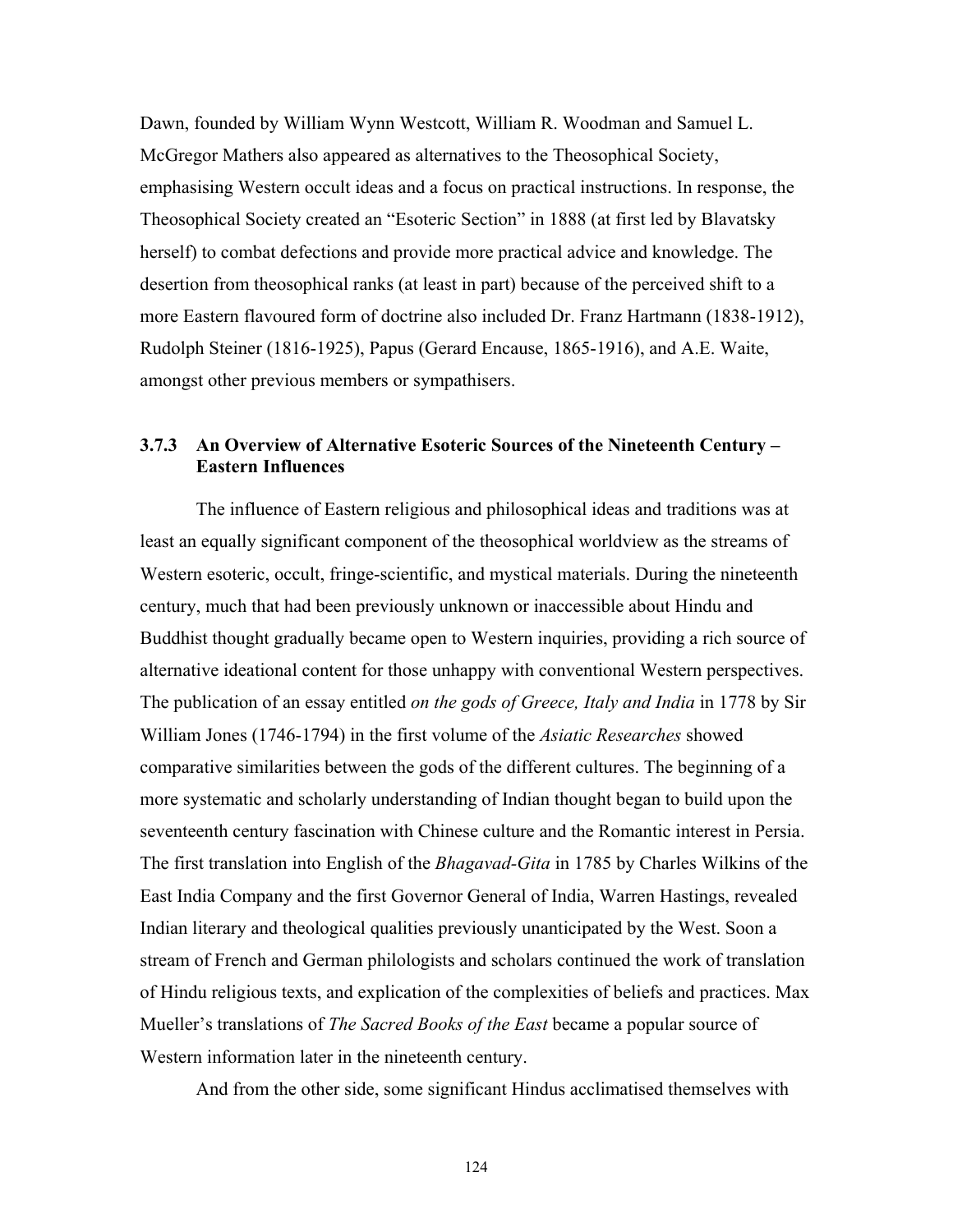Western thought and traditions and attempted to present Indian thought in terms more accessible to Westerners. Rammohun Roy (1772-1833), primarily interested in social and political causes, translated texts from the Vedanta and Upanishads, showing that similarities existed in all religions. In 1828 he founded the Brahmo Samaj, to promote broad religious solidarity and common social virtues. He in particular was a figure praised by Blavatsky. In 1868 Keshub Chunder Sen (1838-1884) continued in this tradition, founding the Brahmo Samaj of India in 1868. He though was a "bhakta," a practitioner of devotion based religious belief and practice, and was less concerned with social reform. From his perspective, he found points of empathy with Christianity, particularly with the person of Jesus. In 1875 he met another bhakta, Ramakrishna Paramahamsa (1836-1886), who was more charismatic, and attracted more followers. One of the supporters was the even more religiously eclectic Swami Vivekananda (1863- 1902), who founded the Ramakrishna Mission and Order, and was their representative at the 1893 Chicago Parliament of Religions, where he attracted much attention.<sup>50</sup> More specifically of importance to the theosophical movement was Damodar Thackersey, who put Blavatsky and Colonel Olcott in contact with Swami Dayananda Saraswati (1824- 1882), the founder of a powerful and influential Hindu reform movement in 1875, the Arya Samaj. His belief system was based on a strict monotheism derived from the authority of the Vedas as the sole revealed scripture, and engendered a consequent distrust of other religions. As well, his lasting influence as a social reformer and defender of Indian culture extended into the twentieth century in the form of the Indian National Congress and the movement towards Indian independence. Blavatsky and Olcott had anticipated a working arrangement between the Theosophical Society and the Arya Samaj on relocating to India in 1879. However, disillusionment on both sides quickly set in and the connection was dropped.

 The transmission of Buddhist thought and tradition in the nineteenth century also was significant in providing another alternative source of unfamiliar ideas to the West. Blavatsky, Olcott, and other theosophists took the five vows of Buddhism (Pansil) and considered themselves Buddhists. The permeation of information in the West about

<span id="page-46-0"></span><sup>50</sup> See Richard Hughes Seager, ed. *The Dawn of Religious Pluralism: Voices From the World's Parliament of Religions, 1893*, La Salle: Open Court, 1993.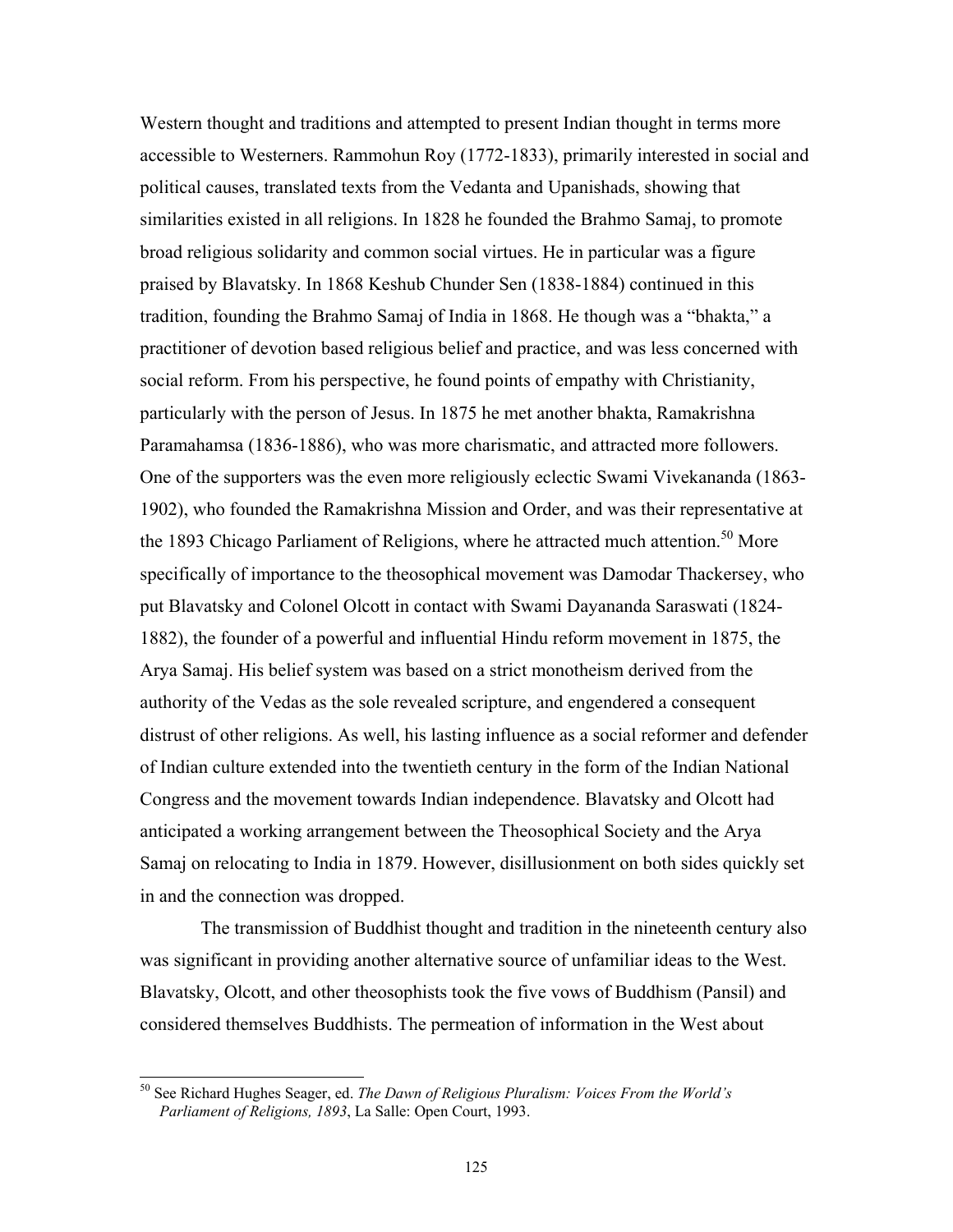Buddhism was more problematic than it was with Hindu thought, largely because of the divisions in Buddhist tradition and the different interpretations of many key beliefs. Early information appeared in 1799 in the *Asiatic Researches* when a physician, Francis Buchanan, published information he had obtained from treatises supplied to him from a priest on Rangoon. The dilemma of incorporating the Buddhist pantheon of gods into the framework of other mythologies proved problematic, as did the explanation of the meaning of the term "nirvana." In 1801a story by Mr. Joinville, Surveyor General entitled *On the Religion and Manners of the People of Ceylon* appeared, which also was ambivalent about the nature of Buddhism. In 1810 Edward Moor wrote *The Hindu Pantheon*, and admitted he had trouble distinguishing between Hindu and Buddhist tenets. And more confusion was sown in 1828 when a civil servant, B.H. Hodgson wrote *Notice of the languages, literature and religion of the Bauddhas of Nepal and Bhot*. The introduction of Mahayana Buddhist materials to go along with previously discovered Theravada themes brought confusion to Westerners attempting to gain full understanding of Buddhist theories of nirvana, God, the soul, reincarnation, and so forth. Scholars like Barthelemy, Saint Hillaire and Mueller followed the logic of assuming that the ultimate goal of Buddhist strivings was for "annihilation." And yet the contrast between the apparently atheistic Theravada school, and the multidimensional hierarchy of gods of Mahayana Buddhism engendered Western uncertainty.

In 1871, the publication of *The Wheel of the Law* by Henry Alabaster, interpreter to the Siamese Consul General, of the thoughts of Siamese nobleman Chao Phya Thipakon, had helped clarify and correct the most disturbing issues and present an account more comprehensible in Western terms. And when Edwin Arnold's poem *The Light of Asia* appeared in 1875, a more easily assimilated overview was provided to the Western public. The influence of the "Pure Land" form of Buddhism popular in China and Japan was also felt in California, where visiting priests to small Buddhist centres helped stimulate interest. Apparently Madame Blavatsky entertained one such priest in 1877, who presented a view of nirvana as a reunion of the spirit with God, diametrically different than the presumption of personal annihilation. As well, despite publicly stating that she had spent time in Tibet, there was nothing in *Isis Unveiled* that revealed profound insight or unique knowledge about Buddhism itself. However, Blavatsky and Olcott